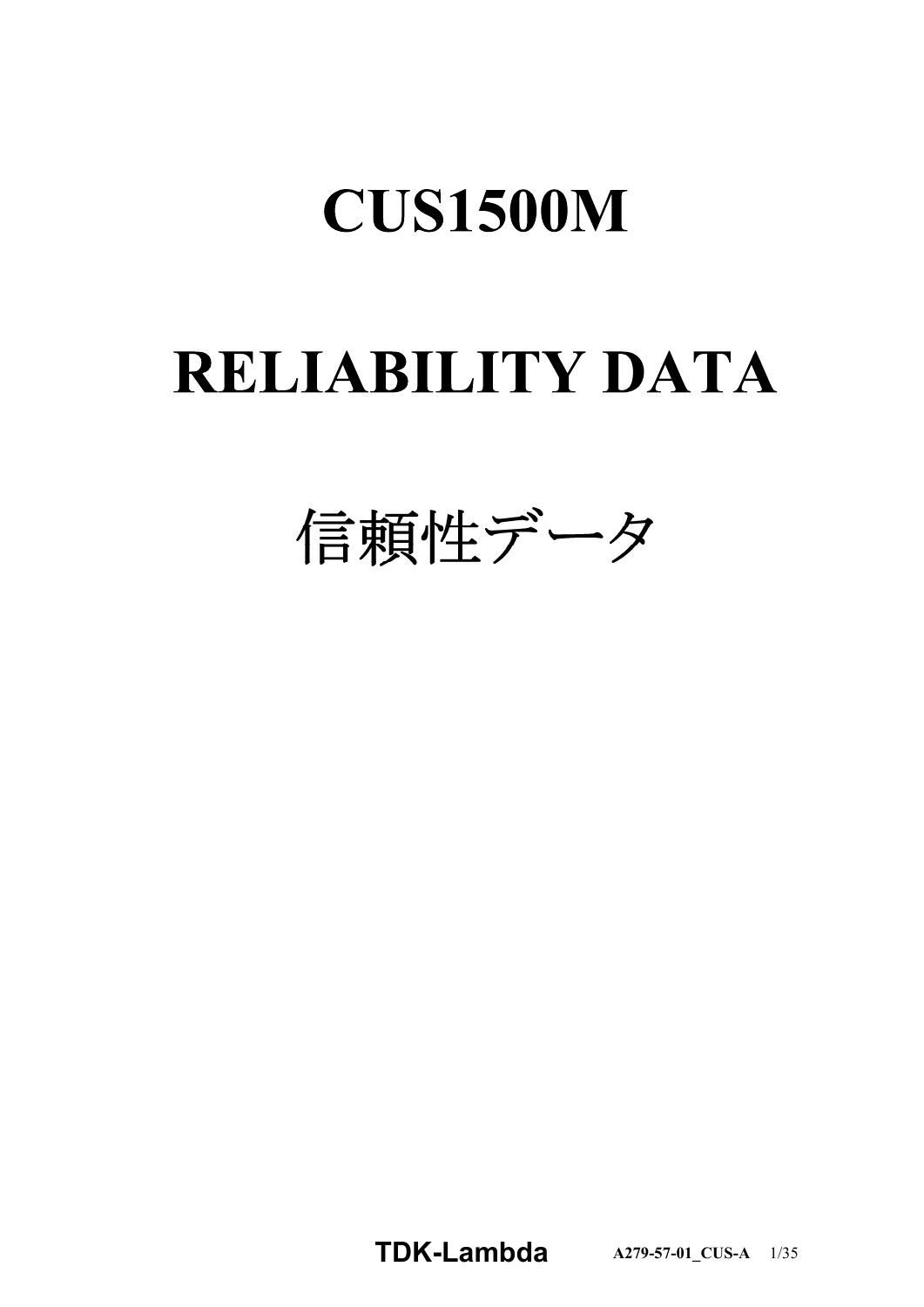### **INDEX**

|    | PAGE                                                                                                                                                                                           |
|----|------------------------------------------------------------------------------------------------------------------------------------------------------------------------------------------------|
|    |                                                                                                                                                                                                |
|    |                                                                                                                                                                                                |
|    | 2. 部品ディレーティング Components Derating ………………………………………… 5~9                                                                                                                                         |
| 3. | 主要部品温度上昇值 Main Components Temperature Rise ΔT List ················ 10~11                                                                                                                      |
|    | 4. 電解コンデンサ推定寿命計算値 Electrolytic Capacitor Lifetime ··················· 12~14                                                                                                                    |
|    | Abnormal Test $\cdots$ $\cdots$ $\cdots$ $\cdots$ $\cdots$ $\cdots$ $\cdots$ $\cdots$ $\cdots$ $\cdots$ $\cdots$ $\cdots$ $\cdots$ $\cdots$ $\cdots$ $\cdots$ $\cdots$ $\cdots$<br>5. アブノーマル試験 |
| 6. | 振動試験 Vibration Test ………………………………………………………… 19                                                                                                                                                  |
|    | 7. ノイズシミュレート試験 Noise Simulate Test …………………………………………… 20                                                                                                                                        |
|    |                                                                                                                                                                                                |
|    | 9. FAN期待寿命 Fan Life Expectancy ……………………………………………… 22                                                                                                                                           |
|    |                                                                                                                                                                                                |
|    |                                                                                                                                                                                                |
|    | 11. 部品ディレーティング Component Derating ……………………………………… 25~29                                                                                                                                        |
|    | 12. 主要部品温度上昇值 Main Components Temperature Rise ΔT List ················· 30~31                                                                                                                 |
|    | 13. 電解コンデンサ推定寿命計算値 Electrolytic Capacitor Lifetime ···················· 32~34                                                                                                                  |
|    | 14. FAN期待寿命 Fan Life Expectancy ……………………………………………… 35                                                                                                                                          |

\* 試験結果は、代表データでありますが、全ての製品はほぼ同等な特性を示します。 従いまして、以下の結果は参考値とお考え願います。 Test results are typical data. Nevertheless the following results are considered to be reference data because all units have nearly the same characteristics.

# **TDK-Lambda**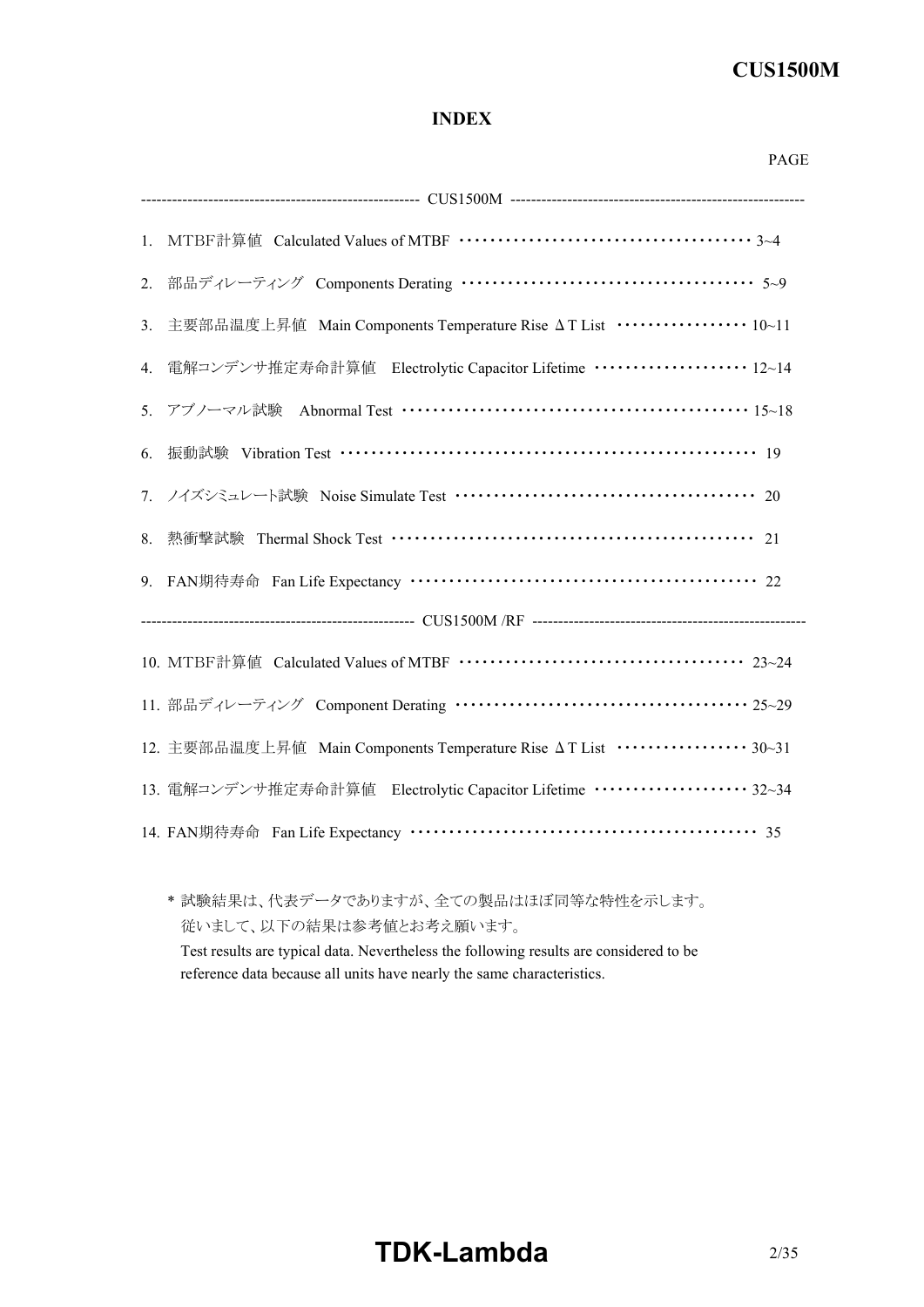#### **1. MTBF Calculated Values of MTBF**

**(1) MTBF Parts stress reliability prediction MTBF**

#### **MODEL : CUS1500M-24**

#### **算出方法 Calculating Method**

Telcordiaの部品ストレス解析法(\*1)で算出されています。 故障率λSSは、それぞれの部品ごとに電気ストレスと動作温度によって決定されます。 Calculated based on parts stress reliability prediction of Telcordia (\*1). Individual failure rate λss is calculated by the electric stress and temperature rise of the each part.

\*1: Telcordia document "Reliability Prediction Procedure for Electronic Equipment"

(Document number SR-332, Issue3)

<算出式>

$$
MTBF = \frac{1}{\lambda_{\text{equip}}} = \frac{1}{\pi_E \sum_{i=1}^{m} (N_i \cdot \lambda_{\text{ssi}})} \times 10^9 \text{ H} \text{m (Hours)}
$$

*λequip* : 全機器故障率(FITs) Total equipment failure rate (FITs = Failures in10<sup>9</sup> hours) *λGi* : i 番目の部品に対する基礎故障率 Generic failure rate for the ith part *πQi* : i 番目の部品に対する品質ファクタ Quality factor for the ith part *πSi* : i 番目の部品に対するストレスファクタ Stress factor for the ith part *πTi* : i 番目の部品に対する温度ファクタ Temperature factor for the ith part *m* : 異なる部品の数 Number of different part types *N<sup>i</sup>* : i 番目の部品の個数 Quantity of ith part type *π<sup>E</sup>* : 機器の環境ファクタ Equipment environmental factor  $\lambda_{\scriptscriptstyle{ssi}} = \lambda_{\scriptscriptstyle{Gi}} \cdot \pi_{\scriptscriptstyle{Qi}} \cdot \pi_{\scriptscriptstyle{Si}} \cdot \pi_{\scriptscriptstyle{Ti}}$ 

### **MTBF MTBF Values**

| 条件 Conditions             |                              |          |                          |         |                                       |
|---------------------------|------------------------------|----------|--------------------------|---------|---------------------------------------|
| ・入力雷圧                     | : 230VAC                     | ・出力電圧、電流 |                          |         | : $24VDC$ , $63A(100\%)$              |
| Input voltage             |                              |          | Output voltage & current |         |                                       |
|                           | ・スタンバイ電圧、電流 : 5VDC, 1A(100%) | ・取付方法    |                          | : 標準取付A |                                       |
| Standby voltage & current |                              |          |                          |         | Mounting method : Standard mounting A |
| ・環境ファクタ                   | : GB (Ground, Benign)        |          |                          |         |                                       |
| Environmental factor      |                              |          |                          |         |                                       |
| SR-332, Issue3            |                              |          |                          |         |                                       |
|                           | $MTBF(Ta=25^{\circ}C) =$     | 769,670  | 時間                       | (Hours) |                                       |
|                           | $MTBF(Ta=40)$                | 365,161  | 時間                       | (Hours) |                                       |

**TDKLambda** 3/35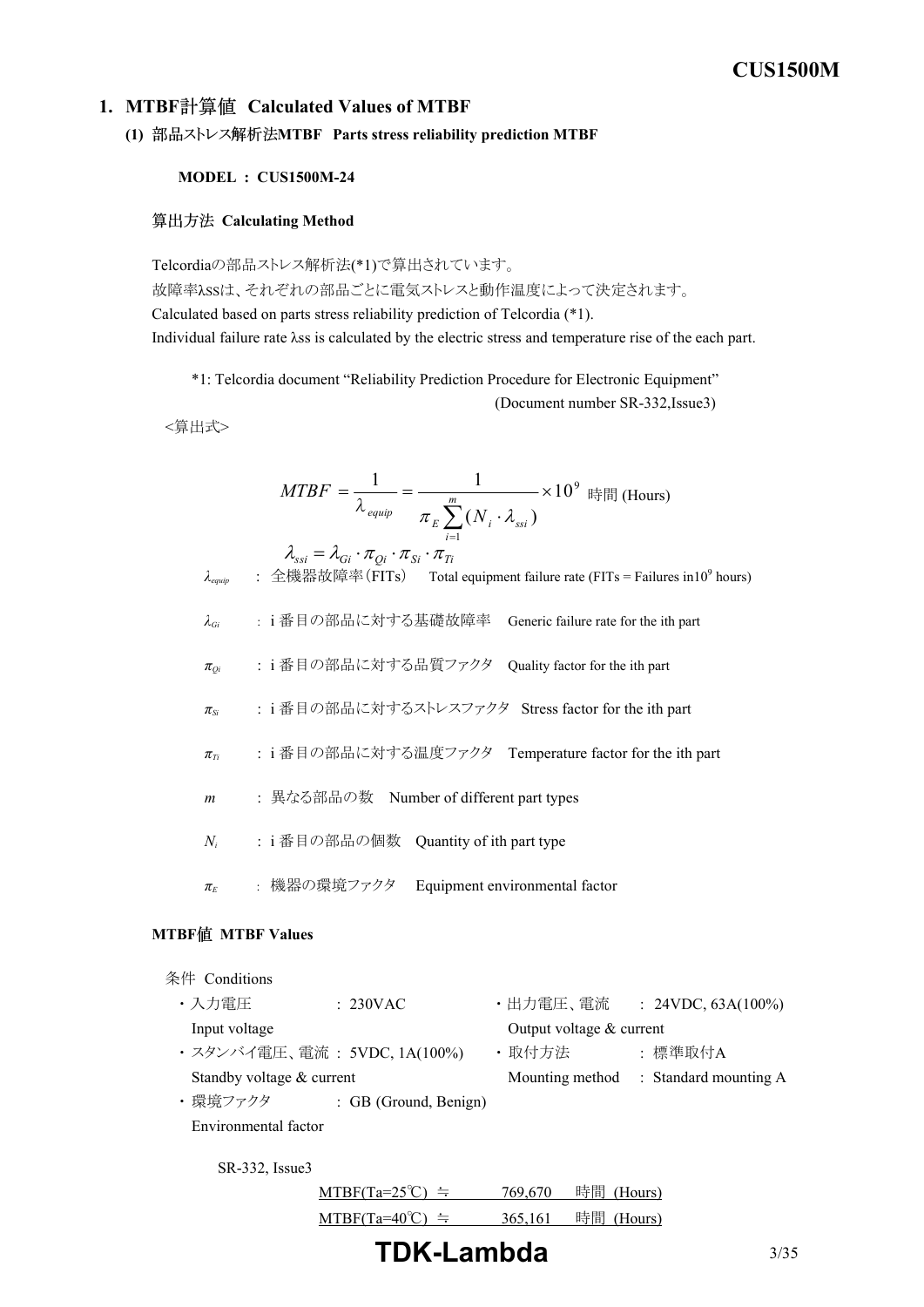#### **(2) MTBF Part count reliability prediction MTBF**

#### **MODEL : CUS1500M-24**

#### **Calculating Method**

JEITA (RCR-9102B) の部品点数法で算出されています。

それぞれの部品ごとに、部品故障率λGが与えられ、各々の点数によって決定されます。 Calculated based on part count reliability prediction of JEITA (RCR-9102B). Individual failure rates  $\lambda_G$  is given to each part and MTBF is calculated by the count of each part.

<算出式>

$$
MTBF = \frac{1}{\lambda_{\text{equip}}} \times 10^6 = \frac{1}{\sum_{i=1}^n n_i (\lambda_G \pi_Q)_i} \times 10^6 \text{ H (Hours)}
$$

 $λ_{\text{eaulip}}$  : 全機器故障率 (故障数 / 10<sup>6</sup>時間) Total equipment failure rate (Failure / 10<sup>6</sup>Hours)

- $\lambda$ <sup>G</sup>: i番目の同属部品に対する故障率 (故障数 / 10<sup>6</sup>時間) Generic failure rate for the ith generic part (Failure  $/ 10^6$ Hours)
- *ni* : i 番目の同属部品の個数 Quantity of ith generic part
- *n* : 異なった同属部品のカテゴリーの数 Number of different generic part categories
- $\pi_Q$  : i番目の同属部品に対する品質ファクタ ( $\pi_Q$ =1) Generic quality factor for the ith generic part  $(\pi_Q=1)$

#### **MTBF MTBF Values**

G<sup>F</sup> : 地上、固定 (Ground, Fixed)

**RCR-9102B** 

MTBF ≒  $40,323$  時間 (Hours)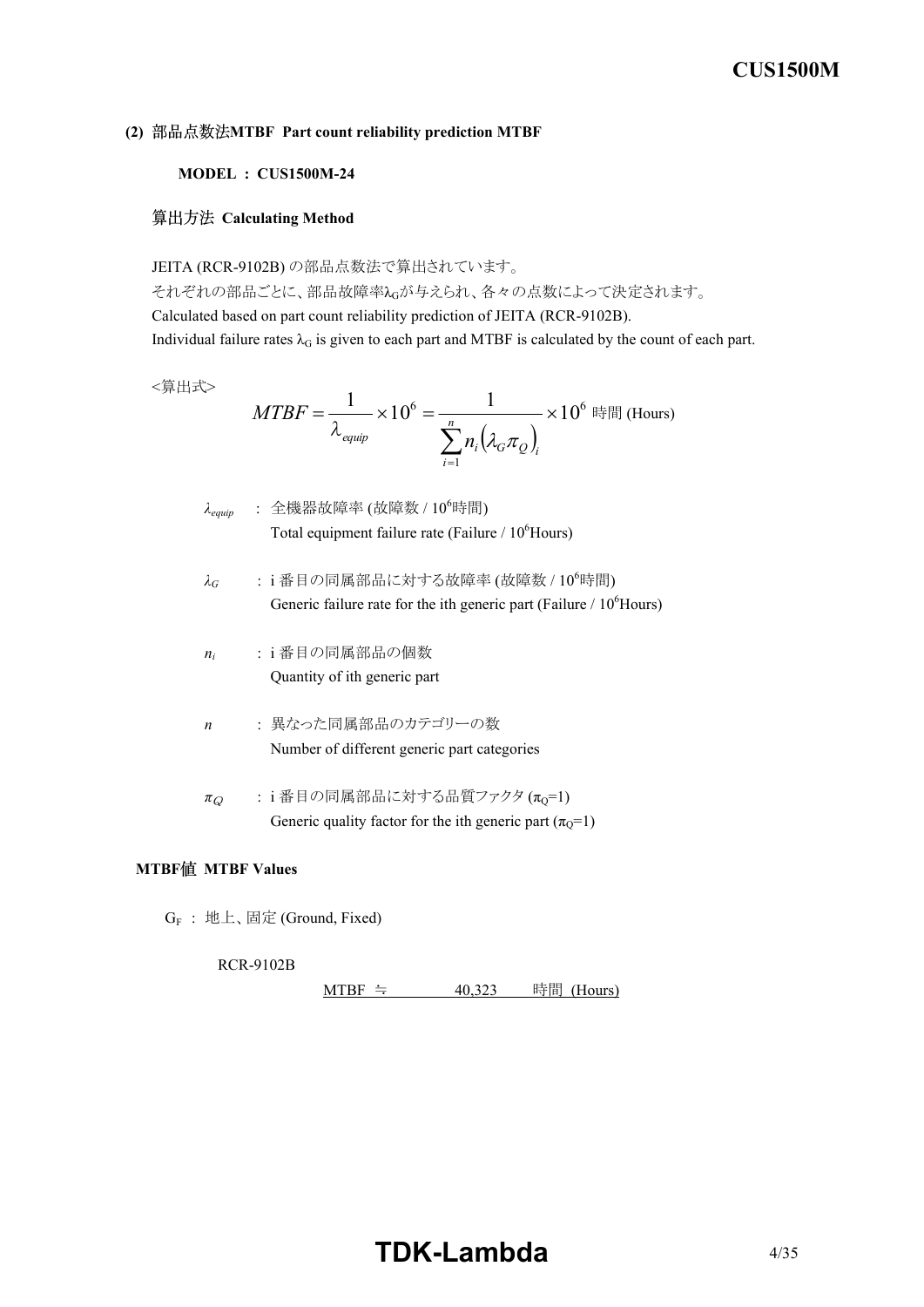# **2. 部品ディレーティング Components Derating**

#### **MODEL : CUS1500M-12**

#### **(1) Calculating Method**

(a) 測定方法 Measuring method

| ・取付方法                     | :標準取付 : A                  | ・周囲温度                    | : $50^{\circ}$ C     |
|---------------------------|----------------------------|--------------------------|----------------------|
| Mounting method           | Standard mounting : A      | Ambient temperature      |                      |
| ・入力電圧                     | : $100$ , $200 \text{VAC}$ | ・出力電圧、電流                 | $: 12V, 125A(100\%)$ |
| Input voltage             |                            | Output voltage & current |                      |
| ・スタンバイ電圧、電流               | $:5V, 1A(100\%)$           |                          |                      |
| Standby voltage & current |                            |                          |                      |

(b) 半導体 Semiconductors

ケース温度、消費電力、熱抵抗より使用状態の接合点温度を求め最大定格接合点温度との比較を求めました。 Compared with maximum junction temperature and actual one which is calculated based on case temperature, power dissipation and thermal impedance.

(c) IC、抵抗、コンデンサ等 IC, Resistors, Capacitors, etc.

周囲温度、使用状態、消費電力など、個々の値は設計基準内に入っています。 Ambient temperature, operating condition, power dissipation and so on are within derating criteria.

(d) 熱抵抗算出方法 Calculating method of thermal impedance

|                          | $\theta$ j – c = $\frac{Tj(max) - Tc}{Pi(max)}$ $\theta$ j – l = $\frac{Tj(max) - Tl}{Pi(max)}$ $\theta$ j – a = $\frac{Tj(max) - Ta}{Pi(max)}$ |
|--------------------------|-------------------------------------------------------------------------------------------------------------------------------------------------|
|                          |                                                                                                                                                 |
| Tc                       | : ディレーティングの始まるケース温度 一般に25℃<br>Case Temperature at Start Point of Derating; 25°C in General                                                      |
| Tl                       | : ディレーティングの始まるリード温度 一般に25℃<br>Lead Temperature at Start Point of Derating; 25 <sup>°</sup> C in General                                         |
| Ta                       | : ディレーティングの始まる周囲温度 一般に25℃<br>Ambient Temperature at Start Point of Derating; 25 <sup>°</sup> C in General                                       |
| Pj(max)                  | : 最大接合点(チャネル) 損失                                                                                                                                |
| (Pch(max))               | Maximum Junction (channel) Dissipation                                                                                                          |
| Tj(max)                  | : 最大接合点 (チャネル)温度                                                                                                                                |
| (Tch(max))               | Maximum Junction (channel) Temperature                                                                                                          |
| $\theta$ j-c             | • 接合点(チャネル)からケースまでの熱抵抗                                                                                                                          |
| $(\theta$ ch-c)          | Thermal Impedance between Junction (channel) and Case                                                                                           |
| $\theta$ j-l             | • 接合点(チャネル)からリードまでの熱抵抗                                                                                                                          |
| $(\theta$ ch- <i>l</i> ) | Thermal Impedance between Junction (channel) and Lead                                                                                           |
| $\theta$ j-a             | : 接合点(チャネル)から周囲までの熱抵抗                                                                                                                           |
| $(\theta$ ch-a)          | Thermal Impedance between Junction (channel) and Ambient                                                                                        |

# **TDK-Lambda**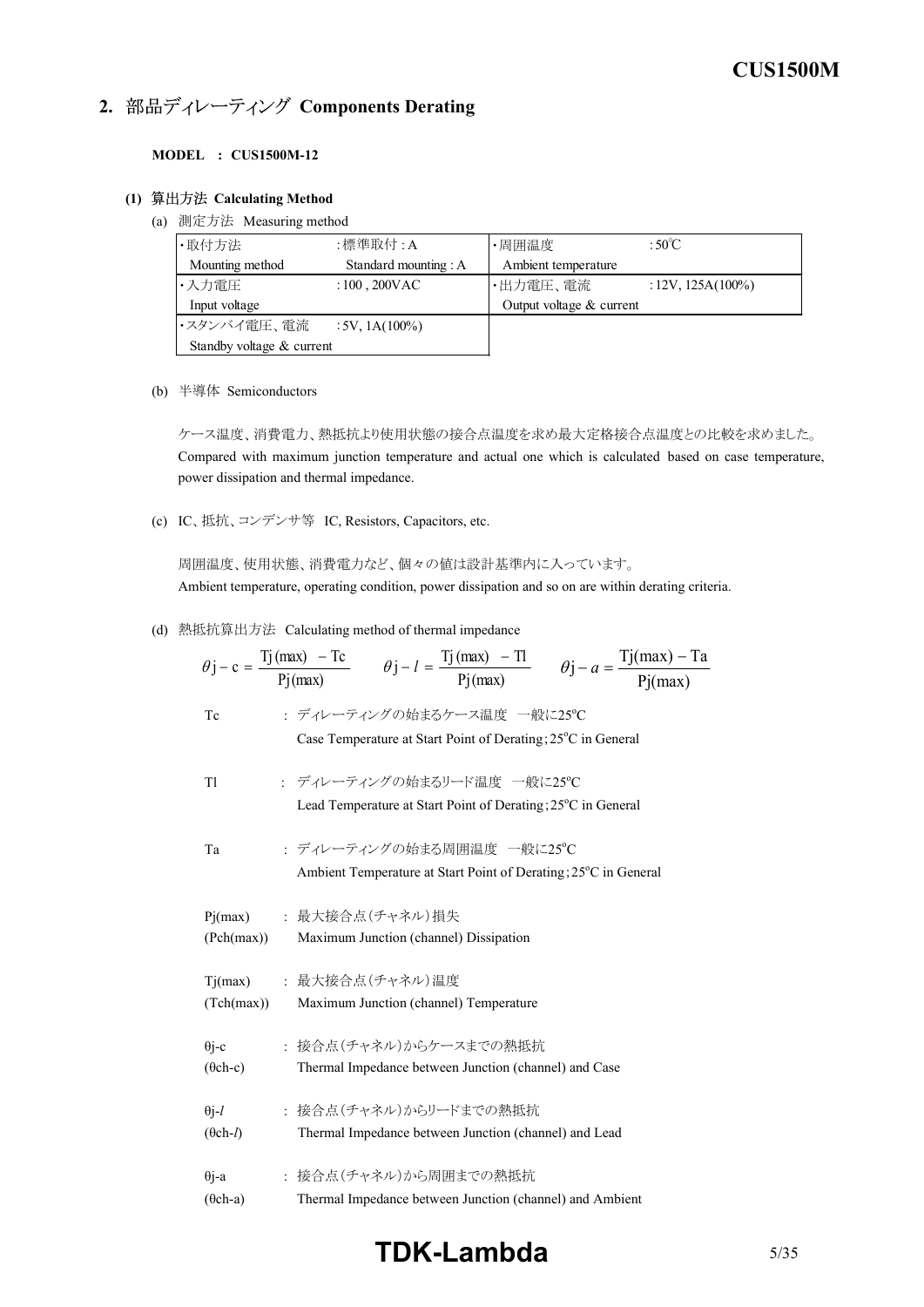**(2) Components Derating List**

| 部品番号<br>Location No.                            | $V$ in = 100VAC<br>Load = 125A $(100\%)$                                                                                 | Standby = $1A(100\%)$                                  | $Ta = 50^{\circ}C$ |
|-------------------------------------------------|--------------------------------------------------------------------------------------------------------------------------|--------------------------------------------------------|--------------------|
| $Q1-Q4$<br>IPP65R074C6<br><b>INFINEON</b>       | Tch (max) = $150 °C$<br>$Pch = 16.9 W$<br>Tch = Tc + (( $\theta$ ch-c) × Pch) = 123.4 °C<br>$D.F. = 82.3 %$              | $\theta$ ch-c = 0.26 °C/W<br>$\Delta Tc = 69$ °C       | $Tc = 119 °C$      |
| Q <sub>5</sub><br>R6047ENZ1C9<br><b>ROHM</b>    | Tch (max) = $150 °C$<br>$Pch = 9.7 W$<br>Tch = Tc + (( $\theta$ ch-c) × Pch) = 122.1 °C<br>$D.F. = 81.4 %$               | $\theta$ ch-c = 1.04 °C/W<br>$\Delta Tc = 62$ °C       | $Tc = 112 °C$      |
| Q <sub>6</sub><br>R6047ENZ1C9<br><b>ROHM</b>    | Tch (max) = $150 °C$<br>$Pch = 10.7 W$<br>Tch = Tc + (( $\theta$ ch-c) × Pch) = 121.1 °C<br>$D.F. = 80.7 %$              | $\theta$ ch-c = 1.04 °C/W<br>$\Delta Tc = 60$ °C       | $Tc = 110 °C$      |
| Q401<br>STD2NK90ZT4<br><b>STMICRO</b>           | Tch (max) = $150 °C$<br>Pch= 1.23 W<br>$Tch = Tc + ((\theta ch-c) \times Pch) = 97.2$ °C<br>$D.F. = 64.8 \%$             | $\theta$ ch-c = 1.78 °C/W<br>$\Delta Tc = 45^{\circ}C$ | $Tc = 95 °C$       |
| Q1101<br>SSM3K7002F<br><b>TOSHIBA</b>           | T <sub>j</sub> (max) = $150 °C$<br>$Pch = 0.0mW$<br>$Tj = Ta + ((\theta j-a) \times Pd) = 58.0 °C$<br>$D.F. = 38.7 %$    | $\theta$ j-a = 625.0 °C/W<br>$\Delta Ta = 8 °C$        | $Ta = 58 °C$       |
| D1,D2<br>D25XB60<br><b>SHINDENGEN</b>           | $\overline{T}$ j (max) = 150 °C<br>$Pd = 14.5 W$<br>$Tj = Tc + ((\theta j - c) \times Pd) = 121.5 °C$<br>$D.F. = 81.0 %$ | $\theta$ j-c = 1.0 °C/W<br>$\Delta Tc = 57 °C$         | $Tc = 107 °C$      |
| D <sub>3</sub><br>STPSC12H065<br><b>STMICRO</b> | T <sub>j</sub> (max) = 175 °C<br>$Pd = 8.9 W$<br>$Tj = Tc + ((\theta j - c) \times Pd) = 128.5 °C$<br>$D.F. = 73.5 \%$   | $\theta$ j-c = 1.4 °C/W<br>$\Delta Tc = 66$ °C         | $Tc = 116$ °C      |
| D51-D53<br>S60JC10V<br><b>SHINDENGEN</b>        | $Ti$ (max) = 150 °C<br>$Pd = 13.5W$<br>$Tj = Tc + ((\theta j - c) \times Pd) = 131.8$ °C<br>$D.F. = 87.9 %$              | $\theta$ j-c = 0.5 °C/W<br>$\Delta Tc = 75$ °C         | $Tc = 125$ °C      |
| D54-D56<br>S60JC10V<br><b>SHINDENGEN</b>        | Tj (max) = $150 °C$<br>$Pd = 13.5W$<br>$Tj = Tc + ((\theta j - c) \times Pd) = 141.8$ °C<br>$D.F. = 94.5 \%$             | $\theta$ j-c = 0.5 °C/W<br>$\Delta Tc = 85 °C$         | $Tc = 135 °C$      |
| D101<br>CRH01<br><b>TOSHIBA</b>                 | Tj (max) = $150 °C$<br>$Pd = 15$ mW<br>$Tj = T1 + ((\theta j - 1) \times Pd) = 73.5 °C$<br>D.F. = 49.0 $%$               | $\theta$ j-l = 30.0 °C/W<br>$\Delta T l = 23$ °C       | $T = 73$ °C        |
| D210<br>CRH <sub>01</sub><br><b>TOSHIBA</b>     | Tj (max) = $150 °C$<br>$Pd = 157$ mW<br>$Tj = T1 + ((\theta j - 1) \times Pd) = 89.8$ °C<br>$D.F. = 59.9 %$              | $\theta$ j-l = 30.0 °C/W<br>$\Delta T l = 35$ °C       | $T = 85 °C$        |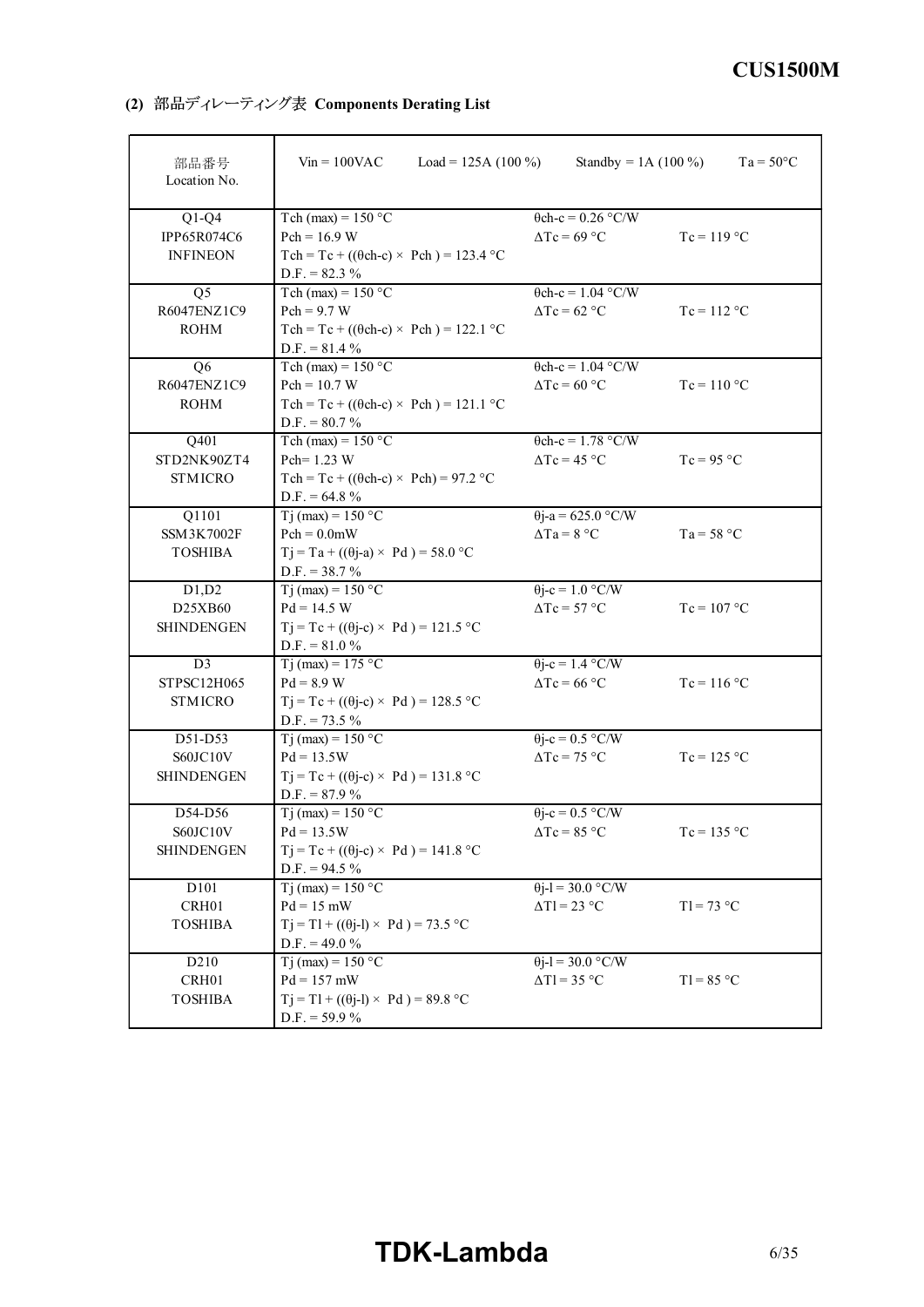| 部品番号<br>Location No. | $Vin = 100VAC$ Load = 125A (100 %)                   |                            | Standby = 1A ( $100\%$ ) Ta = 50°C |
|----------------------|------------------------------------------------------|----------------------------|------------------------------------|
| D401                 | Tj (max) = $150 °C$                                  | $\theta$ j-l = 20.0 °C/W   |                                    |
| CRF02                | $Pd = 0.70 W$                                        | $\Delta T l = 41$ °C       | $T = 91$ °C                        |
| <b>TOSHIBA</b>       | $T_1 = T_1 + ((\theta_1 - 1) \times P_d) = 105.0$ °C |                            |                                    |
|                      | D.F. = $70.0\%$                                      |                            |                                    |
| D501-D504            | Tj (max) = $150 °C$                                  | $\theta$ j-l = 30.0 °C/W   |                                    |
| CRH01                | $Pd = 233$ mW                                        | $\Delta T l = 31$ °C       | $T = 81^{\circ}C$                  |
| <b>TOSHIBA</b>       | $T_1 = T_1 + ((\theta_1 - 1) \times P_d) = 88.0$ °C  |                            |                                    |
|                      | $D.F. = 58.7 %$                                      |                            |                                    |
| D <sub>1001</sub>    | Tj (max) = $150 °C$                                  | $\theta$ j-l = 5.0 °C/W    |                                    |
| V8PA10-M3/I          | $Pd = 0.33 W$                                        | $\Delta T l = 34$ °C       | $TI = 84 °C$                       |
| <b>VISHAY</b>        | $T_1 = T_1 + ((\theta_1 - 1) \times P_d) = 85.7$ °C  |                            |                                    |
|                      | $D.F. = 57.1 \%$                                     |                            |                                    |
| SR1                  | Tj (max) = $150 °C$                                  | $\theta$ j-c = 0.8 °C/W    |                                    |
| <b>VS-40TTS12</b>    | $Pd = 8.3 W$                                         | $\Delta Tc = 59 \degree C$ | $Tc = 109 °C$                      |
| <b>VISHAY</b>        | $Tj = Tc + ((\theta j - c) \times Pd) = 115.7$ °C    |                            |                                    |
|                      | $D.F. = 77.2 \%$                                     |                            |                                    |
| A51                  | $Tj$ (max) = 150 °C                                  | $\theta$ j-c = 3.0 °C/W    |                                    |
| <b>BA17812CP</b>     | $Pd = 4.4 W$                                         | $\Delta Tc = 35$ °C        | $Tc = 85 °C$                       |
| <b>ROHM</b>          | $Tj = Tc + ((\theta j-c) \times Pd) = 98.2$ °C       |                            |                                    |
|                      | D.F. = $65.5\%$                                      |                            |                                    |
| PC201                | Tj (max) = $125 °C$                                  | $\theta$ j-c = 130.0 °C/W  |                                    |
| <b>TLP385</b>        | $Pd = 18$ mW                                         | $\Delta Tc = 23$ °C        | $Tc = 73 °C$                       |
| (LED)                | $Tj = Tc + ((\theta j - c) \times Pd) = 75.4$ °C     |                            |                                    |
| <b>TOSHIBA</b>       | D.F. = $60.4\%$                                      |                            |                                    |
| PC1001               | $Ti$ (max) = 125 °C                                  | $\theta$ j-c = 130.0 °C/W  |                                    |
| <b>TLP385</b>        | $Pd = 4$ mW                                          | $\Delta Tc = 14$ °C        | $Tc = 64 °C$                       |
| (LED side)           | $Tj = Tc + ((\theta j - c) \times Pd) = 64.5 °C$     |                            |                                    |
| <b>TOSHIBA</b>       | D.F. = $51.6\%$                                      |                            |                                    |
| PD801                |                                                      |                            |                                    |
| SML-A12M8T           | If $= 4.5$ mA                                        | $\Delta Tc = 6$ °C         | $Tc = 56 °C$                       |
| <b>ROHM</b>          | Allowable If (max) = $25mA$ (at Ta=56°C)             |                            |                                    |
|                      | $D.F. = 18.0\%$                                      |                            |                                    |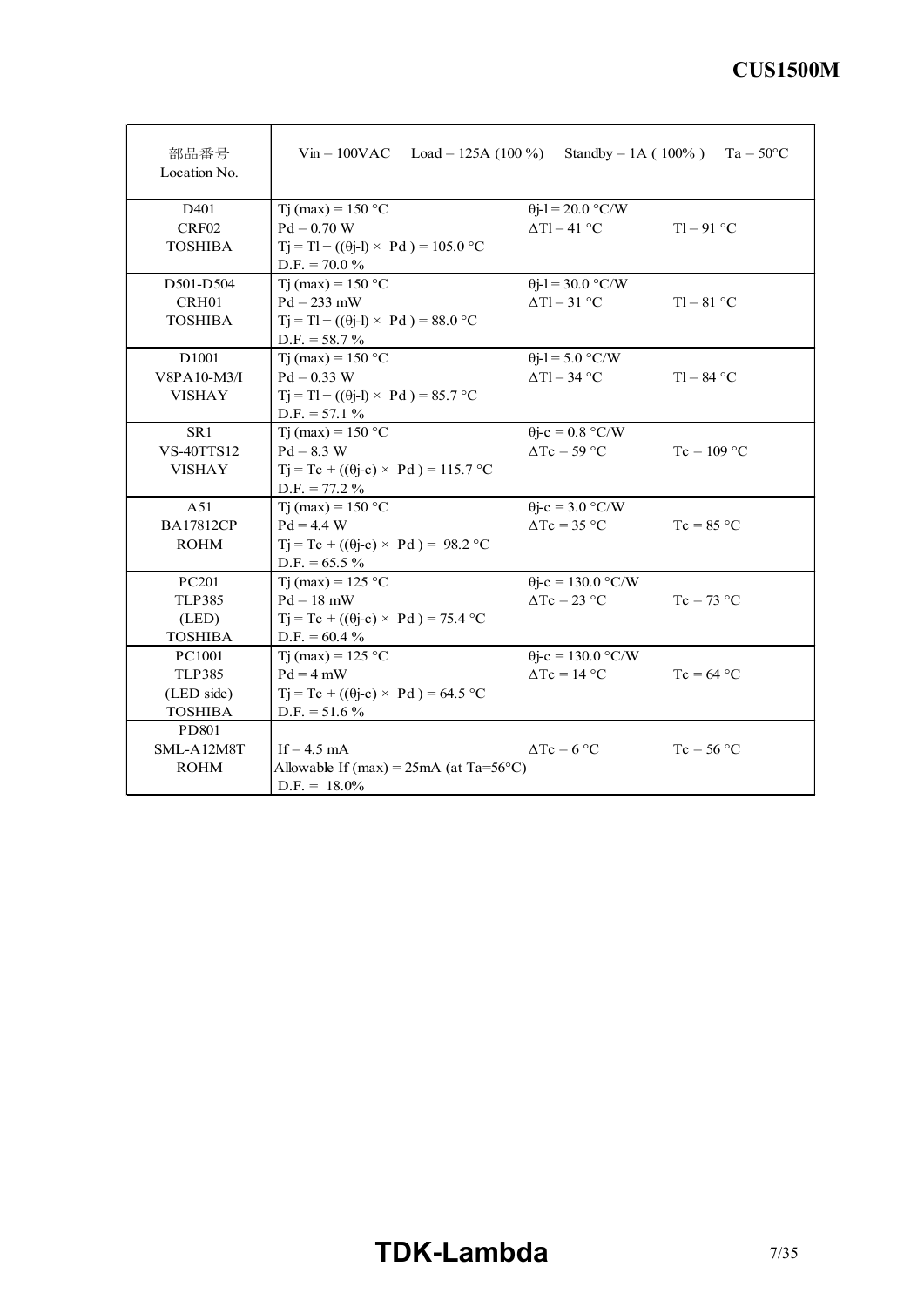| 部品番号<br>Location No. | $Vin = 200VAC$ Load = 125A (100 %)                |                                              | Standby = 1A ( $100\%$ ) Ta = 50°C |
|----------------------|---------------------------------------------------|----------------------------------------------|------------------------------------|
| $Q1-Q4$              | Tch (max) = $150 °C$                              | $\theta$ ch-c = 0.26 °C/W                    |                                    |
| IPP65R074C6          | $Pch = 3.2 W$                                     | $\Delta Tc = 38$ °C                          | $Tc = 88 °C$                       |
| <b>INFINEON</b>      | Tch = Tc + (( $\theta$ ch-c) × Pch) = 88.9 °C     |                                              |                                    |
|                      | D.F. = $59.3\%$                                   |                                              |                                    |
| Q <sub>5</sub>       | Tch (max) = $150 °C$                              | $\theta$ ch-c = 1.04 °C/W                    |                                    |
| R6047ENZ1C9          | $Pch = 9.7 W$                                     | $\Delta Tc = 58 °C$                          | $Tc = 108 °C$                      |
| <b>ROHM</b>          | Tch = Tc + (( $\theta$ ch-c) × Pch) = 118.1 °C    |                                              |                                    |
|                      | $D.F. = 78.7 %$                                   |                                              |                                    |
| Q <sub>6</sub>       | Tch (max) = $150 °C$                              | $\theta$ ch-c = 1.04 °C/W                    |                                    |
| R6047ENZ1C9          | $Pch = 10.7 W$                                    | $\Delta Tc = 56$ °C                          | $Tc = 106$ °C                      |
| <b>ROHM</b>          | Tch = Tc + (( $\theta$ ch-c) × Pch) = 117.1 °C    |                                              |                                    |
|                      | D.F. $= 78.1 \%$                                  |                                              |                                    |
| Q401                 | Tch (max) = $150 °C$                              | $\theta$ ch-c = 1.78 °C/W                    |                                    |
| STD2NK90ZT4          | $Pch=1.23$ W                                      | $\Delta Tc = 43 \text{ °C}$                  | $Tc = 93 °C$                       |
| <b>STMICRO</b>       | Tch = Tc + (( $\theta$ ch-c) × Pch) = 95.2 °C     |                                              |                                    |
|                      | D.F. = $63.5\%$                                   |                                              |                                    |
| Q1101                | Tch (max) = $150 °C$                              | $\theta$ ch-a = 625.0 °C/W                   |                                    |
| <b>SSM3K7002F</b>    | $Pch = 0.0mW$                                     | $\Delta Ta = 8 °C$                           | $Ta = 58 °C$                       |
| <b>TOSHIBA</b>       | Tch = Ta + (( $\theta$ ch-a) × Pch) = 58.0 °C     |                                              |                                    |
|                      | $D.F. = 38.7 %$                                   |                                              |                                    |
| D1,D2                | $Ti$ (max) = 150 °C                               | $\theta$ j-c = 1.0 °C/W                      |                                    |
| D25XB60              | $Pd = 7.1 W$                                      | $\Delta Tc = 27$ °C                          | $Tc = 77 °C$                       |
| <b>SHINDENGEN</b>    | $Tj = Tc + ((\theta j - c) \times Pd) = 84.1$ °C  |                                              |                                    |
|                      | $D.F. = 56.1 %$                                   |                                              |                                    |
| D <sub>3</sub>       | Tj (max) = $175 °C$                               | $\theta$ j-c = 1.4 °C/W                      |                                    |
| STPSC12H065          | $Pd = 8.6 W$                                      | $\Delta Tc = 42$ °C                          | $Tc = 92 °C$                       |
| STMicro              | $Tj = Tc + ((\theta j - c) \times Pd) = 104.1$ °C |                                              |                                    |
|                      | D.F. = $59.5\%$                                   |                                              |                                    |
| D51-D53              | Tj (max) = $150 °C$                               | $\theta$ j-c = 0.5 °C/W                      |                                    |
| S60JC10V             | $Pd = 13.5W$                                      | $\Delta Tc = 75$ °C                          | $Tc = 125 °C$                      |
| <b>SHINDENGEN</b>    | $Tj = Tc + ((\theta j - c) \times Pd) = 131.8$ °C |                                              |                                    |
|                      | D.F. = $87.9\%$                                   |                                              |                                    |
| D54-D56              | Tj (max) = $150 °C$                               | $\theta$ j-c = 0.5 °C/W                      |                                    |
| S60JC10V             | $Pd = 13.5W$                                      | $\Delta\mathrm{Tc} = 85\ \mathrm{^{\circ}C}$ | $Tc = 135 °C$                      |
| SHINDENGEN           | $Tj = Tc + ((\theta j - c) \times Pd) = 141.8$ °C |                                              |                                    |
|                      | D.F. = $94.5\%$                                   |                                              |                                    |
| D101                 | $Tj$ (max) = 150 °C                               | $\theta$ j-l = 30.0 °C/W                     |                                    |
| CRH01                | $Pd = 15$ mW                                      | $\Delta T l = 13 \text{ °C}$                 | $T = 63$ °C                        |
| <b>TOSHIBA</b>       | $Tj = Tl + ((\theta j - l) \times Pd) = 63.5$ °C  |                                              |                                    |
|                      | D.F. = $42.4\%$                                   |                                              |                                    |
| D <sub>210</sub>     | Tj (max) = $150 °C$                               | $\theta$ j-l = 30.0 °C/W                     |                                    |
| CRH01                | $Pd = 157$ mW                                     | $\Delta T l = 35 °C$                         | $TI = 85 °C$                       |
| <b>TOSHIBA</b>       | $Tj = Tl + ((\theta j - l) \times Pd) = 89.8$ °C  |                                              |                                    |
|                      | D.F. $=$ 59.9 %                                   |                                              |                                    |

# **TDK-Lambda** 8/35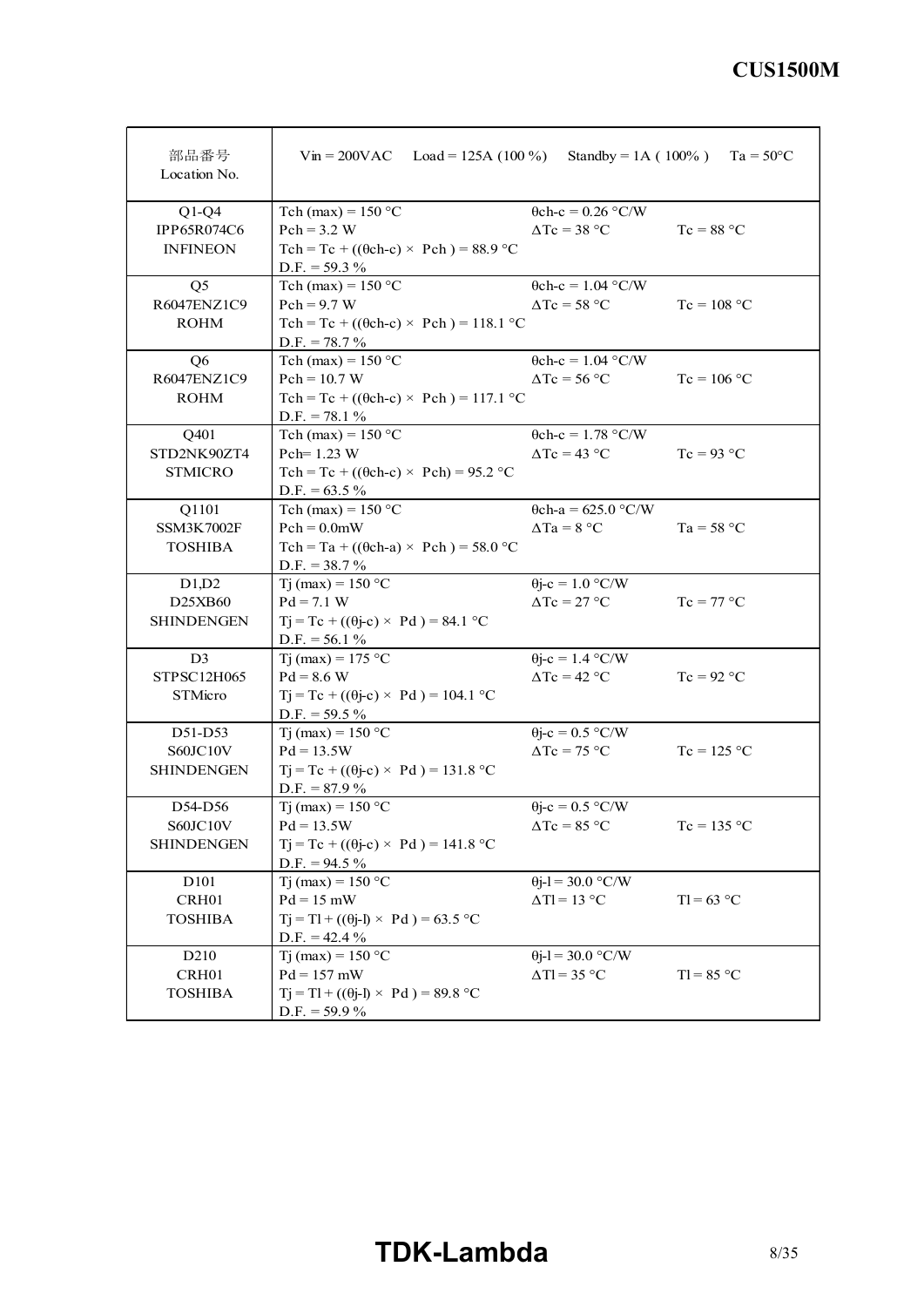| 部品番号<br>Location No. | $V$ in = 200VAC Load = 125A (100 %)                 |                             | Standby = 1A ( $100\%$ ) Ta = 50°C |
|----------------------|-----------------------------------------------------|-----------------------------|------------------------------------|
| D <sub>401</sub>     | $Tj(max) = 150 °C$                                  | $\theta$ j-l = 20.0 °C/W    |                                    |
| CRF <sub>02</sub>    | $Pd = 0.70 W$                                       | $\Delta T l = 41$ °C        | $T = 91$ °C                        |
| <b>TOSHIBA</b>       | $T_1 = T_1 + ((\theta - i) \times P d) = 105.0$ °C  |                             |                                    |
|                      | $D.F. = 70.0 %$                                     |                             |                                    |
| D501-D504            | $Ti$ (max) = 150 °C                                 | $\theta$ j-l = 30.0 °C/W    |                                    |
| CRH01                | $Pd = 233$ mW                                       | $\Delta T l = 31$ °C        | $TI = 81 °C$                       |
| <b>TOSHIBA</b>       | $T_1 = T_1 + ((\theta_1 - 1) \times P_d) = 88.0$ °C |                             |                                    |
|                      | $D.F. = 58.7 \%$                                    |                             |                                    |
| D <sub>1001</sub>    | $Ti$ (max) = 150 °C                                 | $\theta$ j-l = 5.0 °C/W     |                                    |
| V8PA10-M3/I          | $Pd = 0.33 W$                                       | $\Delta T l = 33$ °C        | $T = 83$ °C                        |
| <b>VISHAY</b>        | $Tj = Tl + ((\theta j - l) \times Pd) = 84.7$ °C    |                             |                                    |
|                      | $D.F. = 56.4 \%$                                    |                             |                                    |
| SR <sub>1</sub>      | T <sub>j</sub> (max) = $150 °C$                     | $\theta$ j-c = 0.8 °C/W     |                                    |
| <b>VS-40TTS12</b>    | $Pd = 8.0 W$                                        | $\Delta Tc = 40$ °C         | $Tc = 90 °C$                       |
| <b>VISHAY</b>        | $Tj = Tc + ((\theta j-c) \times Pd) = 96.4$ °C      |                             |                                    |
|                      | D.F. = $64.3\%$                                     |                             |                                    |
| A51                  | $Ti$ (max) = 150 °C                                 | $\theta$ j-c = 3.0 °C/W     |                                    |
| <b>BA17812CP</b>     | $Pd = 4.4 W$                                        | $\Delta Tc = 34$ °C         | $Tc = 84 °C$                       |
| <b>ROHM</b>          | $Tj = Tc + ((\theta j-c) \times Pd) = 97.2$ °C      |                             |                                    |
|                      | D.F. = $64.8\%$                                     |                             |                                    |
| PC201                | $Ti$ (max) = 125 °C                                 | $\theta$ j-c = 130.0 °C/W   |                                    |
| <b>TLP385</b>        | $Pd = 18$ mW                                        | $\Delta Tc = 22 \text{ °C}$ | $Tc = 72 °C$                       |
| (LED)                | $Tj = Tc + ((\theta j - c) \times Pd) = 74.4$ °C    |                             |                                    |
| <b>TOSHIBA</b>       | D.F. = $59.6\%$                                     |                             |                                    |
| PC1001               | $Ti$ (max) = 125 °C                                 | $\theta$ j-c = 130.0 °C/W   |                                    |
| <b>TLP385</b>        | $Pd = 4$ mW                                         | $\Delta Tc = 14$ °C         | $Tc = 64 °C$                       |
| (LED side)           | $Tj = Tc + ((\theta j - c) \times Pd) = 64.5$ °C    |                             |                                    |
| <b>TOSHIBA</b>       | D.F. = $51.6\%$                                     |                             |                                    |
| PD801                |                                                     |                             |                                    |
| SML-A12M8T           | If $= 4.5$ mA                                       | $\Delta Tc = 6$ °C          | $Tc = 56 °C$                       |
| <b>ROHM</b>          | Allowable If $(max) = 25mA$ (at Ta=56°C)            |                             |                                    |
|                      | $D.F. = 18.0\%$                                     |                             |                                    |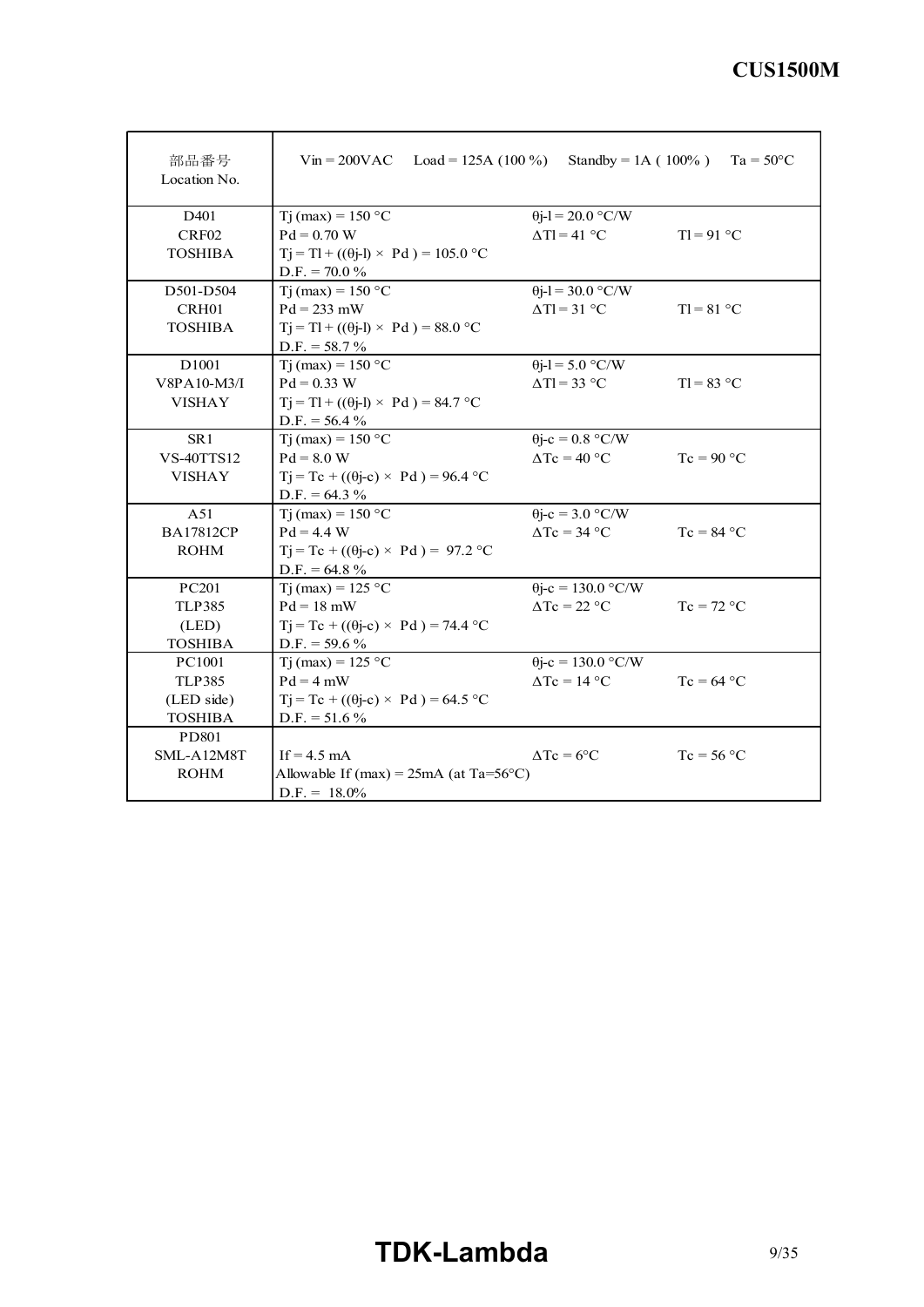#### *INSTRUCTION MANUAL* 3. 主要部品温度上昇值 Main Components Temperature Rise  $\Delta T$  List

#### **MODEL : CUS1500M-12**

**(1) Measuring Conditions**

|                                    | Mounting A          |                                                                  |  |  |  |
|------------------------------------|---------------------|------------------------------------------------------------------|--|--|--|
| 取付方法                               |                     |                                                                  |  |  |  |
| Mounting Method                    |                     |                                                                  |  |  |  |
| (標準取付:A)<br>(Standard Mounting: A) | TB51                | $\underset{\text{C} \text{N} 8 4}{\text{C} \text{N} 8 4}$<br>TB1 |  |  |  |
| 入力電圧                               |                     |                                                                  |  |  |  |
| Input Voltage                      | 100VAC              | 200VAC                                                           |  |  |  |
| 出力電圧                               |                     |                                                                  |  |  |  |
| Output Voltage                     |                     | 12VDC                                                            |  |  |  |
| 出力電流                               |                     |                                                                  |  |  |  |
| Output Current                     | 125A(100%)          |                                                                  |  |  |  |
| スタンバイ電圧、電流                         |                     |                                                                  |  |  |  |
| Standby Voltage & Current          | $5VDC$ , $1A(100%)$ |                                                                  |  |  |  |

#### **(2) Measuring Results**

|                   |                           | $\Delta T$ Temperature Rise (°C) |            |  |  |  |  |
|-------------------|---------------------------|----------------------------------|------------|--|--|--|--|
|                   | 入力電圧 Vin<br>Input Voltage | $100$ VAC                        | 200VAC     |  |  |  |  |
| 部品番号              | 部品名                       |                                  | 取付方向       |  |  |  |  |
| Location No.      | Part name                 |                                  | Mounting A |  |  |  |  |
| Q1                | <b>MOS FET</b>            | 61                               | 30         |  |  |  |  |
| Q2                | <b>MOS FET</b>            | 63                               | 33         |  |  |  |  |
| Q <sub>3</sub>    | <b>MOS FET</b>            | 63                               | 34         |  |  |  |  |
| Q4                | <b>MOS FET</b>            | 69                               | 38         |  |  |  |  |
| Q <sub>5</sub>    | <b>MOS FET</b>            | 62                               | 58         |  |  |  |  |
| Q <sub>6</sub>    | <b>MOS FET</b>            | 60                               | 56         |  |  |  |  |
| Q101              | <b>CHIP MOS FET</b>       | 29                               | 19         |  |  |  |  |
| Q104              | <b>CHIP TRANSISTOR</b>    | 23                               | 16         |  |  |  |  |
| Q105              | <b>CHIP TRANSISTOR</b>    | 23                               | 15         |  |  |  |  |
| Q401              | <b>MOS FET</b>            | 45                               | 43         |  |  |  |  |
| Q1101             | <b>MOS FET</b>            | 8                                | 8          |  |  |  |  |
| D <sub>1</sub>    | <b>BRIDGE DIODE</b>       | 57                               | 27         |  |  |  |  |
| D2                | <b>BRIDGE DIODE</b>       | 52                               | 25         |  |  |  |  |
| D <sub>3</sub>    | <b>DIODE</b>              | 66                               | 42         |  |  |  |  |
| D51               | S.B.D.                    | 56                               | 56         |  |  |  |  |
| D52               | S.B.D.                    | 66                               | 66         |  |  |  |  |
| D53               | S.B.D.                    | 75                               | 75         |  |  |  |  |
| D54               | S.B.D.                    | 73                               | 73         |  |  |  |  |
| D <sub>55</sub>   | S.B.D.                    | 81                               | 81         |  |  |  |  |
| D56               | S.B.D.                    | 85                               | 85         |  |  |  |  |
| D401              | <b>DIODE</b>              | 41                               | 41         |  |  |  |  |
| D <sub>1001</sub> | S.B.D.                    | 34                               | 33         |  |  |  |  |
| SR1               | <b>THYRISTOR</b>          | 59                               | 40         |  |  |  |  |

\* 取付方向B、C、Dの値は取付方向Aと同様の値となります。

Value of mounting B, C and D are similar to mounting A.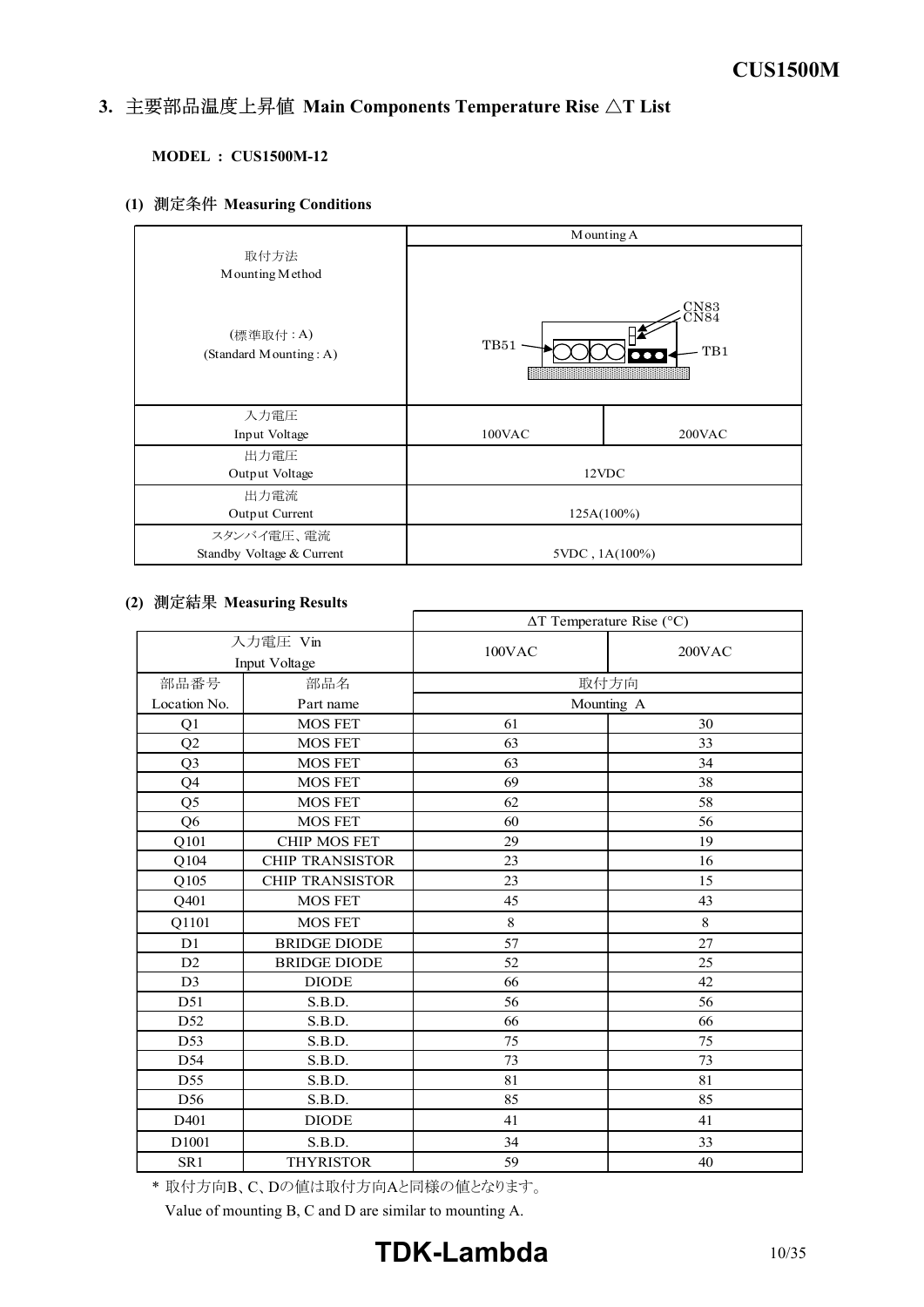|                 |                      | $\Delta T$ Temperature Rise (°C) |        |  |  |  |  |  |
|-----------------|----------------------|----------------------------------|--------|--|--|--|--|--|
| 入力電圧 Vin        |                      | $100$ VAC                        | 200VAC |  |  |  |  |  |
|                 | Input Voltage        |                                  |        |  |  |  |  |  |
| 部品番号            | 部品名                  | 取付方向                             |        |  |  |  |  |  |
| Location No.    | Part name            | Mounting A                       |        |  |  |  |  |  |
| A51             | IC                   | 35                               | 34     |  |  |  |  |  |
| A103            | CHIP IC              | 23                               | 13     |  |  |  |  |  |
| A201            | CHIP IC              | 34                               | 33     |  |  |  |  |  |
| A301            | CHIP IC              | 31                               | 29     |  |  |  |  |  |
| A302            | CHIP IC              | 39                               | 37     |  |  |  |  |  |
| A401            | CHIP IC              | 27                               | 26     |  |  |  |  |  |
| A1001           | CHIP IC              | 9                                | 8      |  |  |  |  |  |
| R4              | <b>RESISTOR</b>      | 59                               | 56     |  |  |  |  |  |
| T <sub>2</sub>  | <b>CURRENT TRANS</b> | 59                               | 59     |  |  |  |  |  |
| T <sub>3</sub>  | <b>TRANS</b>         | 79                               | 78     |  |  |  |  |  |
| T <sub>4</sub>  | <b>TRANS</b>         | 28                               | 27     |  |  |  |  |  |
| T401            | <b>TRANS</b>         | 25                               | 24     |  |  |  |  |  |
| L1              | <b>BALUN</b>         | 39                               | 9      |  |  |  |  |  |
| L2              | <b>BALUN</b>         | 32                               | 8      |  |  |  |  |  |
| L7              | <b>CHOKE COIL</b>    | 24                               | 15     |  |  |  |  |  |
| L51             | <b>CHOKE COIL</b>    | 60                               | 59     |  |  |  |  |  |
| C13             | E.CAP.               | 9                                | 9      |  |  |  |  |  |
| C <sub>53</sub> | E.CAP.               | 23                               | 24     |  |  |  |  |  |
| C <sub>54</sub> | E.CAP.               | 11                               | 11     |  |  |  |  |  |
| C <sub>55</sub> | E.CAP.               | 27                               | 27     |  |  |  |  |  |
| C56             | E.CAP.               | 14                               | 14     |  |  |  |  |  |
| C57             | E.CAP.               | 14                               | 15     |  |  |  |  |  |
| C62             | E.CAP.               | 11                               | 10     |  |  |  |  |  |
| C1003           | CHIP E.CAP.          | 6                                | 5      |  |  |  |  |  |
| PC201           | PHOTO COUPLER        | 23                               | 22     |  |  |  |  |  |
| PC1001          | PHOTO COUPLER        | 14                               | 14     |  |  |  |  |  |
| PD801           | <b>LED</b>           | 6                                | 6      |  |  |  |  |  |

\* 取付方向B、C、Dの値は取付方向Aと同様の値となります。

Value of mounting B, C and D are similar to mounting A.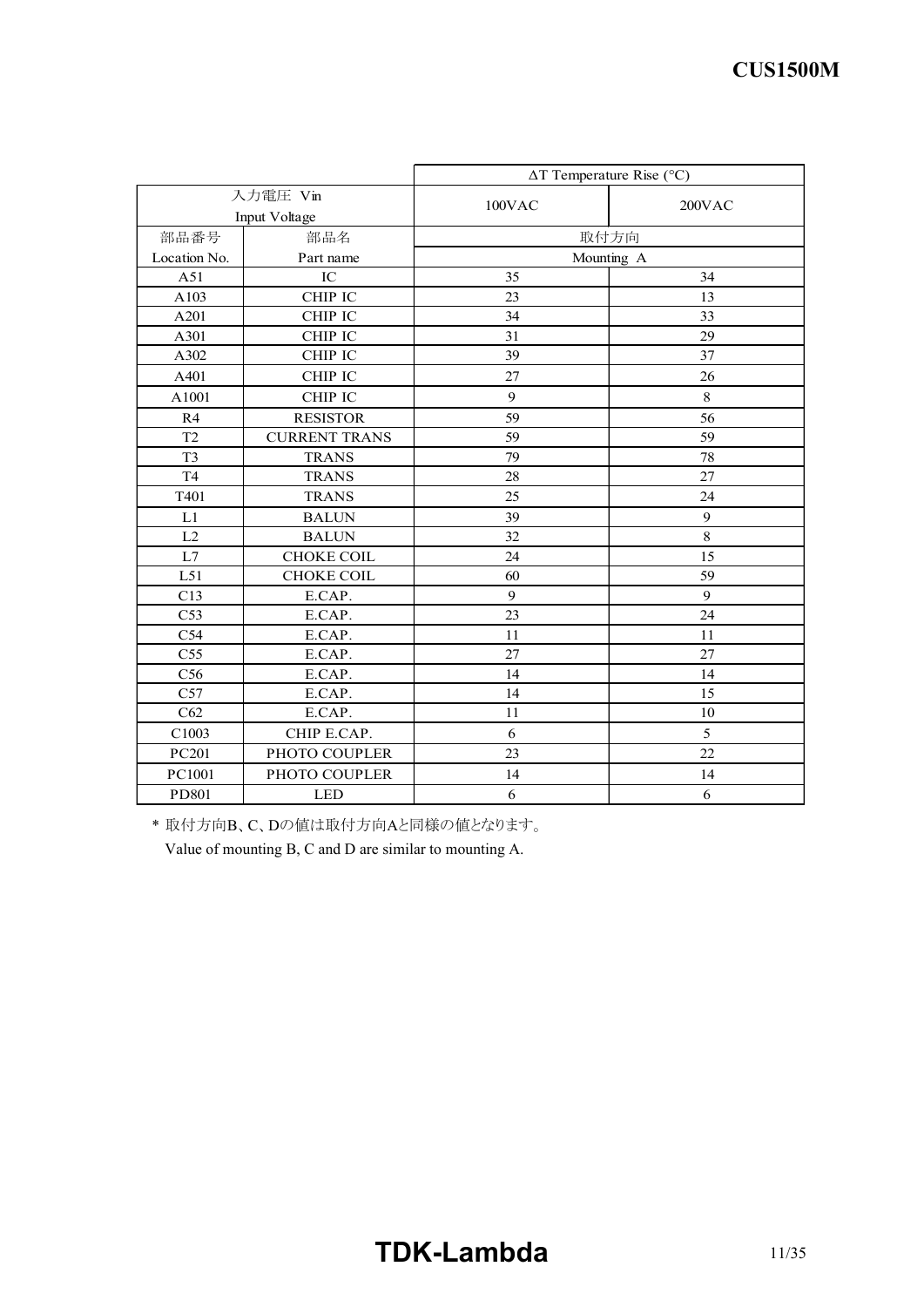### **4. Electrolytic Capacitor Lifetime**

#### **MODEL : CUS1500M**

**: Cooling condition: Forced air cooling**



上記推定寿命は、弊社計算方法により算出した値であり、封口ゴムの劣化等の影響を含めておりません。 The lifetime is calculated based on our method and doesn't include the seal rubber degradation effect etc. 取付方向B、C、Dの寿命は取付方向Aと同様の寿命となります。

Lifetime of mounting B, C and D are similar to mounting A.

**TDKLambda** 12/35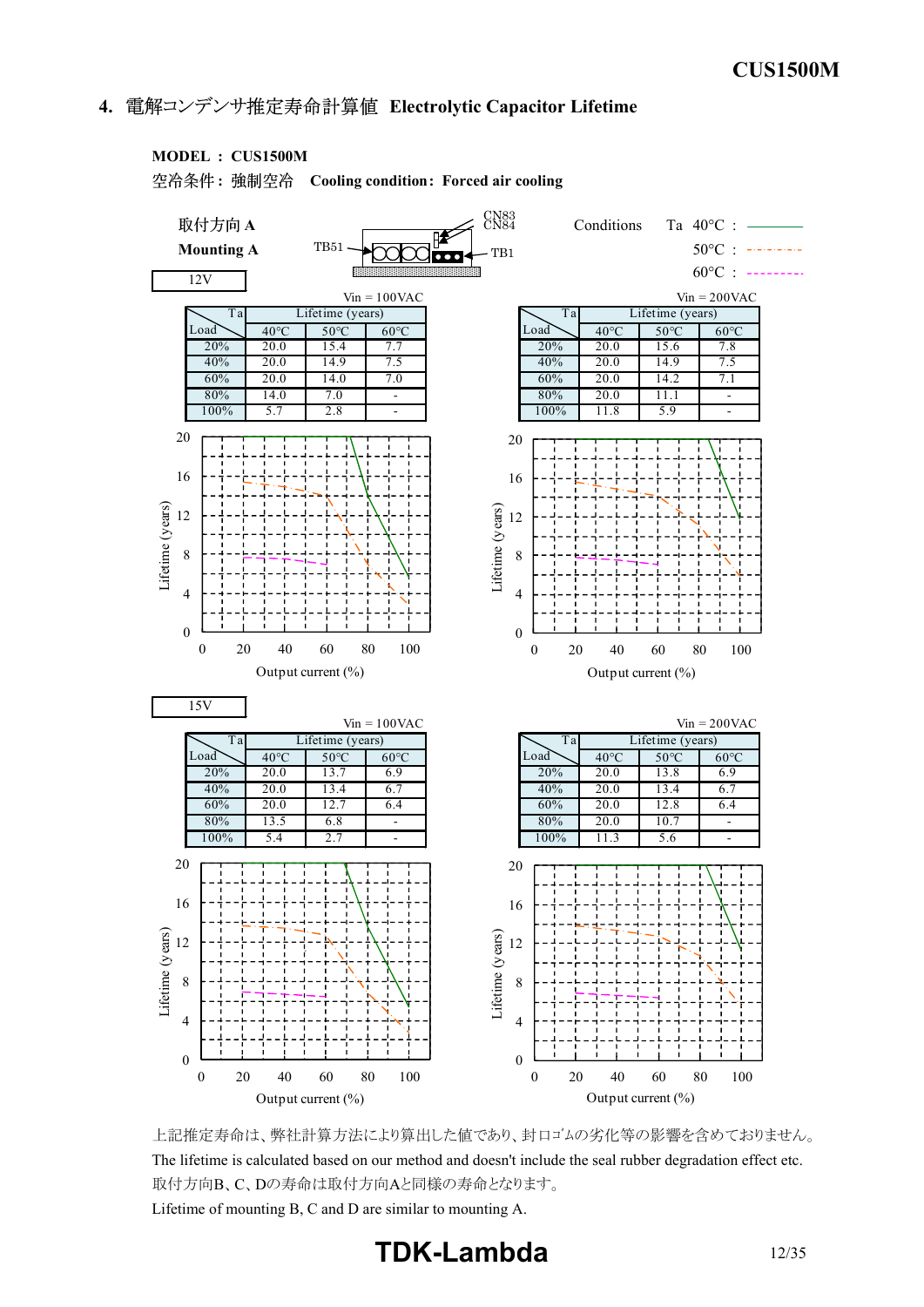Conditions Ta 40°C :



上記推定寿命は、弊社計算方法により算出した値であり、封口ゴムの劣化等の影響を含めておりません。 The lifetime is calculated based on our method and doesn't include the seal rubber degradation effect etc. 取付方向B、C、Dの寿命は取付方向Aと同様の寿命となります。 Lifetime of mounting B, C and D are similar to mounting A.

# **TDK-Lambda** 13/35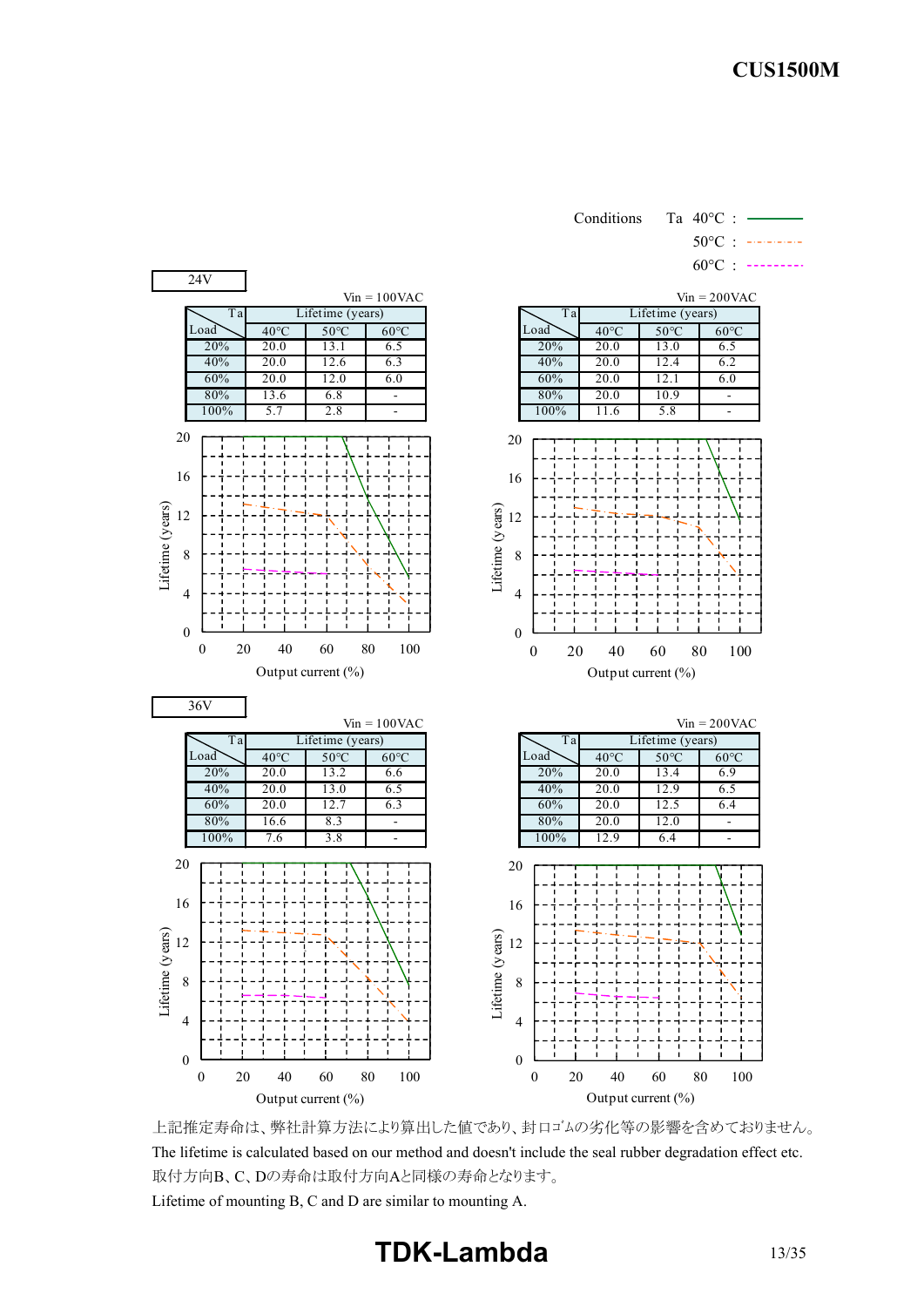Conditions Ta 40°C :  $50^{\circ}$ C :  $-- 60^{\circ}$ C : --------



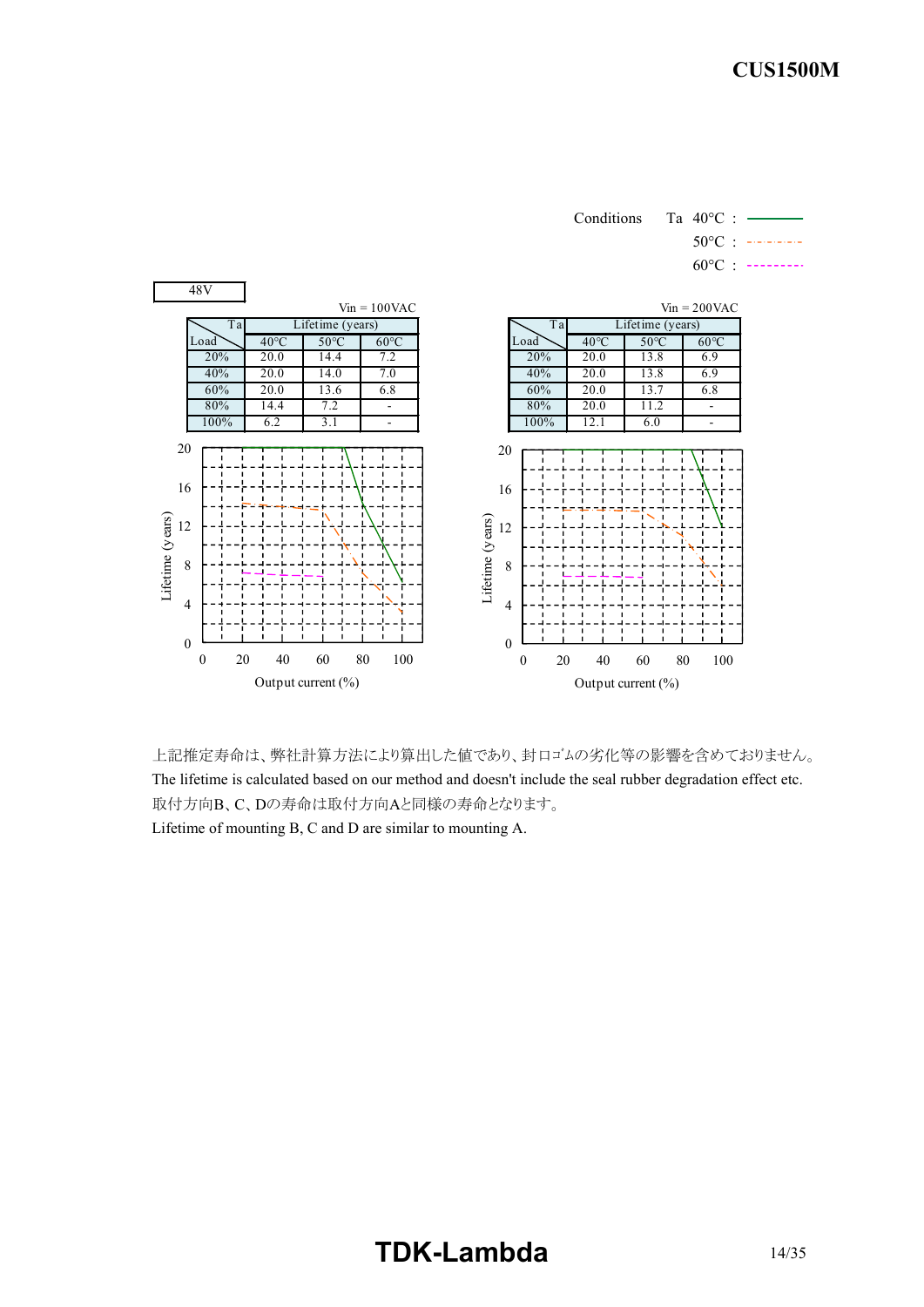# **5. アブノーマル試験 Abnormal Test**

#### **MODEL : CUS1500M-12**

**(1) Test Conditions**

Input : 265VAC Output : 12V, 125A (100%) Standby : 5V, 1A (100%) Ta : 25°C

**(2) Test Results**

(Da : Damaged)

|                         | Test position   |                         |                             | Test<br>mode                                                                                               | Test result           |             |              |        |             |            |                                                           |                                            |                                        |             |                                    |                         |                                                         |
|-------------------------|-----------------|-------------------------|-----------------------------|------------------------------------------------------------------------------------------------------------|-----------------------|-------------|--------------|--------|-------------|------------|-----------------------------------------------------------|--------------------------------------------|----------------------------------------|-------------|------------------------------------|-------------------------|---------------------------------------------------------|
|                         |                 |                         |                             |                                                                                                            | $\rm{a}$              | $\mathbf b$ | $\mathbf{c}$ | d      | $\mathbf e$ | f          | g                                                         | $\mathbf{h}$                               | $\mathbf{i}$                           | j           | $\mathbf k$                        | 1                       |                                                         |
| No.                     | 部品No.           | 試験端子                    | シ<br>$\Xi$<br>1<br>$\vdash$ | 才<br>$\begin{array}{c} \hline \end{array}$<br>$\overline{\mathcal{I}}^{\circ}$<br>$\overline{\mathscr{S}}$ | 発                     | 発<br>火煙裂    | 破            | 異<br>臭 | 赤<br>熱      | 破<br>損     | ヒ<br>ユ<br>$\begin{array}{c} \hline \end{array}$<br>ズ<br>断 | $\mathcal{O}$<br>$\bar{V}$<br>$\mathbf{P}$ | ${\rm O}$<br>${\bf C}$<br>$\mathbf{P}$ | 出<br>力<br>断 | 変<br>化<br>$\vec{\mathcal{T}}$<br>L | そ<br>$\mathcal{O}$<br>他 | 記事                                                      |
|                         | Location<br>No. | Test<br>point           | Short                       | Open                                                                                                       | $\operatorname{Fire}$ | Smoke       | Burst        | Smell  | Red hot     | Damaged    | blown<br>Fuse                                             |                                            |                                        | No output   | No change                          | Others                  | Note                                                    |
| $\mathbf{1}$            | $\overline{Q1}$ | $D-S$                   | $\bigcirc$                  |                                                                                                            |                       |             |              |        |             |            | $\bigcirc$                                                |                                            |                                        | $\bigcirc$  |                                    |                         | Fuse: F1                                                |
| $\overline{2}$          |                 | $D-G$                   | $\bigcirc$                  |                                                                                                            |                       |             |              |        |             | О          | $\bigcirc$                                                |                                            |                                        | О           |                                    |                         | $F$ use: $F1$<br>Da:Q1                                  |
| $\overline{\mathbf{3}}$ |                 | $\overline{G-S}$        | $\bigcirc$                  |                                                                                                            |                       |             |              |        |             |            |                                                           |                                            |                                        | $\bigcirc$  |                                    |                         |                                                         |
| $\overline{4}$          |                 | D                       |                             | $\bigcirc$                                                                                                 |                       |             |              |        |             |            |                                                           |                                            |                                        |             |                                    | $\bigcirc$              | 入力電力増加<br>Input power increase                          |
| 5                       |                 | S                       |                             | O                                                                                                          |                       |             |              |        |             |            |                                                           |                                            |                                        |             |                                    | $\bigcirc$              | 入力電力増加<br>Input power increase                          |
| 6                       |                 | G                       |                             | O                                                                                                          |                       |             |              |        |             | О          | О                                                         |                                            |                                        | $\bigcirc$  |                                    |                         | Fuse: F1<br>Da:Q1                                       |
| $\boldsymbol{7}$        | Q5              | $D-S$                   | O                           |                                                                                                            |                       |             |              |        |             | O          | O                                                         |                                            |                                        | $\bigcirc$  |                                    |                         | Fuse: F2<br>Da: Q6                                      |
| 8                       |                 | $D-G$                   | O                           |                                                                                                            |                       |             |              |        |             | O          | O                                                         |                                            |                                        | O           |                                    |                         | Fuse: F2<br>Da: A201, A301, A302, Q5, Q6,<br>D309, D310 |
| $\overline{9}$          |                 | $\overline{G-S}$        | $\bigcirc$                  |                                                                                                            |                       |             |              |        |             |            |                                                           |                                            |                                        | $\bigcirc$  |                                    |                         |                                                         |
| 10                      |                 | D                       |                             | $\bigcirc$                                                                                                 |                       |             |              |        |             |            |                                                           |                                            |                                        | $\bigcirc$  |                                    |                         |                                                         |
| 11                      |                 | $\overline{\mathbf{S}}$ |                             | $\bigcirc$                                                                                                 |                       |             |              |        |             |            |                                                           |                                            |                                        | $\bigcirc$  |                                    |                         |                                                         |
| 12                      |                 | G                       |                             | $\bigcirc$                                                                                                 |                       |             |              |        |             | $\bigcirc$ | $\bigcirc$                                                |                                            |                                        | $\bigcirc$  |                                    |                         | Fuse: F2<br>Da: Q5, Q6                                  |
| 13                      | Q <sub>6</sub>  | $D-S$                   | $\bigcirc$                  |                                                                                                            |                       |             |              |        |             | О          | О                                                         |                                            |                                        | $\bigcirc$  |                                    |                         | Fuse: F2<br>Da:Q5                                       |
| 14                      |                 | $D-G$                   | $\bigcirc$                  |                                                                                                            |                       |             |              |        |             | О          | О                                                         |                                            |                                        | $\bigcirc$  |                                    |                         | Fuse: F2<br>Da: A302, Q5, Q6                            |
| 15                      |                 | $G-S$                   | $\bigcirc$                  |                                                                                                            |                       |             |              |        |             |            |                                                           |                                            |                                        | $\bigcirc$  |                                    |                         |                                                         |
| 16                      |                 | D                       |                             | О                                                                                                          |                       |             |              |        |             |            |                                                           |                                            |                                        | $\bigcirc$  |                                    |                         |                                                         |
| 17                      |                 | $\overline{\mathbf{S}}$ |                             | $\bigcirc$                                                                                                 |                       |             |              |        |             |            |                                                           |                                            |                                        | O           |                                    |                         |                                                         |
| 18                      |                 | G                       |                             | О                                                                                                          |                       |             |              |        |             | О          | $\bigcirc$                                                |                                            |                                        | $\bigcirc$  |                                    |                         | Fuse: F2<br>Da: Q5, Q6                                  |

# **TDKLambda** 15/35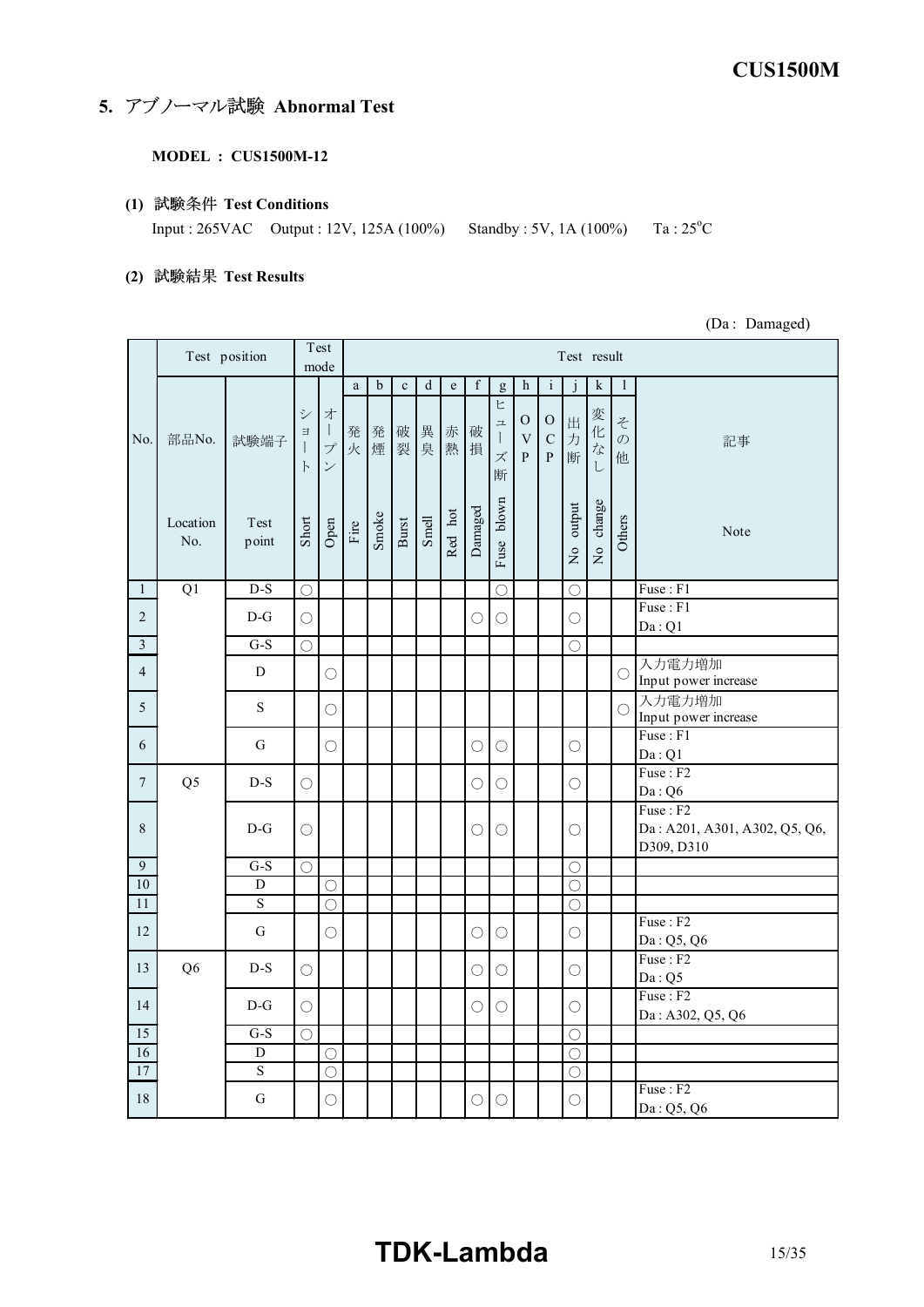|  | (Da: Damaged) |
|--|---------------|
|--|---------------|

|           |                 | Test position                                      |                               | Test<br>mode                                                                                                                                                                                                                                                                                                                                                                                                                                                                                                                                                                                                                                                                                                                   |          |             |             |              |                                                                                |             |                               |                                            |                                              |                       | Test result |                         |                                               |
|-----------|-----------------|----------------------------------------------------|-------------------------------|--------------------------------------------------------------------------------------------------------------------------------------------------------------------------------------------------------------------------------------------------------------------------------------------------------------------------------------------------------------------------------------------------------------------------------------------------------------------------------------------------------------------------------------------------------------------------------------------------------------------------------------------------------------------------------------------------------------------------------|----------|-------------|-------------|--------------|--------------------------------------------------------------------------------|-------------|-------------------------------|--------------------------------------------|----------------------------------------------|-----------------------|-------------|-------------------------|-----------------------------------------------|
|           |                 |                                                    |                               |                                                                                                                                                                                                                                                                                                                                                                                                                                                                                                                                                                                                                                                                                                                                | $\rm{a}$ | $\mathbf b$ | $\mathbf c$ | $\mathbf d$  | $\mathbf{e}% _{B}=\mathbf{e}_{B}+\mathbf{e}_{B}+\mathbf{e}_{B}+\mathbf{e}_{B}$ | $\mathbf f$ | $\mathbf{g}$                  | $\mathbf h$                                | $\mathbf{i}$                                 |                       | $\mathbf k$ | 1                       |                                               |
| No.       | 部品No.           | 試験端子                                               | $\ddot{\checkmark}$<br>日<br>F | 才<br>$\bigg] % \begin{minipage}[b]{.45\linewidth} \centering \includegraphics[width=\textwidth]{figs/fig_4.pdf} \caption{The number of different models in the left and right.} \label{fig:fig_4} \end{minipage} % \begin{minipage}[b]{.45\linewidth} \centering \includegraphics[width=\textwidth]{figs/fig_4.pdf} \caption{The number of different models in the right and right.} \label{fig:fig_4} \end{minipage} % \begin{minipage}[b]{.45\linewidth} \centering \includegraphics[width=\textwidth]{figs/fig_4.pdf} \caption{The number of different models in the right and right.} \label{fig:fig_4} \end{minipage} % \caption{The number of different models in the right and right.$<br>ブ<br>$\overline{\mathcal{C}}$ | 発<br>火   | 発<br>煙      | 破<br>裂      | 異<br>臭       | 赤<br>熱                                                                         | 破<br>損      | ヒ<br>ユ<br>$\,$ $\,$<br>ズ<br>断 | $\mathbf O$<br>$\mathbf V$<br>$\, {\bf P}$ | $\mathbf O$<br>$\mathbf C$<br>$\overline{P}$ | 出力<br>断               | 変化な         | そ<br>$\mathcal{O}$<br>他 | 記事                                            |
|           | Location<br>No. | Test<br>point                                      | Short                         | Open                                                                                                                                                                                                                                                                                                                                                                                                                                                                                                                                                                                                                                                                                                                           | Fire     | Smoke       | Burst       | <b>Smell</b> | Red hot                                                                        | Damaged     | Fuse blown                    |                                            |                                              | No output             | No change   | Others                  | Note                                          |
| 19        | Q401            | $D-S$                                              | $\bigcirc$                    |                                                                                                                                                                                                                                                                                                                                                                                                                                                                                                                                                                                                                                                                                                                                |          |             |             |              |                                                                                |             | $\bigcirc$                    |                                            |                                              | О                     |             |                         | Fuse: F401                                    |
| $20\,$    |                 | $D-G$                                              | $\bigcirc$                    |                                                                                                                                                                                                                                                                                                                                                                                                                                                                                                                                                                                                                                                                                                                                |          |             |             |              |                                                                                |             | $\bigcirc$                    |                                            |                                              | $\bigcirc$            |             |                         | Fuse: F401                                    |
| $21\,$    |                 | $G-S$                                              | $\bigcirc$                    |                                                                                                                                                                                                                                                                                                                                                                                                                                                                                                                                                                                                                                                                                                                                |          |             |             |              |                                                                                |             |                               |                                            |                                              | Ō                     |             |                         |                                               |
| 22        |                 | $\mathbf D$                                        |                               | C)                                                                                                                                                                                                                                                                                                                                                                                                                                                                                                                                                                                                                                                                                                                             |          |             |             |              |                                                                                |             |                               |                                            |                                              | O                     |             |                         |                                               |
| 23        |                 | $\rm S$                                            |                               | ◯                                                                                                                                                                                                                                                                                                                                                                                                                                                                                                                                                                                                                                                                                                                              |          |             |             |              |                                                                                |             |                               |                                            |                                              | ∩                     |             |                         |                                               |
| 24        |                 | G                                                  |                               | ( )                                                                                                                                                                                                                                                                                                                                                                                                                                                                                                                                                                                                                                                                                                                            |          |             |             |              |                                                                                | O           | О                             |                                            |                                              | $\bigcirc$            |             |                         | <b>Fuse: F401</b><br>Da: Q401                 |
| 25        | Q1101           | $D-S$                                              | $\bigcirc$                    |                                                                                                                                                                                                                                                                                                                                                                                                                                                                                                                                                                                                                                                                                                                                |          |             |             |              |                                                                                |             |                               |                                            |                                              |                       | ( )         |                         |                                               |
| 26        |                 | $D-G$                                              | O                             |                                                                                                                                                                                                                                                                                                                                                                                                                                                                                                                                                                                                                                                                                                                                |          |             |             |              |                                                                                |             |                               |                                            |                                              | О                     |             | O                       | FAN速度低下後出力断<br>No output after fan speed down |
| 27        |                 | $G-S$                                              | $\bigcirc$                    |                                                                                                                                                                                                                                                                                                                                                                                                                                                                                                                                                                                                                                                                                                                                |          |             |             |              |                                                                                |             |                               |                                            |                                              | О                     |             | О                       | FAN速度低下後出力断<br>No output after fan speed down |
| 28        |                 | D                                                  |                               | O                                                                                                                                                                                                                                                                                                                                                                                                                                                                                                                                                                                                                                                                                                                              |          |             |             |              |                                                                                |             |                               |                                            |                                              | $\bigcirc$            |             | $\bigcirc$              | FAN速度低下後出力断<br>No output after fan speed down |
| 29        |                 | S                                                  |                               | O                                                                                                                                                                                                                                                                                                                                                                                                                                                                                                                                                                                                                                                                                                                              |          |             |             |              |                                                                                |             |                               |                                            |                                              | $\bigcirc$            |             | $\bigcirc$              | FAN速度低下後出力断<br>No output after fan speed down |
| 30        |                 | G                                                  |                               | O                                                                                                                                                                                                                                                                                                                                                                                                                                                                                                                                                                                                                                                                                                                              |          |             |             |              |                                                                                |             |                               |                                            |                                              | О                     |             | $\bigcirc$              | FAN速度低下後出力断<br>No output after fan speed down |
| 31        | D1              | $\mathbb{A}\mathbb{C}\text{-}\mathbb{A}\mathbb{C}$ | O                             |                                                                                                                                                                                                                                                                                                                                                                                                                                                                                                                                                                                                                                                                                                                                |          |             |             |              |                                                                                |             | О                             |                                            |                                              | O                     |             |                         | Fuse: F1                                      |
| <u>32</u> |                 | DC-DC                                              | $\cup$                        |                                                                                                                                                                                                                                                                                                                                                                                                                                                                                                                                                                                                                                                                                                                                |          |             |             |              |                                                                                |             | $\bigcirc$                    |                                            |                                              | $\bigcirc$            |             |                         | Fuse : F1                                     |
| 33        |                 | $\mathbf{AC}\text{-}\mathbf{DC}$                   | ◯                             |                                                                                                                                                                                                                                                                                                                                                                                                                                                                                                                                                                                                                                                                                                                                |          |             |             |              |                                                                                |             | $\bigcirc$                    |                                            |                                              | $\overline{\bigcirc}$ |             |                         | Fuse: F1                                      |
| 34        |                 | AC                                                 |                               | О                                                                                                                                                                                                                                                                                                                                                                                                                                                                                                                                                                                                                                                                                                                              |          |             |             |              |                                                                                |             |                               |                                            |                                              |                       |             | $\bigcirc$              | 入力電力増加<br>Input power increase                |
| 35        |                 | DC                                                 |                               | $\bigcirc$                                                                                                                                                                                                                                                                                                                                                                                                                                                                                                                                                                                                                                                                                                                     |          |             |             |              |                                                                                |             |                               |                                            |                                              |                       |             | $\bigcirc$              | 入力電力増加<br>Input power increase                |
| 36        | D <sub>3</sub>  | $A-K$                                              | $\bigcirc$                    |                                                                                                                                                                                                                                                                                                                                                                                                                                                                                                                                                                                                                                                                                                                                |          |             |             |              |                                                                                | $\bigcirc$  | $\bigcirc$                    |                                            |                                              | $\bigcirc$            |             |                         | Fuse: F1<br>Da: Q1-Q4, Q101, SR1              |
| 37        |                 | $\rm{A/K}$                                         |                               | $\bigcirc$                                                                                                                                                                                                                                                                                                                                                                                                                                                                                                                                                                                                                                                                                                                     |          |             |             |              |                                                                                | $\bigcirc$  | $\bigcirc$                    |                                            |                                              | $\bigcirc$            |             |                         | Fuse: F1<br>$Da:Q1-Q4$                        |
| 38        | D51             | $\mathrm{A}\text{-}\mathrm{K}$                     | $\bigcirc$                    |                                                                                                                                                                                                                                                                                                                                                                                                                                                                                                                                                                                                                                                                                                                                |          |             |             |              |                                                                                |             |                               |                                            | $\bigcirc$                                   | $\bigcirc$            |             |                         |                                               |
| 39        |                 | $\rm{A/K}$                                         |                               | $\bigcirc$                                                                                                                                                                                                                                                                                                                                                                                                                                                                                                                                                                                                                                                                                                                     |          |             |             |              |                                                                                |             |                               |                                            |                                              |                       |             | $\bigcirc$              | 入力電力増加<br>Input power increase                |
| 40        | D54             | $\mathrm{A}\text{-}\mathrm{K}$                     | $\bigcirc$                    |                                                                                                                                                                                                                                                                                                                                                                                                                                                                                                                                                                                                                                                                                                                                |          |             |             |              |                                                                                |             |                               |                                            | $\bigcirc$                                   | $\bigcirc$            |             |                         |                                               |
| 41        |                 | $\mathbf{A}/\mathbf{K}$                            |                               | O                                                                                                                                                                                                                                                                                                                                                                                                                                                                                                                                                                                                                                                                                                                              |          |             |             |              |                                                                                |             |                               |                                            |                                              |                       |             | $\bigcirc$              | 入力電力増加<br>Input power increase                |
| 42        |                 | $A-K$                                              | $\bigcirc$                    |                                                                                                                                                                                                                                                                                                                                                                                                                                                                                                                                                                                                                                                                                                                                |          |             |             |              |                                                                                |             |                               |                                            | $\bigcirc$                                   | $\bigcirc$            |             |                         | <b>STB OCP</b>                                |
| 43        | D1001           | $\mathbf{A}/\mathbf{K}$                            |                               | $\bigcirc$                                                                                                                                                                                                                                                                                                                                                                                                                                                                                                                                                                                                                                                                                                                     |          |             |             |              |                                                                                |             |                               |                                            |                                              |                       |             |                         | <b>STB OVP</b>                                |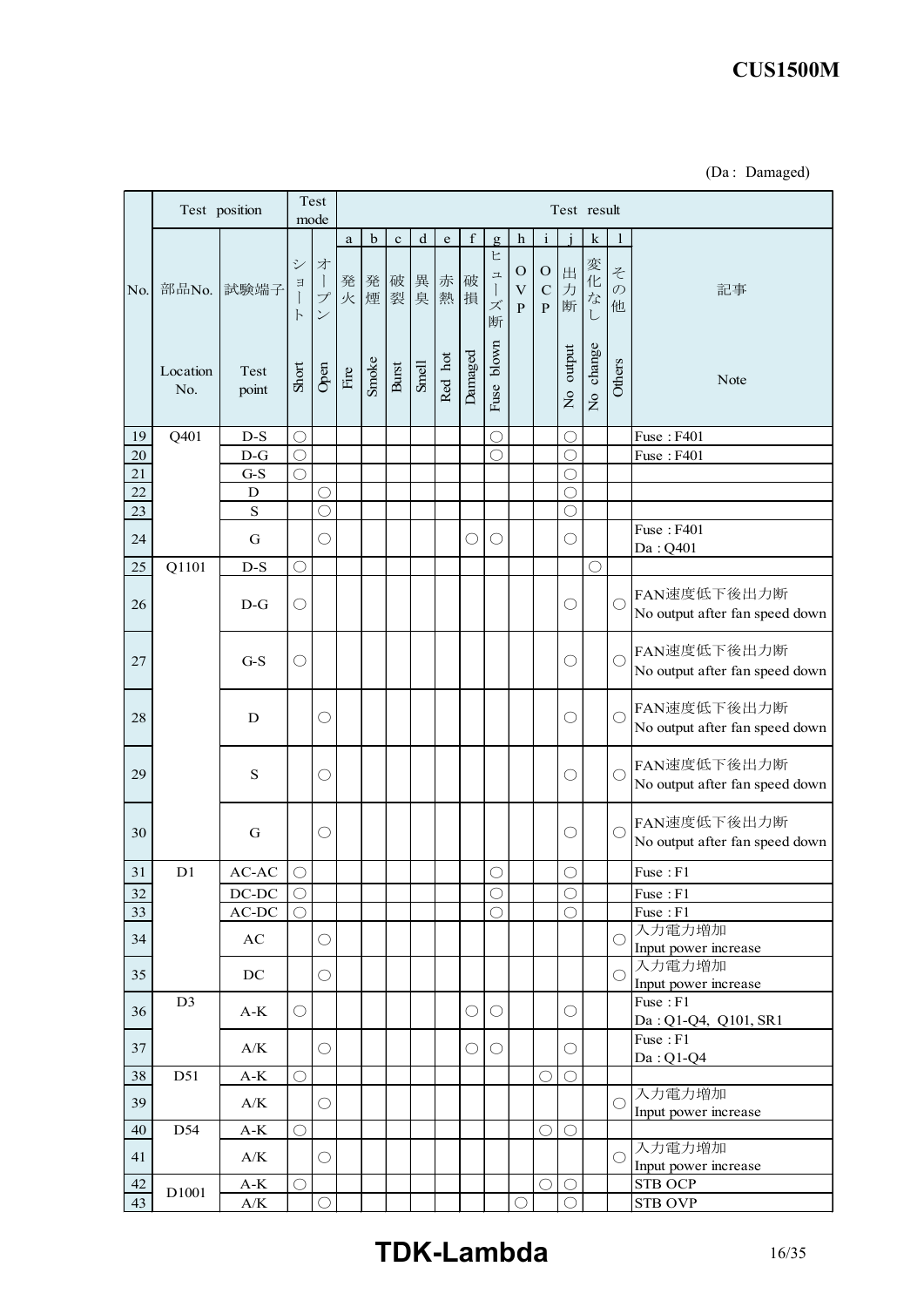| (Da : | Damaged) |
|-------|----------|
|-------|----------|

|                  |                 | Test position                |                                                   | Test                               |                       |             |             |             |                                                                                |             |                              |                                                |                                            |                          | Test result         |                         |                                                 |
|------------------|-----------------|------------------------------|---------------------------------------------------|------------------------------------|-----------------------|-------------|-------------|-------------|--------------------------------------------------------------------------------|-------------|------------------------------|------------------------------------------------|--------------------------------------------|--------------------------|---------------------|-------------------------|-------------------------------------------------|
|                  |                 |                              |                                                   | mode                               |                       |             |             |             |                                                                                |             |                              |                                                |                                            |                          |                     |                         |                                                 |
|                  |                 |                              |                                                   |                                    | $\rm{a}$              | $\mathbf b$ | $\mathbf c$ | $\mathbf d$ | $\mathbf{e}% _{B}=\mathbf{e}_{B}+\mathbf{e}_{B}+\mathbf{e}_{B}+\mathbf{e}_{B}$ | $\mathbf f$ | $\mathbf{g}$                 | $\mathbf h$                                    | $\mathbf{i}$                               |                          | $\bf k$             | 1                       |                                                 |
| No.              | 部品No.           | 試験端子                         | $\ddot{\checkmark}$<br>$\exists$<br>$\mathcal{F}$ | 才<br>$\Big\}$<br>ブ<br>$\checkmark$ | 発<br>火                | 発<br>煙      | 破<br>裂      | 異<br>臭      | 赤<br>熱                                                                         | 破<br>損      | ヒ<br>ユ<br>$\Big\}$<br>ズ<br>断 | O<br>$\ensuremath{\mathbf{V}}$<br>$\, {\bf P}$ | $\mathcal{O}$<br>${\bf C}$<br>$\mathbf{P}$ | 出<br>力<br>断              | 変<br>化<br>$\vec{z}$ | そ<br>$\mathcal{D}$<br>他 | 記事                                              |
|                  | Location<br>No. | Test<br>point                | Short                                             | Open                               | $\operatorname{Fire}$ | Smoke       | Burst       | Smell       | Red hot                                                                        | Damaged     | blown<br>Fuse                |                                                |                                            | No output                | No change           | Others                  | Note                                            |
| 44               | T <sub>2</sub>  | $1 - 2$                      | $\bigcirc$                                        |                                    |                       |             |             |             |                                                                                |             |                              |                                                |                                            |                          | O                   |                         |                                                 |
| 45               |                 | $3 - 4$                      | $\bigcirc$                                        |                                    |                       |             |             |             |                                                                                |             |                              |                                                |                                            |                          | $\bigcirc$          |                         |                                                 |
| 46               |                 | 1/2                          |                                                   | О                                  |                       |             |             |             |                                                                                |             |                              |                                                |                                            | $\bigcirc$               |                     |                         |                                                 |
| 47               |                 | 3/4                          |                                                   | $\bigcirc$                         |                       |             |             |             |                                                                                |             |                              |                                                |                                            |                          | $\bigcirc$          |                         |                                                 |
| 48               | T <sub>3</sub>  | $3-6$                        | $\bigcirc$                                        |                                    |                       |             |             |             |                                                                                |             |                              |                                                |                                            | $\bigcirc$               |                     |                         |                                                 |
| 49               |                 | $9 - 11$                     | $\bigcirc$                                        |                                    |                       |             |             |             |                                                                                |             |                              |                                                | $\bigcirc$                                 | $\bigcirc$               |                     |                         |                                                 |
| 50               |                 | $9 - 13$                     | $\bigcirc$                                        |                                    |                       |             |             |             |                                                                                |             |                              |                                                | $\circ$                                    | $\bigcirc$               |                     |                         |                                                 |
| 51               |                 | $11 - 13$                    | $\bigcirc$                                        |                                    |                       |             |             |             |                                                                                |             |                              |                                                | $\mathcal{C}$                              | $\bigcirc$               |                     |                         |                                                 |
| 52               |                 | $17 - 18$                    | $\bigcirc$                                        |                                    |                       |             |             |             |                                                                                | O           |                              |                                                |                                            | О                        |                     | $\bigcirc$              | Da: T3<br>FAN停止後出力断<br>No output after fan stop |
| 53               |                 | 3,4/6,7                      |                                                   | $\bigcirc$                         |                       |             |             |             |                                                                                |             |                              |                                                |                                            | $\bigcirc$               |                     |                         |                                                 |
| 54               |                 | 9/10/19                      |                                                   | $\bigcirc$                         |                       |             |             |             |                                                                                |             |                              |                                                | $\bigcirc$                                 | $\bigcirc$               |                     |                         |                                                 |
| 55               |                 | 11/12/22                     |                                                   | О                                  |                       |             |             |             |                                                                                |             |                              |                                                | $\subset$                                  | O                        |                     |                         |                                                 |
| 56               |                 | 13/15/20/21                  |                                                   | $\bigcirc$                         |                       |             |             |             |                                                                                |             |                              |                                                |                                            | O                        |                     |                         |                                                 |
| 57               |                 | 17/18                        |                                                   | О                                  |                       |             |             |             |                                                                                |             |                              |                                                |                                            | O                        |                     | $\bigcirc$              | FAN停止後出力断<br>No output after fan stop           |
| 58               | T <sub>4</sub>  | $1 - 2$                      | $\bigcirc$                                        |                                    |                       |             |             |             |                                                                                |             |                              |                                                |                                            | $\bigcirc$               |                     |                         |                                                 |
| 59               |                 | $4 - 5$                      | $\bigcirc$                                        |                                    |                       |             |             |             |                                                                                |             |                              |                                                |                                            | O                        |                     |                         |                                                 |
| 60               |                 | $7 - 8$                      | $\bigcirc$                                        |                                    |                       |             |             |             |                                                                                |             |                              |                                                |                                            | O                        |                     |                         |                                                 |
| 61               |                 | 1/2                          |                                                   | О                                  |                       |             |             |             |                                                                                |             |                              |                                                |                                            | O                        |                     |                         |                                                 |
| 62               |                 | 4/5                          |                                                   | $\bigcirc$                         |                       |             |             |             |                                                                                |             |                              |                                                |                                            | O                        |                     |                         |                                                 |
| 63               |                 | $7/8$                        |                                                   | $\bigcirc$                         |                       |             |             |             |                                                                                |             |                              |                                                |                                            | O                        |                     |                         |                                                 |
| 64               | T401            | $1 - 2$                      | $\bigcirc$                                        |                                    |                       |             |             |             |                                                                                |             | О                            |                                                |                                            | О                        |                     |                         | Fuse: F401                                      |
| 65               |                 | $2 - 4$                      | $\bigcirc$                                        |                                    |                       |             |             |             |                                                                                |             |                              |                                                | $\bigcirc$                                 | $\bigcirc$               |                     |                         | Hiccup                                          |
| 66               |                 | $4 - 6$                      | $\bigcirc$                                        |                                    |                       |             |             |             |                                                                                |             | $\bigcirc$                   |                                                |                                            | $\bigcirc$               |                     |                         | <b>Fuse: F401</b>                               |
| 67               |                 | $7 - 8$                      | $\bigcirc$                                        |                                    |                       |             |             |             |                                                                                |             |                              |                                                | $\bigcirc$                                 | $\bigcirc$               |                     |                         | <b>STB OCP</b>                                  |
| 68               |                 | $1-6$                        | $\bigcirc$                                        |                                    |                       |             |             |             |                                                                                |             | $\bigcirc$                   |                                                |                                            | $\bigcirc$               |                     |                         | Fuse: F401                                      |
| 69               |                 | $\,1$                        |                                                   | $\bigcirc$                         |                       |             |             |             |                                                                                |             |                              |                                                |                                            | $\bigcirc$               |                     |                         |                                                 |
| $70\,$<br>$71\,$ |                 | $\sqrt{2}$<br>$\overline{4}$ |                                                   | $\bigcirc$<br>$\bigcirc$           |                       |             |             |             |                                                                                |             |                              |                                                |                                            | $\bigcirc$<br>$\bigcirc$ |                     |                         | Hiccup                                          |
| 72               |                 | $\sqrt{6}$                   |                                                   | $\bigcirc$                         |                       |             |             |             |                                                                                |             |                              |                                                |                                            |                          |                     |                         | Hiccup                                          |
|                  |                 |                              |                                                   |                                    |                       |             |             |             |                                                                                |             |                              |                                                |                                            | $\bigcirc$               |                     |                         |                                                 |
| 73               |                 | $\boldsymbol{7}$             |                                                   | $\bigcirc$                         |                       |             |             |             |                                                                                |             |                              |                                                |                                            | $\bigcirc$               |                     |                         |                                                 |
| $74\,$           |                 | $8\,$                        |                                                   | ()                                 |                       |             |             |             |                                                                                |             |                              |                                                |                                            | ∩                        |                     |                         |                                                 |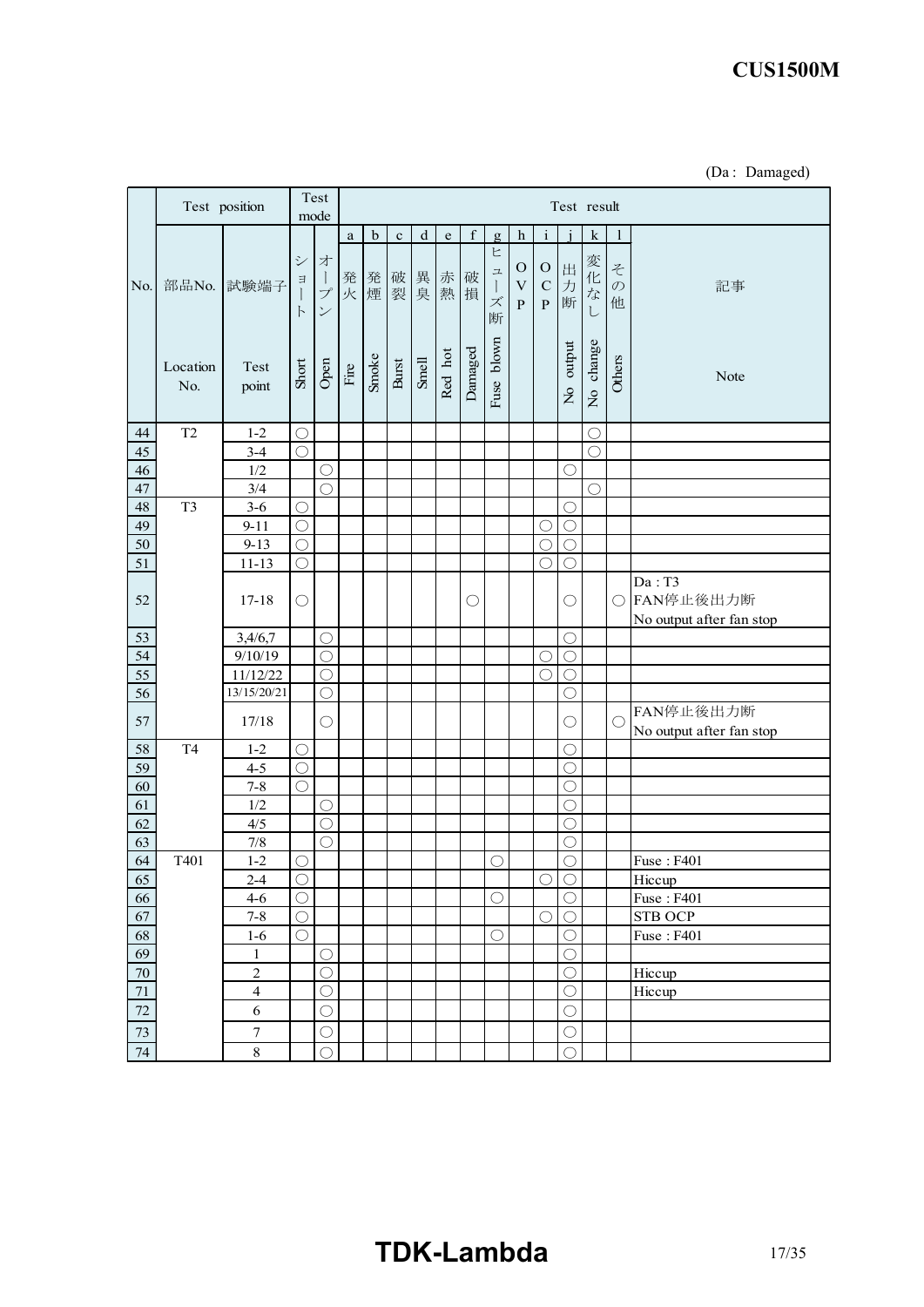|        |                 | Test position | Test<br>mode       |                                                    | Test result           |             |                |       |             |         |                                                          |                                                            |                                            |                          |                         |                         |                                                      |
|--------|-----------------|---------------|--------------------|----------------------------------------------------|-----------------------|-------------|----------------|-------|-------------|---------|----------------------------------------------------------|------------------------------------------------------------|--------------------------------------------|--------------------------|-------------------------|-------------------------|------------------------------------------------------|
|        |                 |               |                    |                                                    | a                     | $\mathbf b$ | $\mathbf{c}$   | d     | $\mathbf e$ | f       | $\mathbf{g}$                                             | h                                                          | $\mathbf{i}$                               |                          | $\bf k$                 | $\mathbf{1}$            |                                                      |
| No.    |                 | 部品No. 試験端子    | シ<br>日<br>$\vdash$ | 才<br>$\mathbf{I}$<br>プ<br>$\overline{\phantom{a}}$ | 発<br>火                |             | 発破異赤破<br>煙裂臭熱損 |       |             | 損       | ヒ<br>$\overline{\phantom{a}}$<br>$\mathcal{I}$<br>ズ<br>断 | $\mathcal{O}$<br>$\ensuremath{\mathbf{V}}$<br>$\mathbf{P}$ | $\mathcal{O}$<br>${\bf C}$<br>$\mathbf{P}$ | 出<br>万<br>断              | 変化<br>$\vec{z}$         | そ<br>$\mathcal{O}$<br>他 | 記事                                                   |
|        | Location<br>No. | Test<br>point | Short              | Open                                               | $\operatorname{Fire}$ | Smoke       | Burst          | Smell | Red hot     | Damaged | blown<br>Fuse                                            |                                                            |                                            | output<br>$\overline{S}$ | change<br>$\frac{1}{2}$ | Others                  | Note                                                 |
| 75     | SR1             | $A-K$         | O                  |                                                    |                       |             |                |       |             |         |                                                          |                                                            |                                            |                          | C                       |                         |                                                      |
| 76     |                 | $A-G$         | $\bigcirc$         |                                                    |                       |             |                |       |             |         |                                                          |                                                            |                                            |                          | C                       |                         |                                                      |
| $77\,$ |                 | $K-G$         | $\bigcirc$         |                                                    |                       |             |                |       |             |         |                                                          |                                                            |                                            |                          |                         |                         |                                                      |
| 78     |                 | A/K           |                    | O                                                  |                       |             |                |       |             | O       | О                                                        |                                                            |                                            | O                        |                         |                         | Fuse: F1<br>Da: Q1-Q4, TFR1, TFR2                    |
| 79     |                 | G             |                    | O                                                  |                       |             |                |       |             | О       | О                                                        |                                                            |                                            | O                        |                         |                         | Fuse: F1<br>Da: Q1-Q4, TFR1, TFR2                    |
| 80     | C12             |               | O                  |                                                    |                       |             |                |       |             | О       | $\bigcirc$                                               |                                                            |                                            | О                        |                         |                         | Fuse: F1<br>Da: A103, Q1-Q4, Q101, SR1,<br>D103-D105 |
| 81     |                 |               |                    |                                                    |                       |             |                |       |             |         |                                                          |                                                            |                                            |                          | C                       |                         |                                                      |
| 82     | C <sub>53</sub> |               | O                  |                                                    |                       |             |                |       |             |         |                                                          |                                                            | $\bigcirc$                                 | C                        |                         |                         |                                                      |
| 83     |                 |               |                    | O                                                  |                       |             |                |       |             |         |                                                          |                                                            |                                            |                          |                         | $\bigcirc$              | 出力リプル増加<br>Output ripple increase                    |
| 84     |                 |               | O                  |                                                    |                       |             |                |       |             |         |                                                          |                                                            | O                                          | ∩                        |                         |                         | <b>STB OCP</b>                                       |
| 85     | C1003           |               |                    | O                                                  |                       |             |                |       |             |         |                                                          |                                                            |                                            |                          |                         | $\bigcap$               | STB Vo低下<br>STB Vo decrease                          |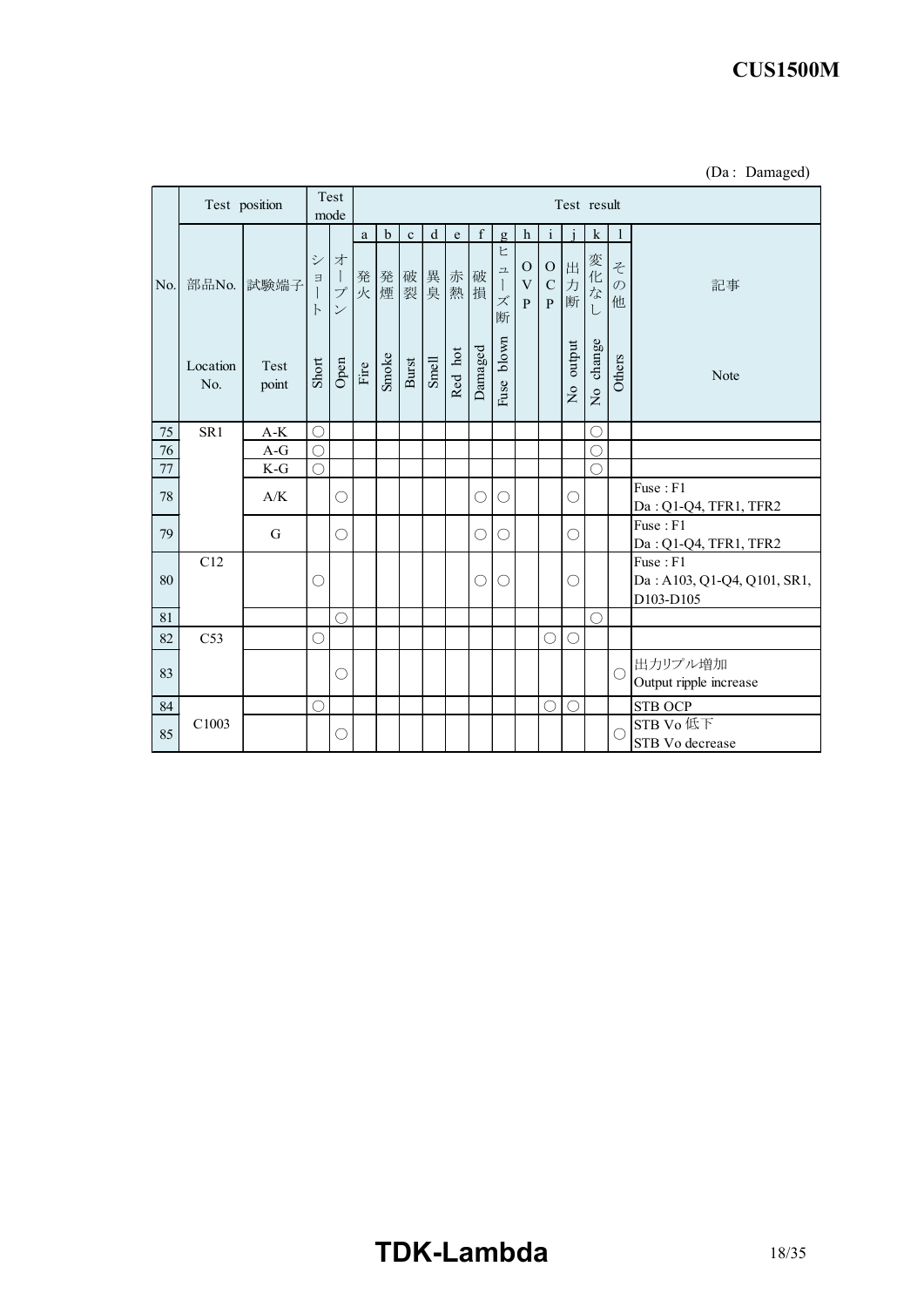### **6. Vibration Test**

#### **MODEL : CUS1500M-12**

## **(1) Vibration Test Class**

掃引振動数耐久試験 Frequency variable endurance test

#### **(2) Equipment Used**

IMV CORP. EM2201

#### **(3) Test Conditions**

- 周波数範囲 : 10 55Hz 振動方向 : X, Y, Z Sweep frequency Direction
- 
- 加速度 : 一定 19.6m/s<sup>2</sup> (2G) Acceleration Constant
- 
- 掃引時間 : 1.0分間 • 試験時間 : 各方向共 1時間 Sweep time 1.0min Sweep count 1 hour each

#### **(4) Test Method**



#### **(5) Acceptable Conditions**

1.破損しない事

Not to be broken.

- 2.試験後の出力に異常がない事 No abnormal output after test.
- **(6) Test Results**



# **TDK-Lambda** 19/35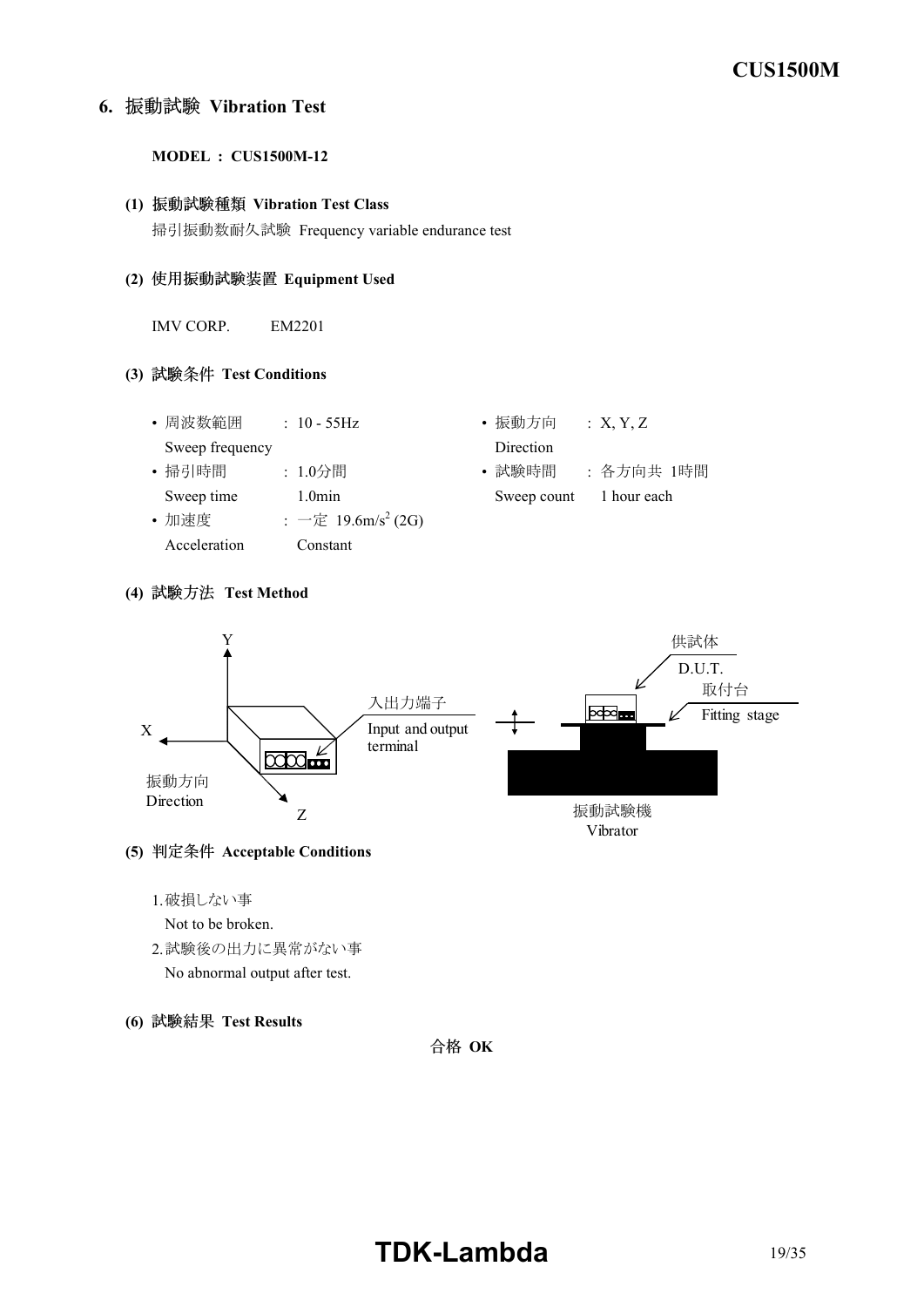### **7. ノイズシミュレート試験 Noise Simulate Test**

#### **MODEL : CUS1500M-36**

#### **(1) Test Circuit and Equipment**



#### **(3) Acceptable Conditions**

- 1.試験中、5%を超える出力電圧の変動のない事 The regulation of output voltage must not exceed 5% of initial value during test. 2.試験後の出力電圧は初期値から変動していない事
	- The output voltage must be within the regulation of specification after the test.
- 3.発煙・発火のない事

Smoke and fire are not allowed.

**(4) Test Results**

合格 OK

# **TDKLambda** 20/35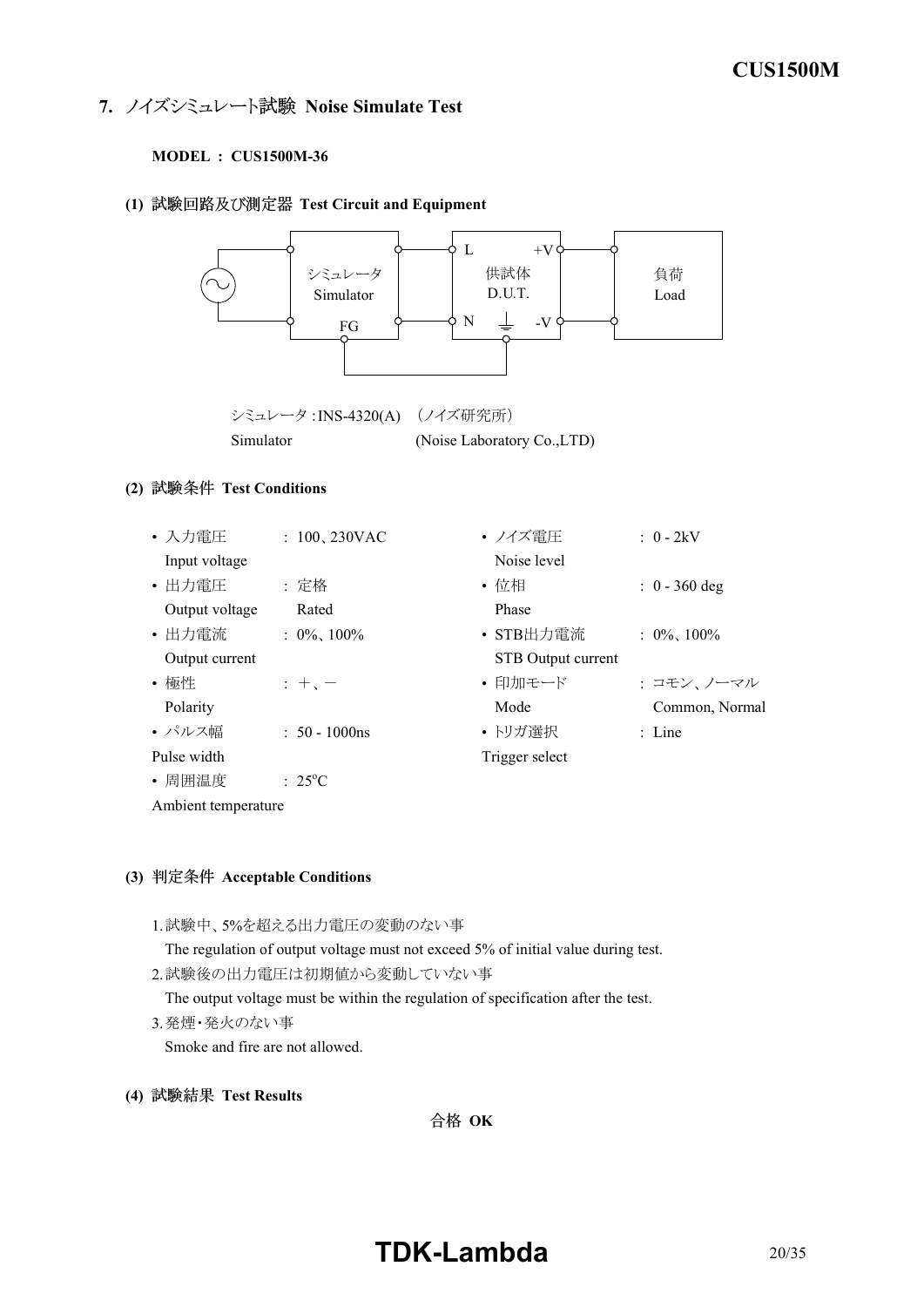#### **8. Thermal Shock Test**

```
MODEL : CUS1500M-24
```
**(1) Equipment Used (Thermal Shock Chamber)**

 $ESPEC$ (株) 製 TSA-71H-W ESPEC CORP.

#### **(2) Test Conditions**



#### **(3) Test Method**

初期測定の後、供試品を試験槽に入れ、上記サイクルで試験を行う。100サイクル後に、供試品を常温 常湿下に1時間放置し、出力に異常がない事を確認する。

Before testing, check if there is no abnormal output, then put the D.U.T. in testing chamber, and test it according to the above cycle. 100 cycles later, leave it for 1 hour at the room temperature, then check if there is no abnormal output.

- **(4) Acceptable Conditions** 試験後の出力に異常がない事 No abnormal output after test.
- **(5) Test Results**

合格 OK

# **TDK-Lambda** 21/35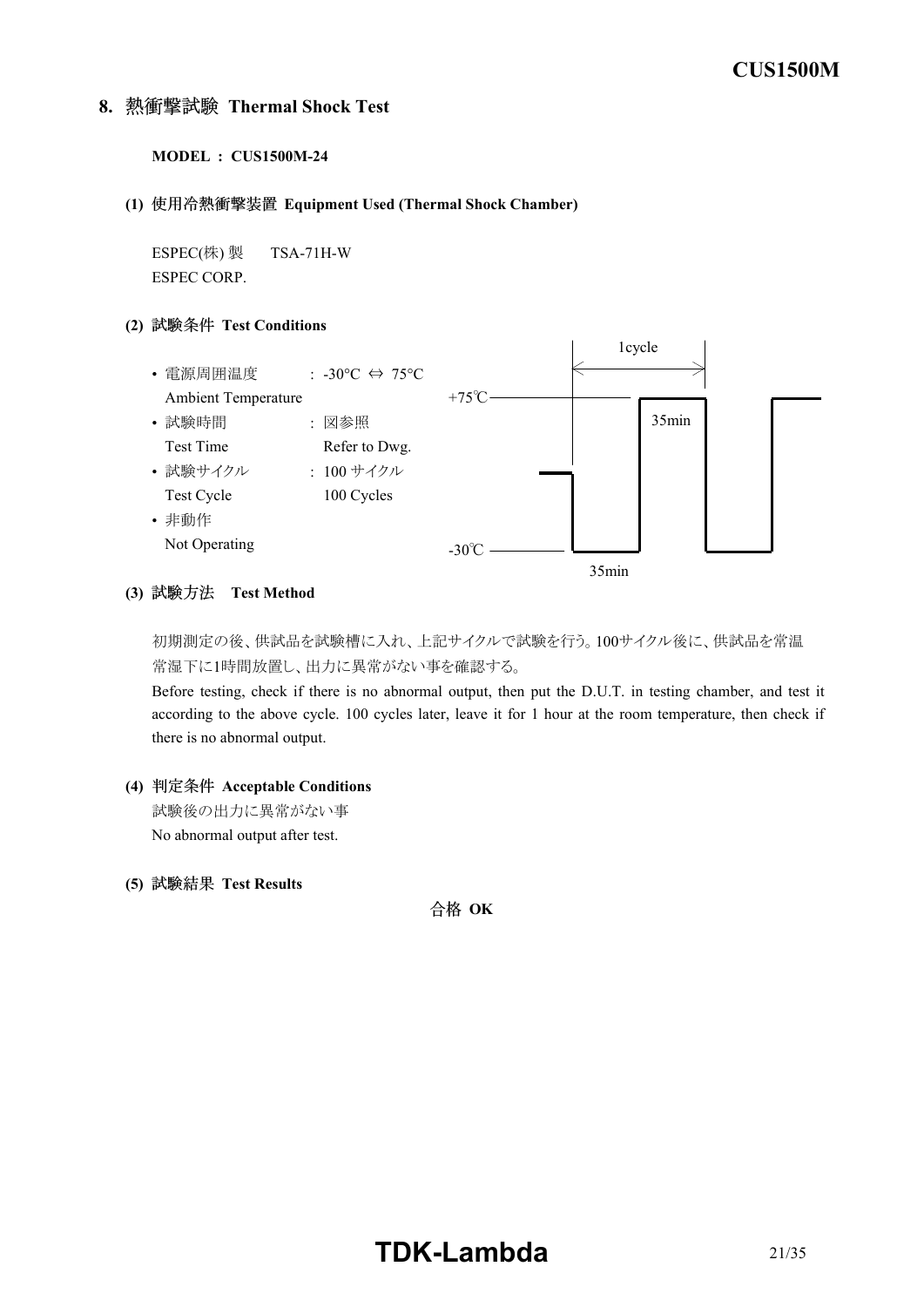#### **9. FAN Fan Life Expectancy**

**MODEL : CUS1500M**

**(1) Part Name**

9G0612P4HD0031 (SANYO DENKI CORP.)

#### **(2) Life Expectancy**

メーカーによるファン単体の期待寿命データを示す(残存率90%)。

また、ファン排気温度測定箇所は、Fig. 1に示す。

The data shows fan life expectancy for fan only by manufacture (90% survival rate). Fig. 1 shows measuring point of fan exhaust temperature.



Fig. 1 ファン排気温度測定箇所 Measuring point of fan exhaust temperature.

\* 電源の吸排気温度差はIo=100%で約16°Cです。 The difference between the intake temperature and the exhaust temperature of the power supply is about  $16^{\circ}$ C at Io=100%.

# **TDKLambda** 22/35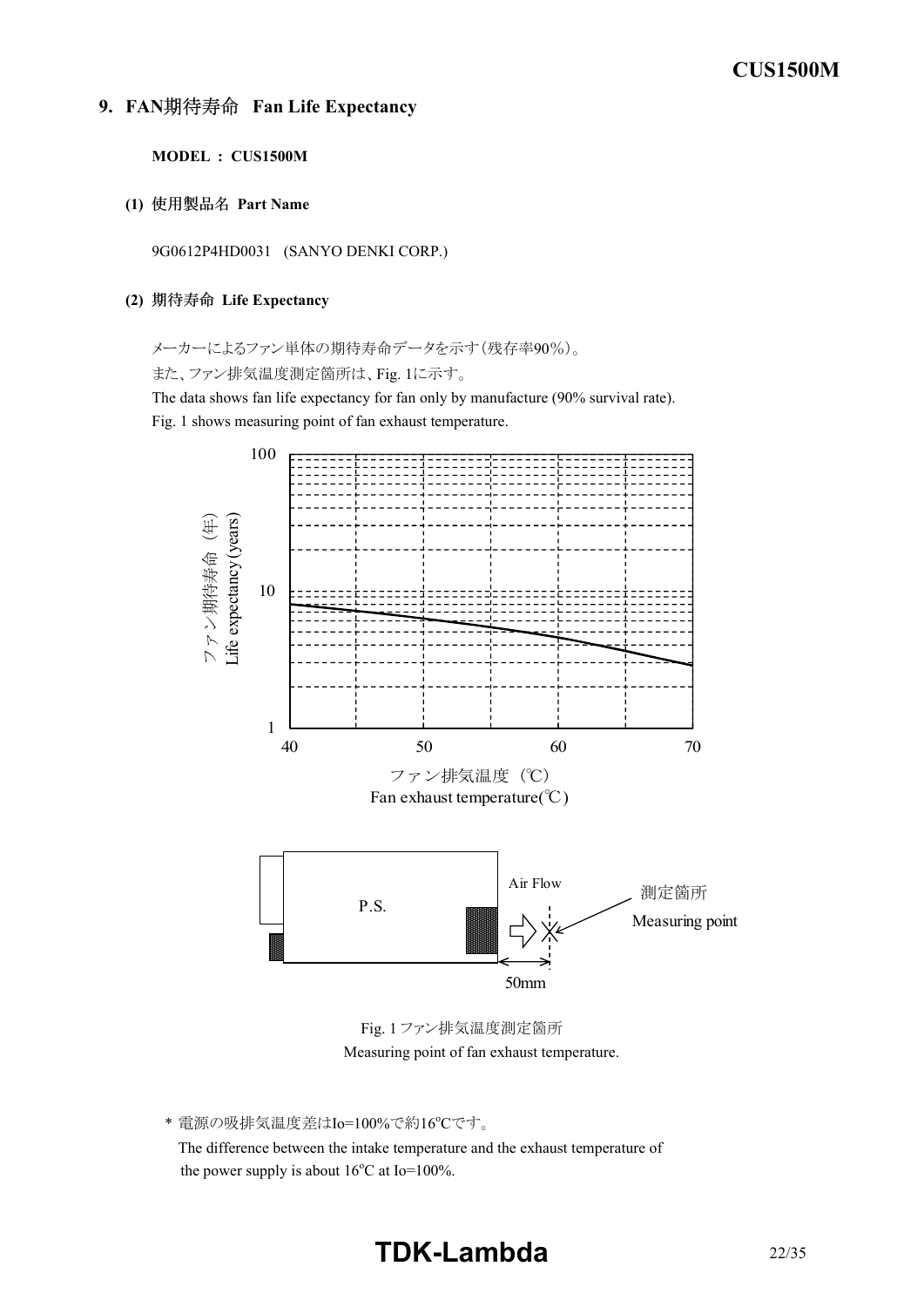#### **10. MTBF Calculated Values of MTBF**

```
(1) MTBF Parts stress reliability prediction MTBF
```
#### **MODEL : CUS1500M-24/RF**

#### **算出方法 Calculating Method**

Telcordiaの部品ストレス解析法(\*1)で算出されています。 故障率λSSは、それぞれの部品ごとに電気ストレスと動作温度によって決定されます。 Calculated based on parts stress reliability prediction of Telcordia (\*1). Individual failure rate λss is calculated by the electric stress and temperature rise of the each part.

\*1: Telcordia document "Reliability Prediction Procedure for Electronic Equipment"

(Document number SR-332, Issue3)

<算出式>

$$
MTBF = \frac{1}{\lambda_{\text{equip}}} = \frac{1}{\pi_E \sum_{i=1}^{m} (N_i \cdot \lambda_{\text{ssi}})} \times 10^9 \text{ [Hours]}
$$

*λequip* : 全機器故障率(FITs) Total equipment failure rate (FITs = Failures in10<sup>9</sup> hours) *λGi* : i 番目の部品に対する基礎故障率 Generic failure rate for the ith part *πQi* : i 番目の部品に対する品質ファクタ Quality factor for the ith part *πSi* : i 番目の部品に対するストレスファクタ Stress factor for the ith part *πTi* : i 番目の部品に対する温度ファクタ Temperature factor for the ith part *m* : 異なる部品の数 Number of different part types *N<sup>i</sup>* : i 番目の部品の個数 Quantity of ith part type *π<sup>E</sup>* : 機器の環境ファクタ Equipment environmental factor  $\lambda_{\scriptscriptstyle{ssi}} = \lambda_{\scriptscriptstyle{Gi}} \cdot \pi_{\scriptscriptstyle{Qi}} \cdot \pi_{\scriptscriptstyle{Si}} \cdot \pi_{\scriptscriptstyle{Ti}}$ 

### **MTBF MTBF Values**

| 条件 Conditions             |                              |                            |                                       |
|---------------------------|------------------------------|----------------------------|---------------------------------------|
| ・入力雷圧                     | : 230VAC                     | ・出力電圧、電流                   | : $24VDC, 63A(100\%)$                 |
| Input voltage             |                              | Output voltage $&$ current |                                       |
|                           | ・スタンバイ電圧、電流 : 5VDC, 1A(100%) | ・取付方法                      | :標準取付A                                |
| Standby voltage & current |                              |                            | Mounting method : Standard mounting A |
| ・環境ファクタ                   | : GB (Ground, Benign)        |                            |                                       |
| Environmental factor      |                              |                            |                                       |
| $SR-332$ , Issue3         |                              |                            |                                       |
|                           | $MTBF(Ta=25^{\circ}C)$<br>≒  | 時間<br>1.019.764            | (Hours)                               |
|                           | $MTBF(Ta=40)$                | 時間<br>508,957              | (Hours)                               |
|                           |                              |                            |                                       |

**TDKLambda** 23/35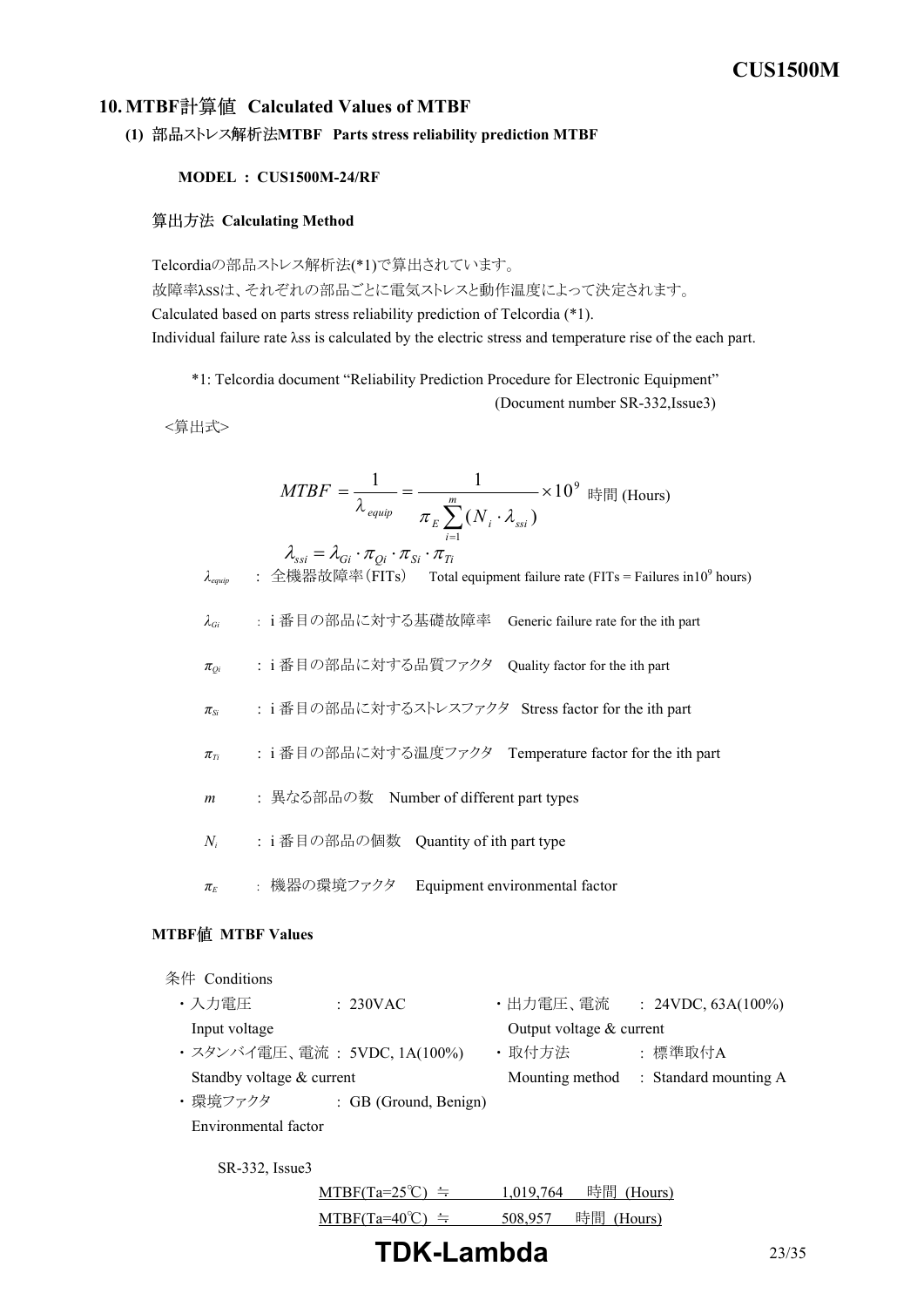#### **(2) MTBF Part count reliability prediction MTBF**

#### **MODEL : CUS1500M-24/RF**

#### **Calculating Method**

JEITA (RCR-9102B) の部品点数法で算出されています。

それぞれの部品ごとに、部品故障率λGが与えられ、各々の点数によって決定されます。 Calculated based on part count reliability prediction of JEITA (RCR-9102B). Individual failure rates  $\lambda_G$  is given to each part and MTBF is calculated by the count of each part.

<算出式>

$$
MTBF = \frac{1}{\lambda_{\text{equiv}}} \times 10^6 = \frac{1}{\sum_{i=1}^n n_i (\lambda_G \pi_Q)_i} \times 10^6 \text{ H}
$$
 (Hours)

| $\lambda_{equip}$ | : 全機器故障率 (故障数 / $10^6$ 時間)                                     |
|-------------------|----------------------------------------------------------------|
|                   | Total equipment failure rate (Failure / 10 <sup>6</sup> Hours) |

- $\lambda$ <sup>G</sup>: i番目の同属部品に対する故障率 (故障数 / 10<sup>6</sup>時間) Generic failure rate for the ith generic part (Failure  $/ 10^6$ Hours)
- *ni* : i 番目の同属部品の個数 Quantity of ith generic part
- *n* : 異なった同属部品のカテゴリーの数 Number of different generic part categories
- $\pi_Q$  : i番目の同属部品に対する品質ファクタ ( $\pi_Q$ =1) Generic quality factor for the ith generic part  $(\pi_Q=1)$

#### **MTBF MTBF Values**

G<sup>F</sup> : 地上、固定 (Ground, Fixed)

**RCR-9102B** 

MTBF ≒  $40,323$  時間 (Hours)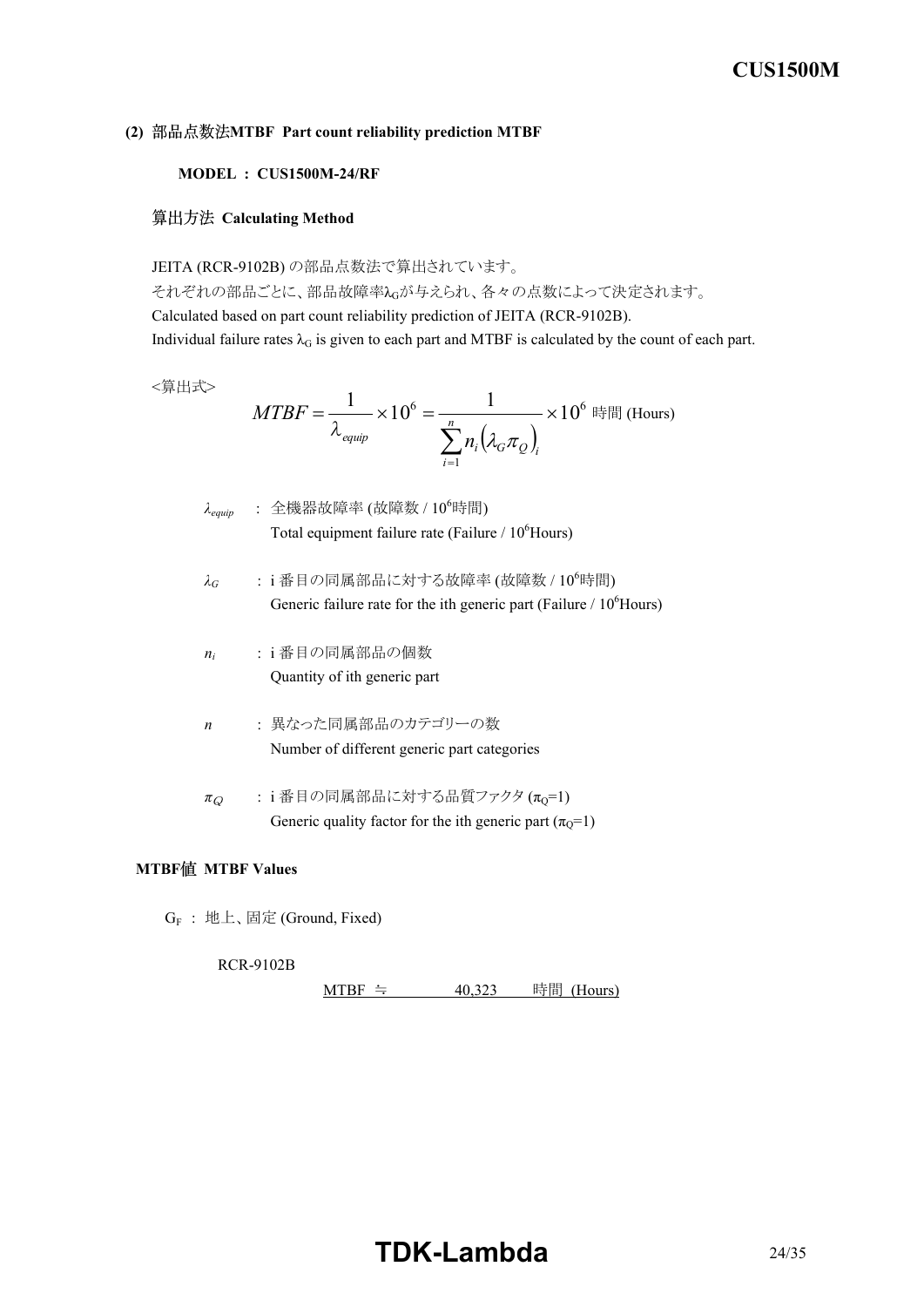# 11. 部品ディレーティング Components Derating

#### **MODEL : CUS1500M12/RF**

#### **(1) Calculating Method**

(a) 測定方法 Measuring method

| ·取付方法                     | :標準取付:A                    | ・周囲温度                    | : $50^{\circ}$ C     |
|---------------------------|----------------------------|--------------------------|----------------------|
| Mounting method           | Standard mounting : A      | Ambient temperature      |                      |
| ・入力雷圧                     | : $100$ , $200 \text{VAC}$ | ・出力電圧、電流                 | $: 12V, 125A(100\%)$ |
| Input voltage             |                            | Output voltage & current |                      |
| ・スタンバイ電圧、電流               | $:5V, 1A(100\%)$           |                          |                      |
| Standby voltage & current |                            |                          |                      |

(b) 半導体 Semiconductors

ケース温度、消費電力、熱抵抗より使用状態の接合点温度を求め最大定格接合点温度との比較を求めました。 Compared with maximum junction temperature and actual one which is calculated based on case temperature, power dissipation and thermal impedance.

(c) IC、抵抗、コンデンサ等 IC, Resistors, Capacitors, etc.

周囲温度、使用状態、消費電力など、個々の値は設計基準内に入っています。 Ambient temperature, operating condition, power dissipation and so on are within derating criteria.

(d) 熱抵抗算出方法 Calculating method of thermal impedance

|                          | $\theta j - c = \frac{Tj(max) - Tc}{Pj(max)}$ $\theta j - l = \frac{Tj(max) - Tl}{Pj(max)}$ $\theta j - a = \frac{Tj(max) - Ta}{Pj(max)}$ |
|--------------------------|-------------------------------------------------------------------------------------------------------------------------------------------|
|                          |                                                                                                                                           |
| Tc                       | : ディレーティングの始まるケース温度 一般に25°C                                                                                                               |
|                          | Case Temperature at Start Point of Derating; 25 <sup>°</sup> C in General                                                                 |
| T1                       | : ディレーティングの始まるリード温度 一般に25°C                                                                                                               |
|                          | Lead Temperature at Start Point of Derating; 25 <sup>o</sup> C in General                                                                 |
| Ta                       | : ディレーティングの始まる周囲温度 一般に25℃                                                                                                                 |
|                          | Ambient Temperature at Start Point of Derating; 25°C in General                                                                           |
| Pj(max)                  | : 最大接合点(チャネル)損失                                                                                                                           |
| (Pch(max))               | Maximum Junction (channel) Dissipation                                                                                                    |
| Tj(max)                  | : 最大接合点 (チャネル)温度                                                                                                                          |
| (Tch(max))               | Maximum Junction (channel) Temperature                                                                                                    |
| $\theta$ j-c             | : 接合点(チャネル)からケースまでの熱抵抗                                                                                                                    |
| $(\theta$ ch-c)          | Thermal Impedance between Junction (channel) and Case                                                                                     |
| $\theta$ j-l             | : 接合点(チャネル)からリードまでの熱抵抗                                                                                                                    |
| $(\theta$ ch- <i>l</i> ) | Thermal Impedance between Junction (channel) and Lead                                                                                     |
| $\theta$ j-a             | : 接合点(チャネル)から周囲までの熱抵抗                                                                                                                     |
| $(\theta$ ch-a)          | Thermal Impedance between Junction (channel) and Ambient                                                                                  |

# **TDKLambda** 25/35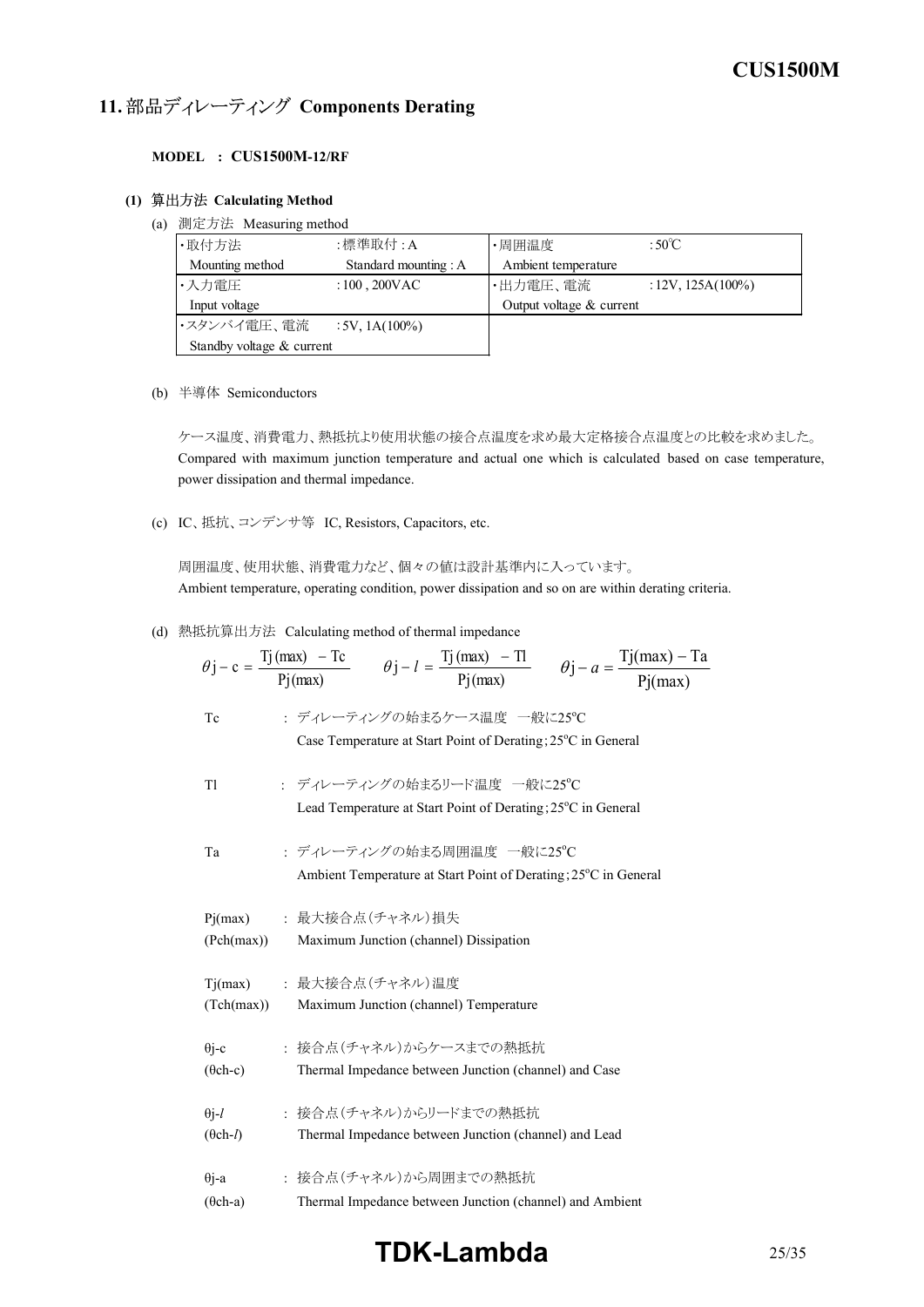|  | (2) 部品ディレーティング表 Components Derating List |  |  |
|--|------------------------------------------|--|--|
|--|------------------------------------------|--|--|

| 部品番号<br>Location No. | $Vin = 100VAC$<br>Load = 125A $(100\%)$           | Standby = $1A(100\%)$      | $Ta = 50^{\circ}C$ |
|----------------------|---------------------------------------------------|----------------------------|--------------------|
| $Q1-Q4$              | Tch (max) = $150 °C$                              | $\theta$ ch-c = 0.26 °C/W  |                    |
| IPP65R074C6          | $Pch = 16.9 W$                                    | $\Delta Tc = 63$ °C        | $Tc = 113 °C$      |
| <b>INFINEON</b>      | Tch = Tc + (( $\theta$ ch-c) × Pch) = 117.4 °C    |                            |                    |
|                      | $D.F. = 78.3 %$                                   |                            |                    |
| Q <sub>5</sub>       | Tch (max) = $150 °C$                              | $\theta$ ch-c = 1.04 °C/W  |                    |
| R6047ENZ1C9          | $Pch = 9.7 W$                                     | $\Delta Tc = 39$ °C        | $Tc = 89 °C$       |
| <b>ROHM</b>          | Tch = Tc + (( $\theta$ ch-c) × Pch) = 99.1 °C     |                            |                    |
|                      | $D.F. = 66.1 %$                                   |                            |                    |
| Q <sub>6</sub>       | Tch (max) = $150 °C$                              | $\theta$ ch-c = 1.04 °C/W  |                    |
| R6047ENZ1C9          | $Pch = 10.7 W$                                    | $\Delta Tc = 37$ °C        | $Tc = 87 °C$       |
| <b>ROHM</b>          | Tch = Tc + (( $\theta$ ch-c) × Pch) = 98.2 °C     |                            |                    |
|                      | $D.F. = 65.5 \%$                                  |                            |                    |
| Q401                 | Tch (max) = $150 °C$                              | $\theta$ ch-c = 1.78 °C/W  |                    |
| STD2NK90ZT4          | Pch= 1.23 W                                       | $\Delta Tc = 55 \degree C$ | $Tc = 105 °C$      |
| <b>STMICRO</b>       | Tch = Tc + (( $\theta$ ch-c) × Pch) = 107.2 °C    |                            |                    |
|                      | $D.F. = 71.5 \%$                                  |                            |                    |
| Q1101                | $Ti$ (max) = 150 °C                               | $\theta$ j-a = 625.0 °C/W  |                    |
| <b>SSM3K7002F</b>    | $Pch = 0.0mW$                                     | $\Delta$ Ta = 22 °C        | $Ta = 72 °C$       |
| <b>TOSHIBA</b>       | $Tj = Ta + ((\theta j - a) \times Pd) = 72.0 °C$  |                            |                    |
| D1,D2                | $D.F. = 48.0 %$<br>Tj (max) = $150 °C$            | $\theta$ j-c = 1.0 °C/W    |                    |
| D25XB60              | $Pd = 14.5 W$                                     | $\Delta Tc = 32 \degree C$ | $Tc = 82 °C$       |
| <b>SHINDENGEN</b>    | $Tj = Tc + ((\theta j - c) \times Pd) = 96.5$ °C  |                            |                    |
|                      | $D.F. = 64.4 \%$                                  |                            |                    |
| D <sub>3</sub>       | Tj (max) = $175 °C$                               | $\theta$ j-c = 1.4 °C/W    |                    |
| STPSC12H065          | $Pd = 8.9 W$                                      | $\Delta Tc = 56 °C$        | $Tc = 106 °C$      |
| <b>STMICRO</b>       | $Tj = Tc + ((\theta j - c) \times Pd) = 118.5 °C$ |                            |                    |
|                      | $D.F. = 67.8 \%$                                  |                            |                    |
| D51-D53              | Tj (max) = $175 °C$                               | $\theta$ j-c = 1.2 °C/W    |                    |
| STPS61H100CW         | $Pd = 14.0W$                                      | $\Delta Tc = 67$ °C        | $Tc = 117 °C$      |
| <b>STMICRO</b>       | $Tj = Tc + ((\theta j - c) \times Pd) = 133.8$ °C |                            |                    |
|                      | $D.F. = 76.5 %$                                   |                            |                    |
| D54-D56              | Tj (max) = $175 °C$                               | $\theta$ j-c = 1.2 °C/W    |                    |
| STPS61H100CW         | $Pd = 14.0W$                                      | $\Delta Tc = 82 °C$        | $Tc = 132 °C$      |
| <b>STMICRO</b>       | $Tj = Tc + ((\theta j - c) \times Pd) = 148.8$ °C |                            |                    |
|                      | $D.F. = 85.1 \%$                                  |                            |                    |
| D101                 | $Tj$ (max) = 150 °C                               | $\theta$ j-l = 30.0 °C/W   |                    |
| CRH01                | $Pd = 15$ mW                                      | $\Delta T l = 7$ °C        | $T = 57 °C$        |
| <b>TOSHIBA</b>       | $Tj = T1 + ((\theta j - 1) \times Pd) = 57.5 °C$  |                            |                    |
|                      | $D.F. = 38.4 %$                                   |                            |                    |
| D210                 | $Ti$ (max) = 150 °C                               | $\theta$ j-l = 30.0 °C/W   |                    |
| CRH01                | $Pd = 157$ mW                                     | $\Delta T1 = 11$ °C        | $T1 = 61$ °C       |
| <b>TOSHIBA</b>       | $Tj = T1 + ((\theta j - 1) \times Pd) = 65.8$ °C  |                            |                    |
|                      | $D.F. = 43.9 \%$                                  |                            |                    |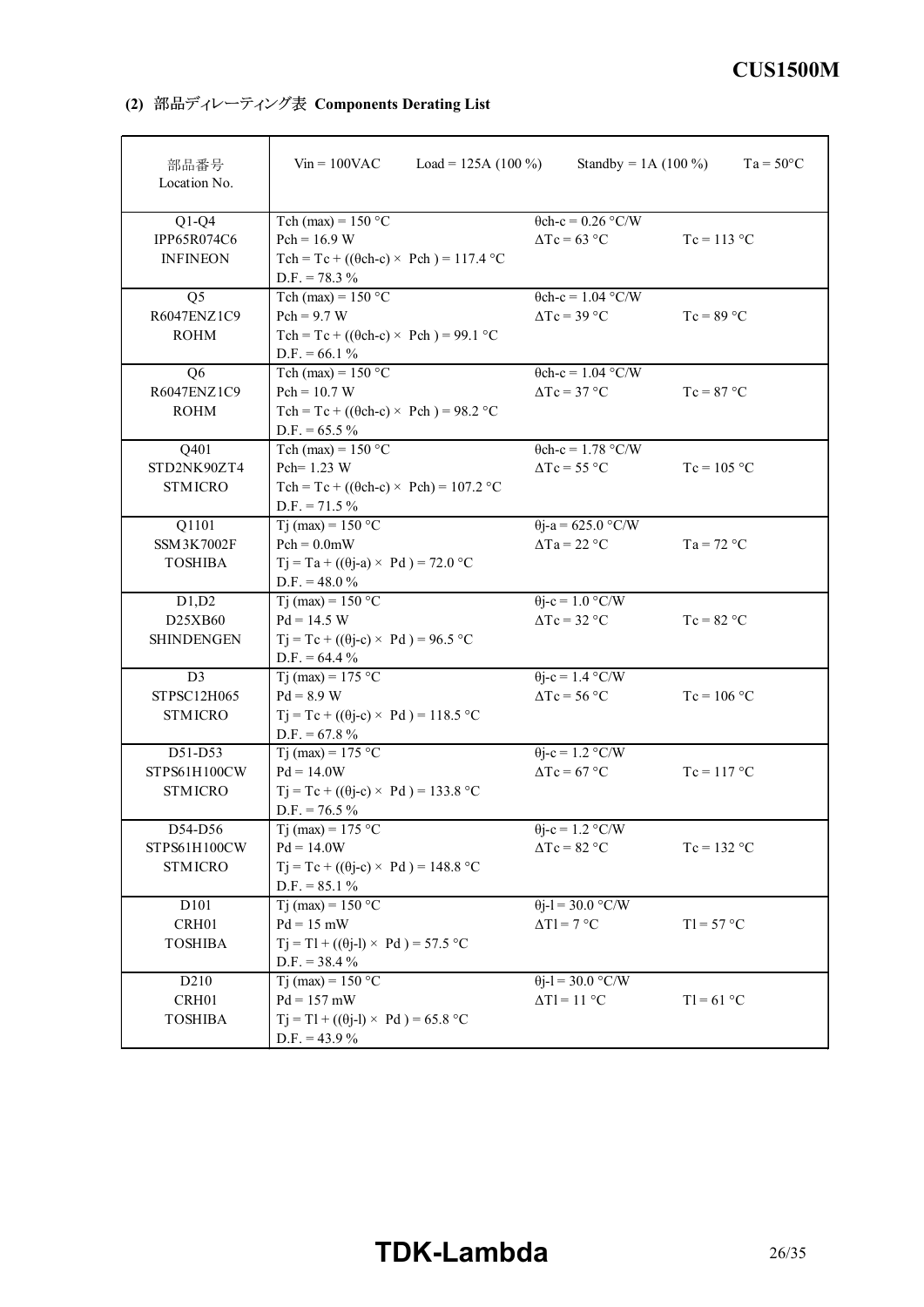| 部品番号<br>Location No. | $V_{in} = 100$ VAC<br>Load = 125A $(100\%)$        | Standby = 1A $(100\%)$     | $Ta = 50^{\circ}C$ |
|----------------------|----------------------------------------------------|----------------------------|--------------------|
| D401                 | $Ti$ (max) = 150 °C                                | $\theta$ j-l = 20.0 °C/W   |                    |
| CRF02                | $Pd = 0.70 W$                                      | $\Delta T1 = 55$ °C        | $T1 = 105 °C$      |
| <b>TOSHIBA</b>       | $Tj = T1 + ((\theta j - 1) \times Pd) = 119.0$ °C  |                            |                    |
|                      | $D.F. = 79.4 %$                                    |                            |                    |
| D501-D504            | $Ti$ (max) = 150 °C                                | $\theta$ j-l = 30.0 °C/W   |                    |
| CRH01                | $Pd = 233$ mW                                      | $\Delta T l = 33$ °C       | $T1 = 83 °C$       |
| <b>TOSHIBA</b>       | $Tj = T1 + ((\theta j - 1) \times Pd) = 90.0$ °C   |                            |                    |
|                      | $D.F. = 60.0 %$                                    |                            |                    |
| D <sub>1001</sub>    | $Tj$ (max) = 150 °C                                | $\theta$ j-l = 5.0 °C/W    |                    |
| V8PA10-M3/I          | $Pd = 0.33 W$                                      | $\Delta T1 = 40$ °C        | $T1 = 90 °C$       |
| <b>VISHAY</b>        | $Tj = T1 + ((\theta j - 1) \times Pd) = 91.7$ °C   |                            |                    |
|                      | $D.F. = 61.2 \%$                                   |                            |                    |
| SR1                  | $Ti$ (max) = 150 °C                                | $\theta$ j-c = 0.8 °C/W    |                    |
| <b>VS-40TTS12</b>    | $Pd = 8.3 W$                                       | $\Delta Tc = 43$ °C        | $Tc = 93 °C$       |
| <b>VISHAY</b>        | $Tj = Tc + ((\theta j - c) \times Pd) = 99.7$ °C   |                            |                    |
|                      | $D.F. = 66.5 \%$                                   |                            |                    |
| A51                  | $Ti$ (max) = 150 °C                                | $\theta$ j-c = 3.0 °C/W    |                    |
| <b>BA17812CP</b>     | $Pd = 4.4 W$                                       | $\Delta Tc = 38$ °C        | $Tc = 88 °C$       |
| <b>ROHM</b>          | $Tj = Tc + ((\theta j - c) \times Pd) = 101.2$ °C  |                            |                    |
|                      | $D.F. = 67.5 \%$                                   |                            |                    |
| PC <sub>201</sub>    | T <sub>j</sub> (max) = $125$ °C                    | $\theta$ j-c = 130.0 °C/W  |                    |
| <b>TLP385</b>        | $Pd = 18$ mW                                       | $\Delta Tc = 14 °C$        | $Tc = 64$ °C       |
| (LED)                | $Tj = Tc + ((\theta j - c) \times Pd) = 66.4$ °C   |                            |                    |
| <b>TOSHIBA</b>       | $D.F. = 53.2 \%$                                   |                            |                    |
| PC1001               | $Ti$ (max) = 125 °C                                | $\theta$ j-c = 130.0 °C/W  |                    |
| <b>TLP385</b>        | $Pd = 4$ mW                                        | $\Delta Tc = 19 \degree C$ | $Tc = 69$ °C       |
| (LED side)           | $Tj = Tc + ((\theta j - c) \times Pd) = 69.6$ °C   |                            |                    |
| <b>TOSHIBA</b>       | $D.F. = 55.7 \%$                                   |                            |                    |
| PD801                |                                                    |                            |                    |
| SML-A12M8T           | If $= 4.5$ mA                                      | $\Delta Tc = 24$ °C        | $Tc = 74 °C$       |
| <b>ROHM</b>          | Allowable If (max) = 19.4mA (at $Ta=74^{\circ}C$ ) |                            |                    |
|                      | $D.F. = 23.2\%$                                    |                            |                    |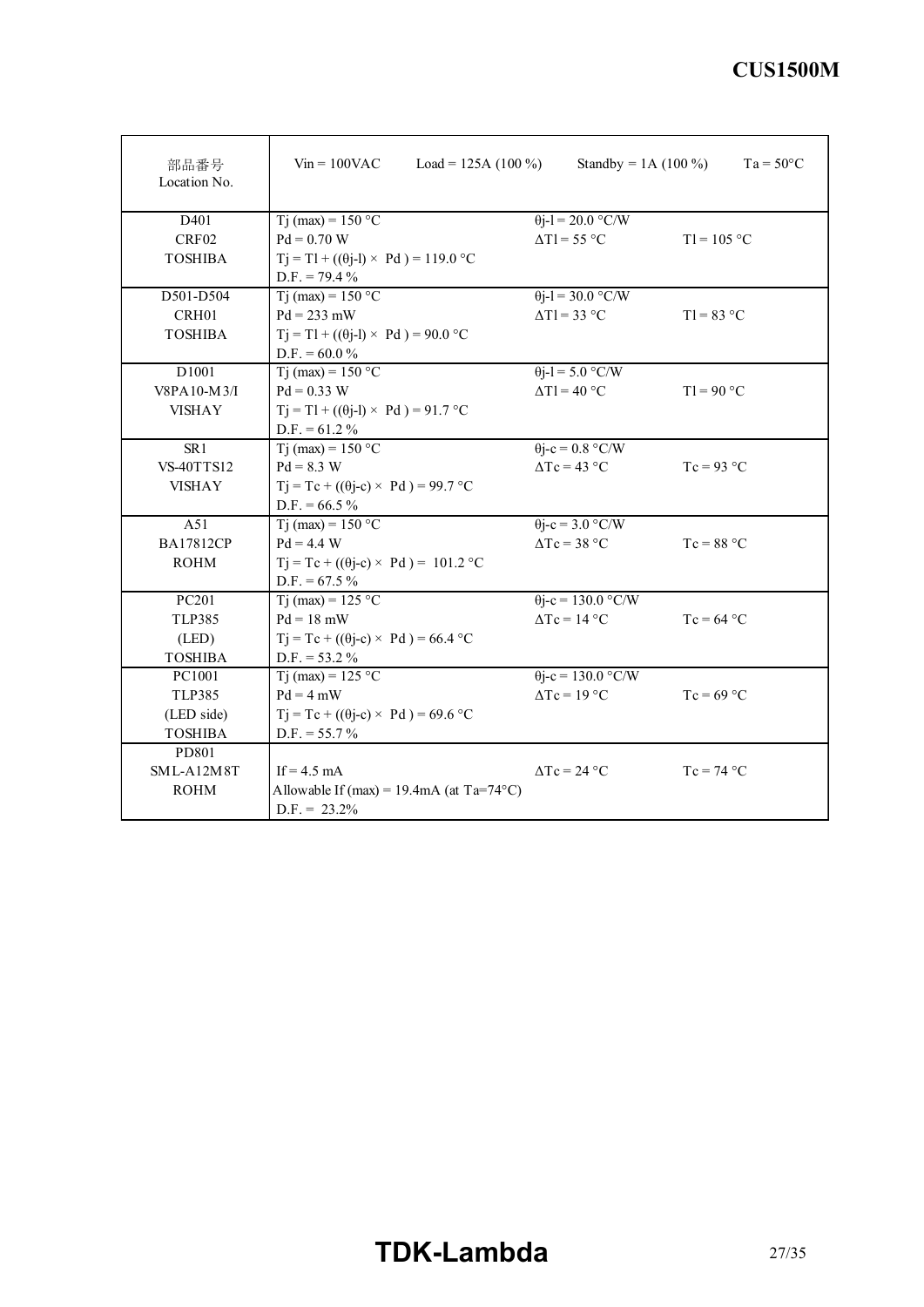| 部品番号<br>Location No. | $V_{in} = 200$ VAC<br>Load = 125A $(100\%)$       | Standby = $1A(100\%)$     | $Ta = 50^{\circ}C$ |
|----------------------|---------------------------------------------------|---------------------------|--------------------|
| $Q1-Q4$              | Tch (max) = $150$ °C                              | $\theta$ ch-c = 0.26 °C/W |                    |
| IPP65R074C6          | $Pch = 3.2 W$                                     | $\Delta Tc = 33$ °C       | $Tc = 83 °C$       |
| <b>INFINEON</b>      | Tch = Tc + (( $\theta$ ch-c) × Pch) = 83.9 °C     |                           |                    |
|                      | $D.F. = 56.0 %$                                   |                           |                    |
| Q <sub>5</sub>       | Tch (max) = $150 °C$                              | $\theta$ ch-c = 1.04 °C/W |                    |
| R6047ENZ1C9          | $Pch = 9.7 W$                                     | $\Delta Tc = 35$ °C       | $Tc = 85 °C$       |
| <b>ROHM</b>          | Tch = Tc + (( $\theta$ ch-c) × Pch) = 95.1 °C     |                           |                    |
|                      | $D.F. = 63.4 %$                                   |                           |                    |
| Q6                   | Tch (max) = $150 °C$                              | $\theta$ ch-c = 1.04 °C/W |                    |
| R6047ENZ1C9          | $Pch = 10.7 W$                                    | $\Delta Tc = 33$ °C       | $Tc = 83 °C$       |
| <b>ROHM</b>          | Tch = Tc + (( $\theta$ ch-c) × Pch) = 94.2 °C     |                           |                    |
|                      | $D.F. = 62.8 \%$                                  |                           |                    |
| Q401                 | Tch (max) = $150 °C$                              | $\theta$ ch-c = 1.78 °C/W |                    |
| STD2NK90ZT4          | Pch= 1.23 W                                       | $\Delta Tc = 50$ °C       | $Tc = 100 °C$      |
| <b>STMICRO</b>       | Tch = Tc + (( $\theta$ ch-c) × Pch) = 102.2 °C    |                           |                    |
|                      | $D.F. = 68.2 \%$                                  |                           |                    |
| Q1101                | $Ti$ (max) = 150 °C                               | $\theta$ j-a = 625.0 °C/W |                    |
| <b>SSM3K7002F</b>    | $Pd = 0.0mW$                                      | $\Delta$ Ta = 17 °C       | $Ta = 67 °C$       |
| <b>TOSHIBA</b>       | $Tj = Ta + ((\theta j - a) \times Pd) = 67.0 °C$  |                           |                    |
|                      | $D.F. = 44.7 %$                                   |                           |                    |
| D1,D2                | Tj (max) = $150 °C$                               | $\theta$ j-c = 1.0 °C/W   |                    |
| D25XB60              | $Pd = 7.1 W$                                      | $\Delta Tc = 17$ °C       | $Tc = 67$ °C       |
| <b>SHINDENGEN</b>    | $Tj = Tc + ((\theta j - c) \times Pd) = 74.1$ °C  |                           |                    |
|                      | $D.F. = 49.4 %$                                   |                           |                    |
| D <sub>3</sub>       | Tj (max) = $175$ °C                               | $\theta$ j-c = 1.4 °C/W   |                    |
| STPSC12H065          | $Pd = 8.6 W$                                      | $\Delta Tc = 35$ °C       | $Tc = 85 °C$       |
| STM icro             | $Tj = Tc + ((\theta j - c) \times Pd) = 97.1$ °C  |                           |                    |
|                      | $D.F. = 55.5 \%$                                  |                           |                    |
| D51-D53              | Tj (max) = $175 °C$                               | $\theta$ j-c = 1.2 °C/W   |                    |
| STPS61H100CW         | $Pd = 14.0W$                                      | $\Delta Tc = 66$ °C       | $Tc = 116$ °C      |
| <b>STMICRO</b>       | $Tj = Tc + ((\theta j - c) \times Pd) = 132.8 °C$ |                           |                    |
|                      | $D.F. = 75.9 \%$                                  |                           |                    |
| D54-D56              | Tj (max) = $175 °C$                               | $\theta$ j-c = 1.2 °C/W   |                    |
| STPS61H100CW         | $Pd = 14.0W$                                      | $\Delta Tc = 81$ °C       | $Tc = 131 °C$      |
| <b>STMICRO</b>       | $Tj = Tc + ((\theta j - c) \times Pd) = 147.8$ °C |                           |                    |
|                      | $D.F. = 84.5 \%$                                  |                           |                    |
| D101                 | Tj (max) = $150 °C$                               | $\theta$ j-l = 30.0 °C/W  |                    |
| CRH01                | $Pd = 15$ mW                                      | $\Delta T1 = 7$ °C        | $T = 57 °C$        |
| <b>TOSHIBA</b>       | $Tj = T1 + ((\theta j - 1) \times Pd) = 57.5 °C$  |                           |                    |
|                      | $D.F. = 38.4 %$                                   |                           |                    |
| D210                 | Tj (max) = $150 °C$                               | $\theta$ j-l = 30.0 °C/W  |                    |
| CRH01                | $Pd = 157$ mW                                     | $\Delta T l = 11$ °C      | $T1 = 61$ °C       |
| <b>TOSHIBA</b>       | $Tj = T1 + ((\theta j - 1) \times Pd) = 65.8$ °C  |                           |                    |
|                      | $D.F. = 43.9 %$                                   |                           |                    |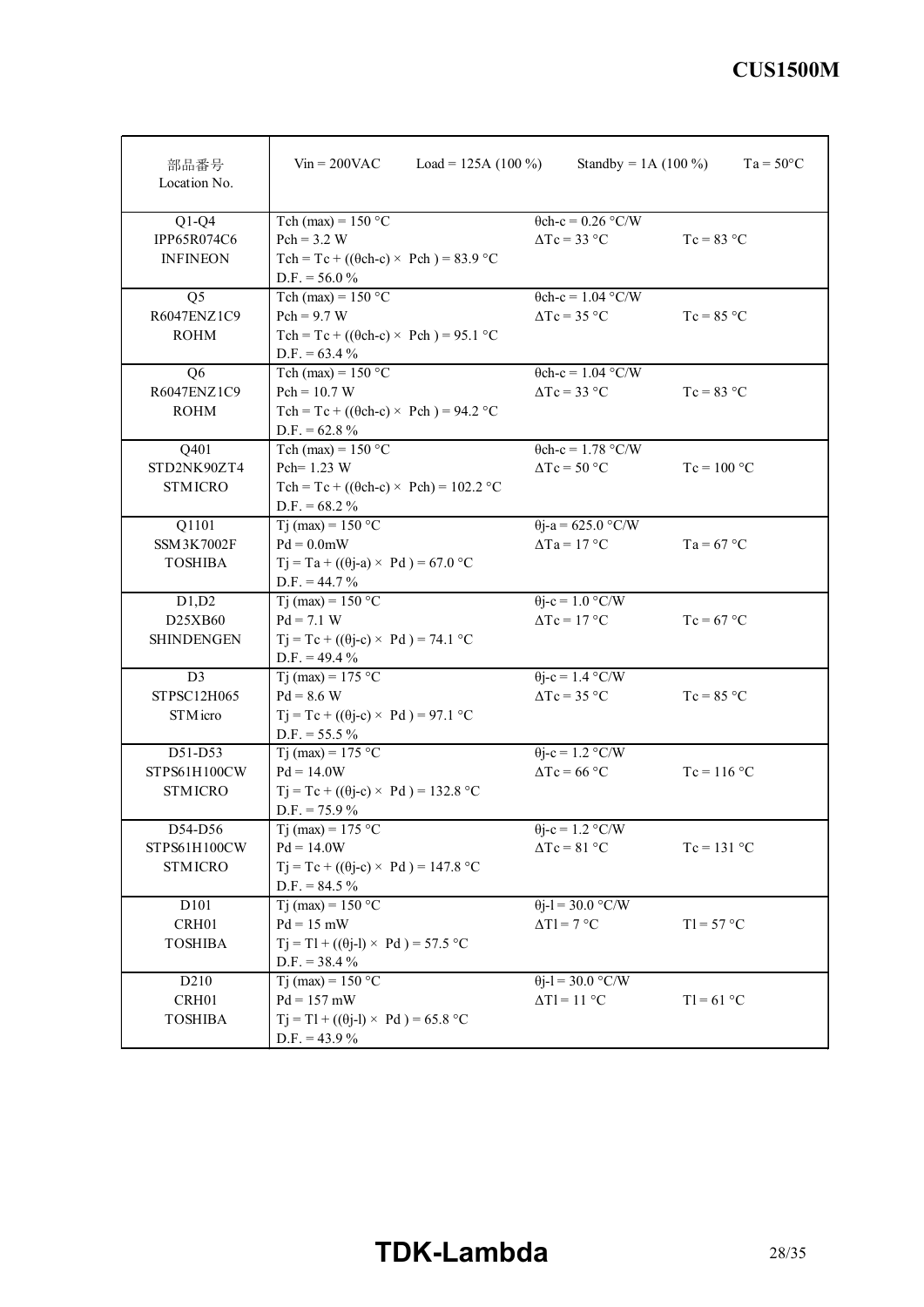| 部品番号<br>Location No. | $V_{in} = 200$ VAC<br>Load = 125A $(100\%)$        | Standby = 1A $(100\%)$    | $Ta = 50^{\circ}C$ |
|----------------------|----------------------------------------------------|---------------------------|--------------------|
| D401                 | $Ti$ (max) = 150 °C                                | $\theta$ j-l = 20.0 °C/W  |                    |
| CRF02                | $Pd = 0.70 W$                                      | $\Delta T l = 50$ °C      | $T1 = 100 °C$      |
| <b>TOSHIBA</b>       | $T_1 = T1 + ((\theta_1 - 1) \times Pd) = 114.0$ °C |                           |                    |
|                      | $D.F. = 76.0 %$                                    |                           |                    |
| D501-D504            | $Ti$ (max) = 150 °C                                | $\theta$ j-l = 30.0 °C/W  |                    |
| CRH01                | $Pd = 233$ mW                                      | $\Delta T l = 30 °C$      | $T1 = 80 °C$       |
| <b>TOSHIBA</b>       | $Tj = T1 + ((\theta j - 1) \times Pd) = 87.0$ °C   |                           |                    |
|                      | $D.F. = 58.0 %$                                    |                           |                    |
| D <sub>1001</sub>    | Tj (max) = $150 °C$                                | $\theta$ j-l = 5.0 °C/W   |                    |
| V8PA10-M3/I          | $Pd = 0.33 W$                                      | $\Delta T1 = 35$ °C       | $T1 = 85 °C$       |
| <b>VISHAY</b>        | $Tj = T1 + ((\theta j - 1) \times Pd) = 86.7$ °C   |                           |                    |
|                      | $D.F. = 57.8 \%$                                   |                           |                    |
| SR1                  | $Ti$ (max) = 150 °C                                | $\theta$ j-c = 0.8 °C/W   |                    |
| <b>VS-40TTS12</b>    | $Pd = 8.0 W$                                       | $\Delta Tc = 28 °C$       | $Tc = 78 °C$       |
| <b>VISHAY</b>        | $Tj = Tc + ((\theta j - c) \times Pd) = 84.4$ °C   |                           |                    |
|                      | $D.F. = 56.3 %$                                    |                           |                    |
| A51                  | $Ti$ (max) = 150 °C                                | $\theta$ j-c = 3.0 °C/W   |                    |
| <b>BA17812CP</b>     | $Pd = 4.4 W$                                       | $\Delta Tc = 33$ °C       | $Tc = 83 °C$       |
| <b>ROHM</b>          | $Tj = Tc + ((\theta j - c) \times Pd) = 96.2$ °C   |                           |                    |
|                      | $D.F. = 64.2 \%$                                   |                           |                    |
| PC201                | T <sub>j</sub> (max) = $125$ °C                    | $\theta$ j-c = 130.0 °C/W |                    |
| <b>TLP385</b>        | $Pd = 18$ mW                                       | $\Delta Tc = 9$ °C        | $Tc = 59 °C$       |
| (LED)                | $Tj = Tc + ((\theta j - c) \times Pd) = 61.4$ °C   |                           |                    |
| <b>TOSHIBA</b>       | $D.F. = 49.2 \%$                                   |                           |                    |
| PC1001               | $Ti$ (max) = 125 °C                                | $\theta$ j-c = 130.0 °C/W |                    |
| <b>TLP385</b>        | $Pd = 4$ mW                                        | $\Delta Tc = 14$ °C       | $Tc = 64 °C$       |
| (LED side)           | $Tj = Tc + ((\theta j - c) \times Pd) = 64.6$ °C   |                           |                    |
| <b>TOSHIBA</b>       | $D.F. = 51.7 %$                                    |                           |                    |
| PD801                |                                                    |                           |                    |
| SML-A12M8T           | If $= 4.5$ mA                                      | $\Delta Tc = 19^{\circ}C$ | $Tc = 69 °C$       |
| <b>ROHM</b>          | Allowable If (max) = $21.4 \text{mA}$ (at Ta=69°C) |                           |                    |
|                      | $D.F. = 21.1\%$                                    |                           |                    |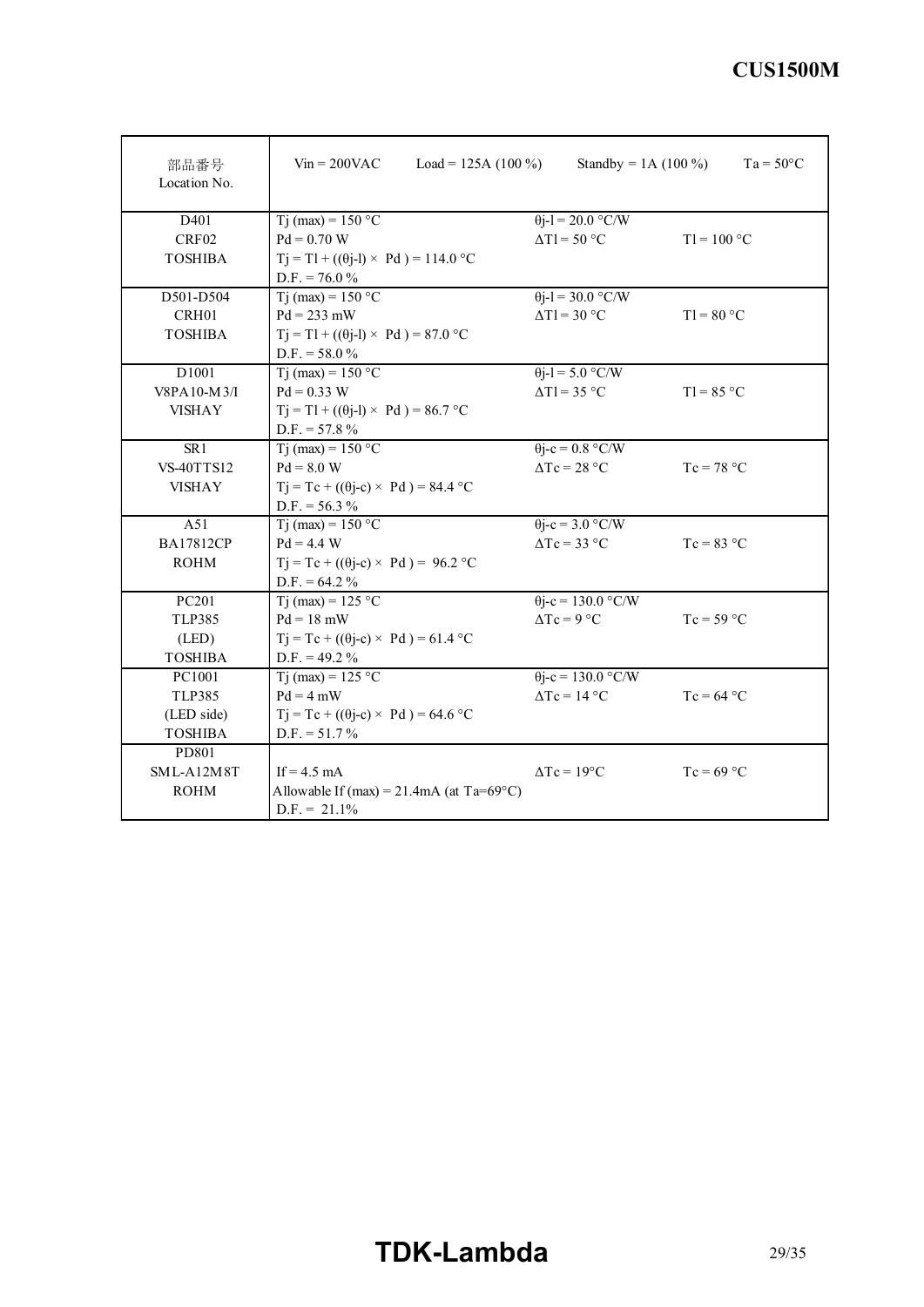#### *INSTRUCTION MANUAL* 12. 主要部品温度上昇值 Main Components Temperature Rise AT List

### **MODEL : CUS1500M-12/RF**

**(1) Measuring Conditions**

|                                      | Mounting A                                                               |        |
|--------------------------------------|--------------------------------------------------------------------------|--------|
| 取付方法                                 |                                                                          |        |
| Mounting Method                      |                                                                          |        |
| (標準取付 : A)<br>(Standard Mounting: A) | $\underset{\text{C} \text{N} 8 4}{\text{C} \text{N} 8 4}$<br>TB51<br>TB1 |        |
| 入力電圧                                 |                                                                          |        |
| Input Voltage                        | $100$ VAC                                                                | 200VAC |
| 出力電圧                                 |                                                                          |        |
| Output Voltage                       | 12VDC                                                                    |        |
| 出力電流                                 |                                                                          |        |
| Output Current                       | $125A(100\%)$                                                            |        |
| スタンバイ電圧、電流                           |                                                                          |        |
| Standby Voltage & Current            | $5VDC$ , $1A(100\%)$                                                     |        |

#### **(2) Measuring Results**

|                           |                        | $\Delta T$ Temperature Rise (°C) |                 |
|---------------------------|------------------------|----------------------------------|-----------------|
| 入力電圧 Vin<br>Input Voltage |                        | 100VAC                           | 200VAC          |
| 部品番号                      | 部品名                    |                                  | 取付方向            |
| Location No.              | Part name              | Mounting A                       |                 |
| Q1                        | <b>MOSFET</b>          | 56                               | 28              |
| Q2                        | <b>MOSFET</b>          | 56                               | 28              |
| Q <sub>3</sub>            | <b>MOSFET</b>          | 63                               | 33              |
| Q4                        | <b>MOSFET</b>          | $\overline{56}$                  | $\overline{30}$ |
| Q5                        | <b>MOSFET</b>          | 39                               | 35              |
| $\overline{Q6}$           | <b>MOSFET</b>          | 37                               | 33              |
| $\overline{Q101}$         | <b>CHIP MOSFET</b>     | 5                                | $\overline{4}$  |
| $\overline{Q104}$         | <b>CHIP TRANSISTOR</b> | $\overline{13}$                  | $\overline{14}$ |
| $\overline{Q105}$         | <b>CHIP TRANSISTOR</b> | $\overline{8}$                   | 8               |
| Q401                      | <b>MOSFET</b>          | 55                               | 50              |
| Q1101                     | <b>MOSFET</b>          | 22                               | 17              |
| D1                        | <b>BRIDGE DIODE</b>    | 32                               | 17              |
| D <sub>2</sub>            | <b>BRIDGE DIODE</b>    | $\overline{27}$                  | 14              |
| D <sub>3</sub>            | <b>DIODE</b>           | 56                               | 35              |
| $\overline{D51}$          | S.B.D.                 | 62                               | 61              |
| D52                       | S.B.D.                 | 65                               | 64              |
| $\overline{D53}$          | S.B.D.                 | $\overline{67}$                  | 66              |
| $\overline{D54}$          | S.B.D.                 | 81                               | 79              |
| $\overline{D55}$          | S.B.D.                 | 82                               | 81              |
| D56                       | S.B.D.                 | 80                               | 79              |
| D401                      | <b>DIODE</b>           | 55                               | 50              |
| D1001                     | S.B.D.                 | 40                               | 35              |
| SR1                       | <b>THYRISTOR</b>       | $\overline{43}$                  | $\overline{28}$ |

\* 取付方向B、C、Dの値は取付方向Aと同様の値となります。

Value of mounting B, C and D are similar to mounting A.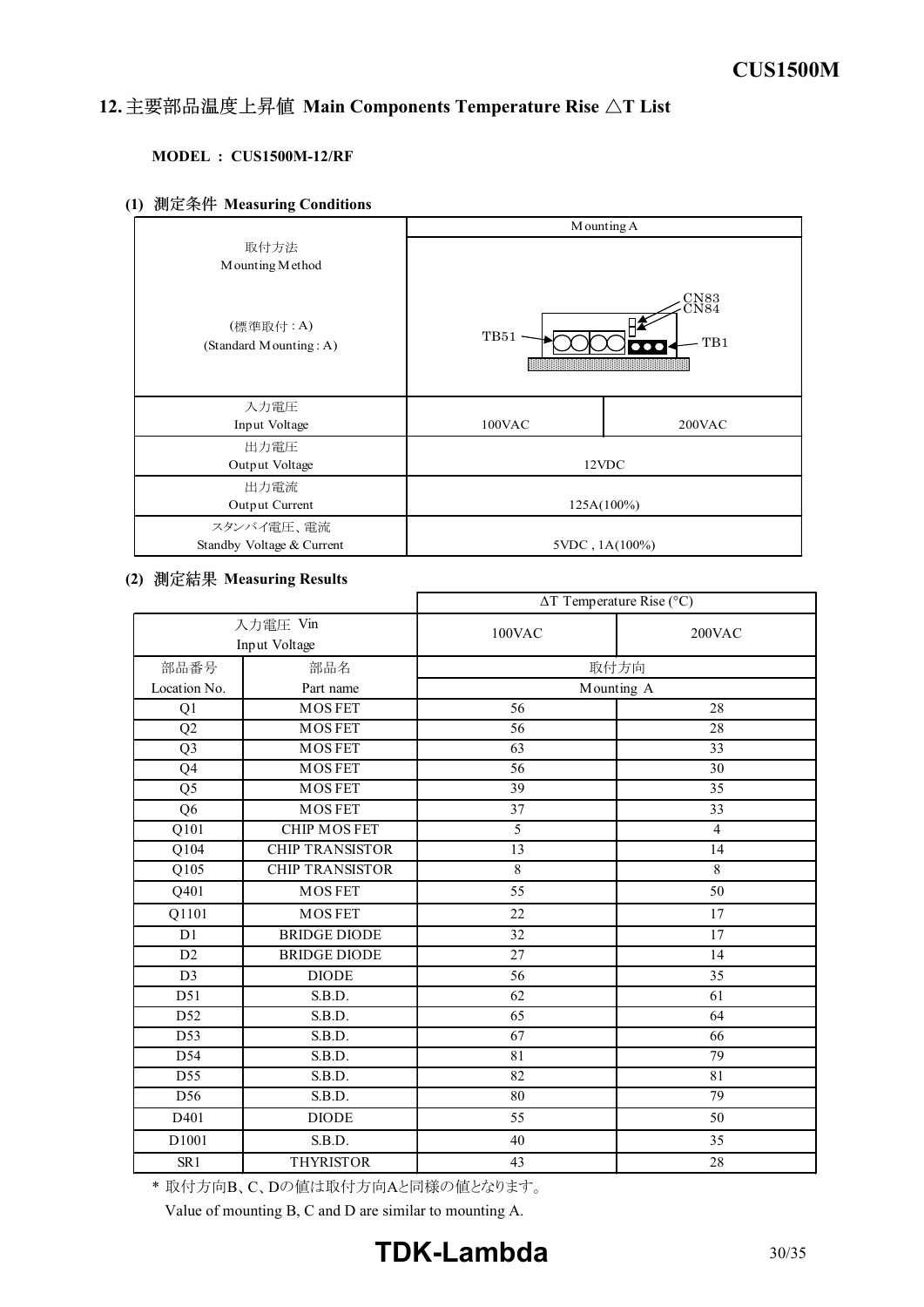|                  |                      | $\Delta T$ Temperature Rise (°C) |                 |
|------------------|----------------------|----------------------------------|-----------------|
| 入力電圧 Vin         |                      | 100VAC                           | 200VAC          |
| Input Voltage    |                      |                                  |                 |
| 部品番号             | 部品名                  |                                  | 取付方向            |
| Location No.     | Part name            |                                  | Mounting A      |
| A51              | $\overline{IC}$      | 38                               | 33              |
| A103             | <b>CHIP IC</b>       | $\overline{7}$                   | $\overline{7}$  |
| A201             | <b>CHIP IC</b>       | $\overline{11}$                  | $\overline{11}$ |
| A301             | <b>CHIP IC</b>       | $\overline{17}$                  | 15              |
| A302             | CHIP IC              | 21                               | 20              |
| A401             | CHIP IC              | 21                               | 16              |
| A1001            | CHIP IC              | 24                               | 18              |
| R4               | <b>RESISTOR</b>      | $\overline{59}$                  | $\overline{56}$ |
| $\overline{T2}$  | <b>CURRENT TRANS</b> | 21                               | $\overline{20}$ |
| $\overline{T3}$  | <b>TRANS</b>         | 73                               | 71              |
| T <sub>4</sub>   | <b>TRANS</b>         | $\,8\,$                          | $\overline{7}$  |
| T401             | <b>TRANS</b>         | $\overline{28}$                  | 24              |
| L1               | <b>BALUN</b>         | 35                               | 14              |
| L2               | <b>BALUN</b>         | 42                               | 17              |
| L7               | <b>CHOKE COIL</b>    | $\overline{18}$                  | $\overline{12}$ |
| $\overline{L51}$ | <b>CHOKE COIL</b>    | 57                               | $\overline{55}$ |
| C13              | E.CAP.               | 6                                | 5               |
| C53              | E.CAP.               | $\overline{42}$                  | $\overline{38}$ |
| C54              | E.CAP.               | 29                               | $\overline{25}$ |
| C <sub>55</sub>  | E.CAP.               | 46                               | $\overline{43}$ |
| $\overline{C56}$ | E.CAP.               | $\overline{45}$                  | $\overline{42}$ |
| $\overline{C57}$ | E.CAP.               | 44                               | 41              |
| C62              | E.CAP.               | 22                               | $\overline{17}$ |
| C1003            | CHIP E.CAP.          | 22                               | 17              |
| PC201            | PHOTO COUPLER        | 14                               | 9               |
| PC1001           | PHOTO COUPLER        | 19                               | 14              |
| PD801            | <b>LED</b>           | 24                               | $\overline{19}$ |

\* 取付方向B、C、Dの値は取付方向Aと同様の値となります。

Value of mounting B, C and D are similar to mounting A.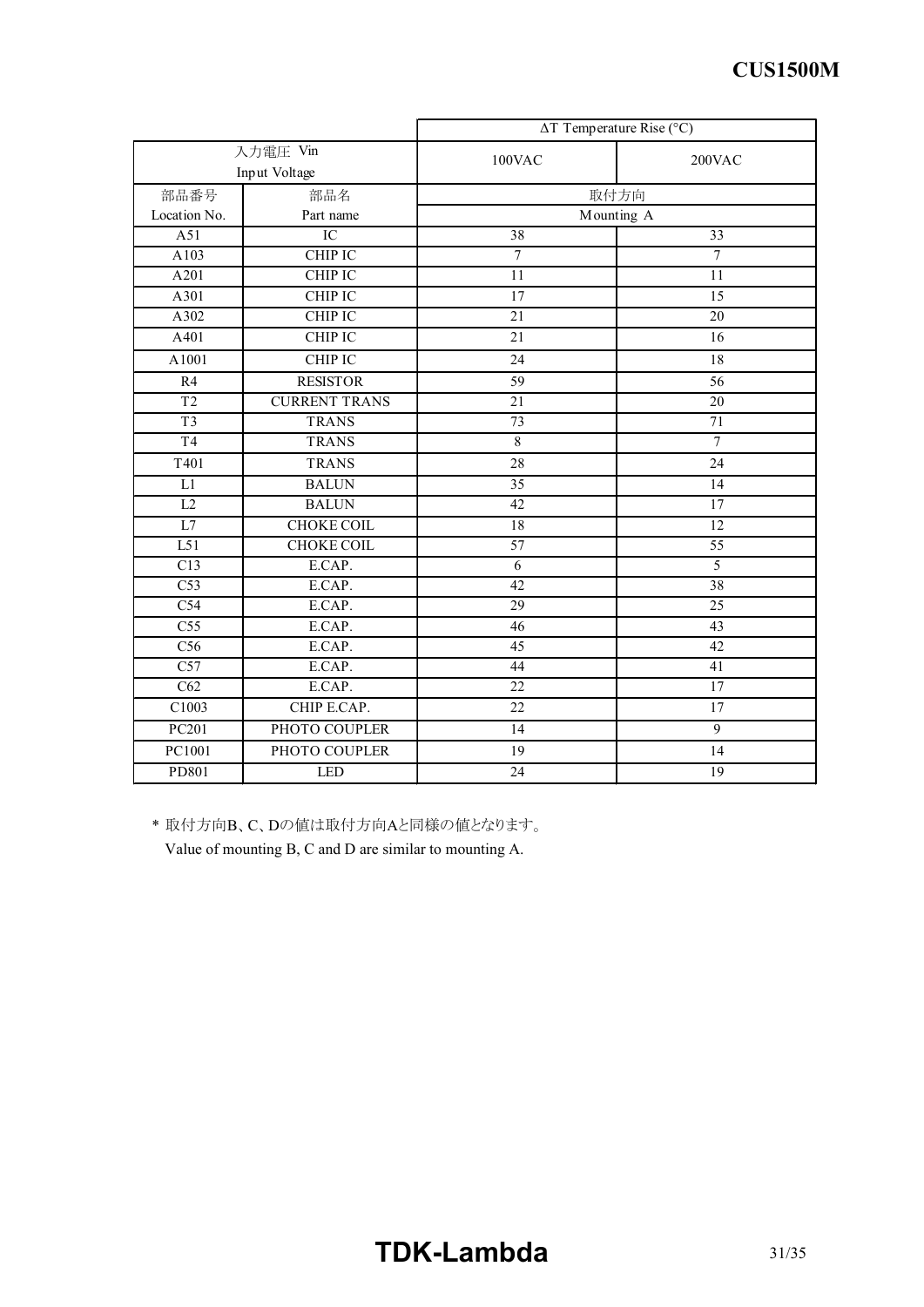### 13. 電解コンデンサ推定寿命計算値 Electrolytic Capacitor Lifetime

#### **MODEL : CUS1500M/RF**

**: Cooling condition: Forced air cooling**



上記推定寿命は、弊社計算方法により算出した値であり、封口ゴムの劣化等の影響を含めておりません。 The lifetime is calculated based on our method and doesn't include the seal rubber degradation effect etc. 取付方向B、C、Dの寿命は取付方向Aと同様の寿命となります。 Lifetime of mounting B, C and D are similar to mounting A.

**TDKLambda** 32/35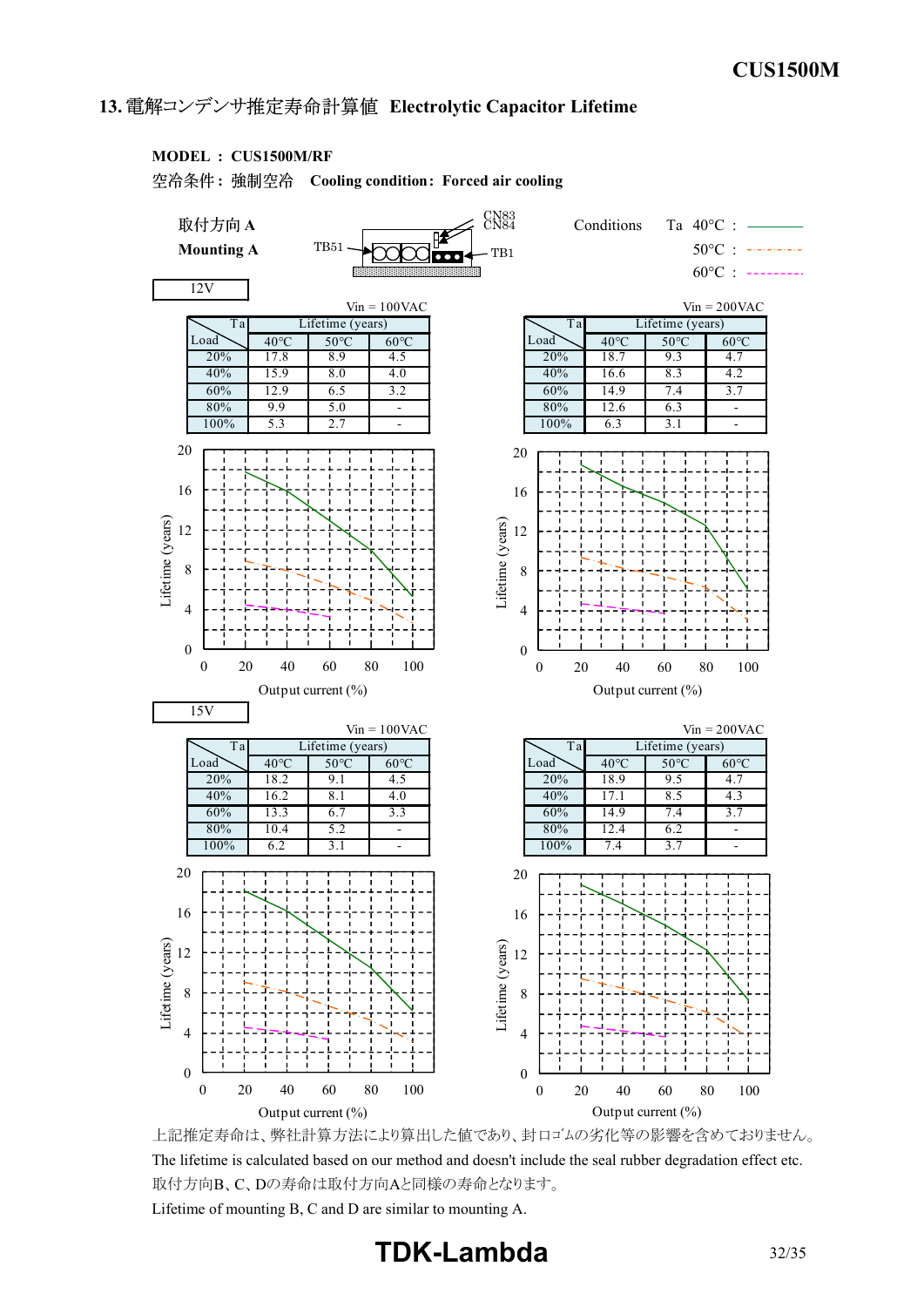

上記推定寿命は、弊社計算方法により算出した値であり、封口ゴムの劣化等の影響を含めておりません。 The lifetime is calculated based on our method and doesn't include the seal rubber degradation effect etc. 取付方向B、C、Dの寿命は取付方向Aと同様の寿命となります。 Lifetime of mounting B, C and D are similar to mounting A.

**TDK-Lambda** 33/35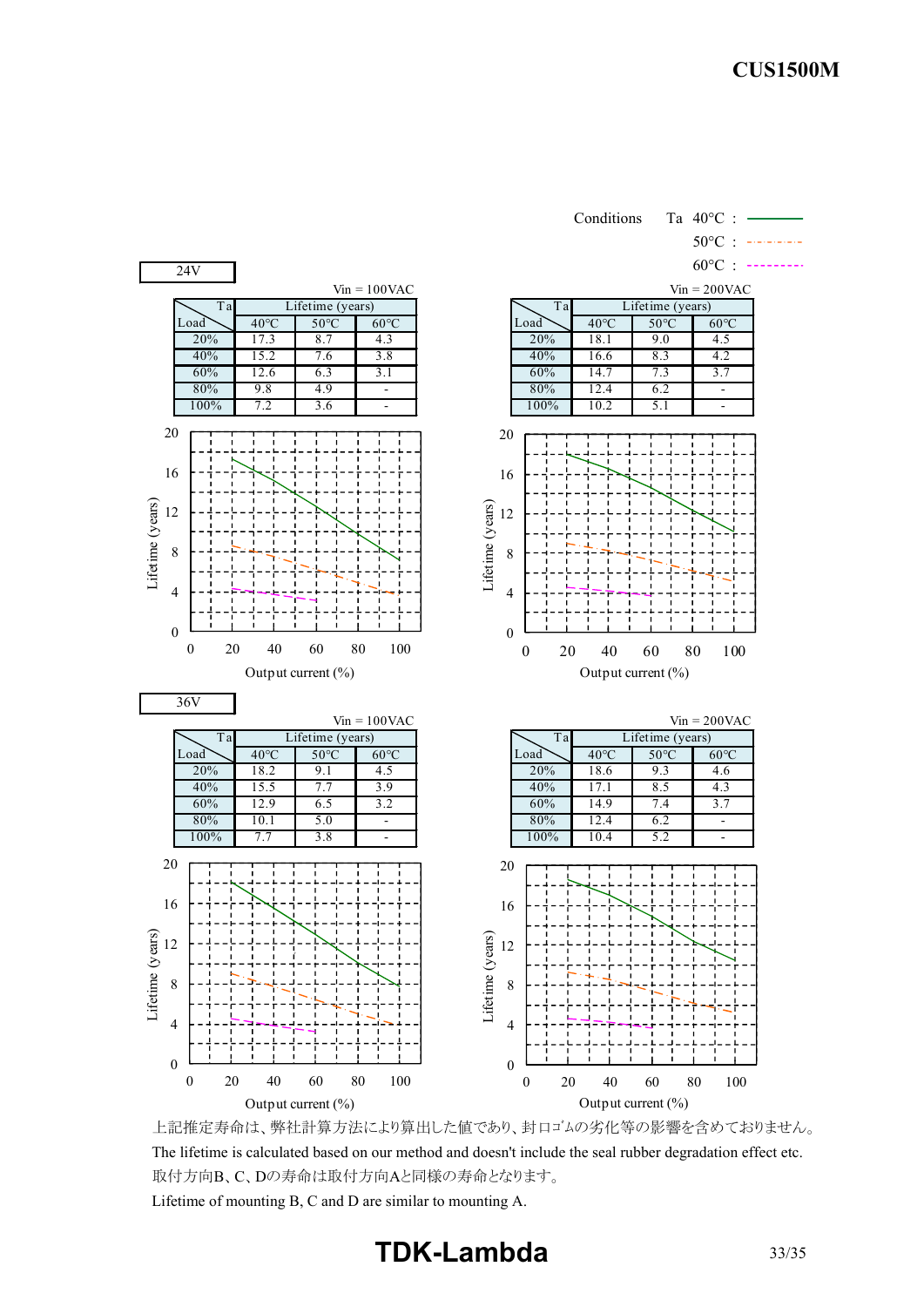Conditions Ta 40°C : 50°C :

 $60^{\circ}$ C : --------



上記推定寿命は、弊社計算方法により算出した値であり、封口ゴムの劣化等の影響を含めておりません。 The lifetime is calculated based on our method and doesn't include the seal rubber degradation effect etc. 取付方向B、C、Dの寿命は取付方向Aと同様の寿命となります。 Lifetime of mounting B, C and D are similar to mounting A.